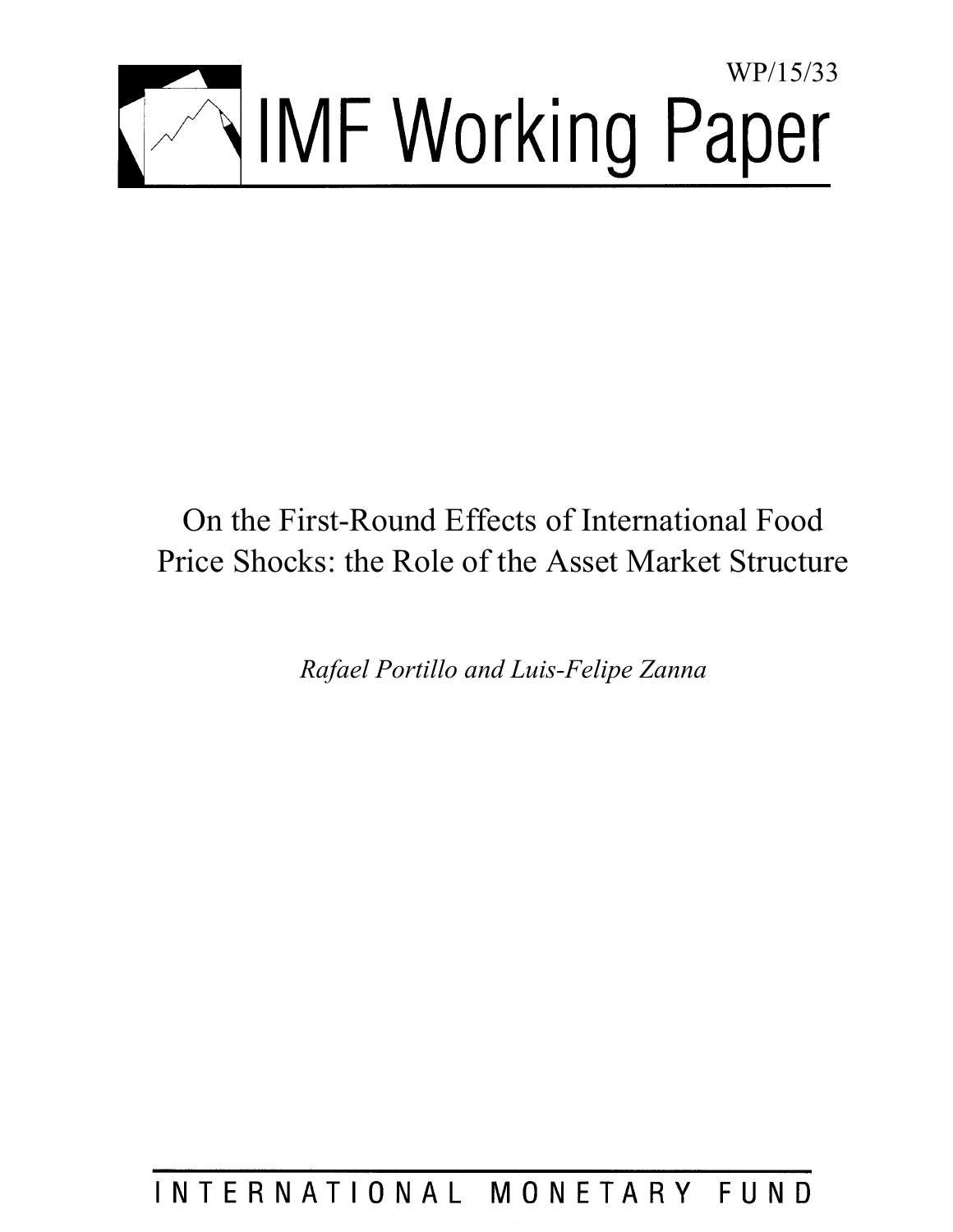# **IMF Working Paper**

# Research Department

# **On the First-Round Effects of International Food Price Shocks: the Role of the Asset Market Structure**

# **Prepared by Rafael Portillo and Luis-Felipe Zanna\***

Authorized for distribution by Andrew Berg

February 2015

# **This Working Paper should not be reported as representing the views of the IMF.**

The views expressed in this Working Paper are those of the author(s) and do not necessarily represent those of the IMF or IMF policy, or of DFID. Working Papers describe research in progress by the author(s) and are published to elicit comments and to further debate.

# **Abstract**

We develop a tractable small open-economy model to study the first-round effects of international food price shocks in developing countries. We define first-round effects as changes in headline inflation that, holding core inflation constant, help implement relative price adjustments. The model features three goods (food, a generic traded good and a non-traded good), varying degrees of tradability of the food basket, and alternative international asset market structures (complete and incomplete markets, and financial autarky). First-round effects depend crucially on the asset market structure and the different transmission mechanisms they trigger. Under complete markets, inter-temporal substitution prevails, making the inflationary impact of international food prices proportional to the food share in consumption, which in developing economies is typically large. Under financial autarky, the income channel is dominant, and first-round effects are instead proportional to the country's food balance—the difference between the country's food endowment and its consumption—which in developing countries is typically small. The latter result holds regardless of the degree of food tradability. Incomplete markets yield a combination of the two extremes. Our results cast some doubt on the view that international food price shocks are inherently inflationary in developing countries.

JEL Classification Numbers: E3; F41; O11.

 Keywords: Food Price Shocks; First-Round Effects; Developing Countries; New-Keynesian Models; Asset Market Structure.

Author's E-Mail Addresses: rportillo@imf.org; fzanna@imf.org.

<sup>\*</sup> We have benefited from comments and conversations with Andy Berg, Ed Buffie, Doug Gollin, Peter Montiel, and Steve O'Connell and participants of the 2014 CSAE conference at Oxford University. All errors remain ours. This paper is part of a research project on macroeconomic policy in low-income countries supported by U.K.'s Department for International Development (DFID), and it should not be reported as representing the views of the International Monetary Fund or of DFID.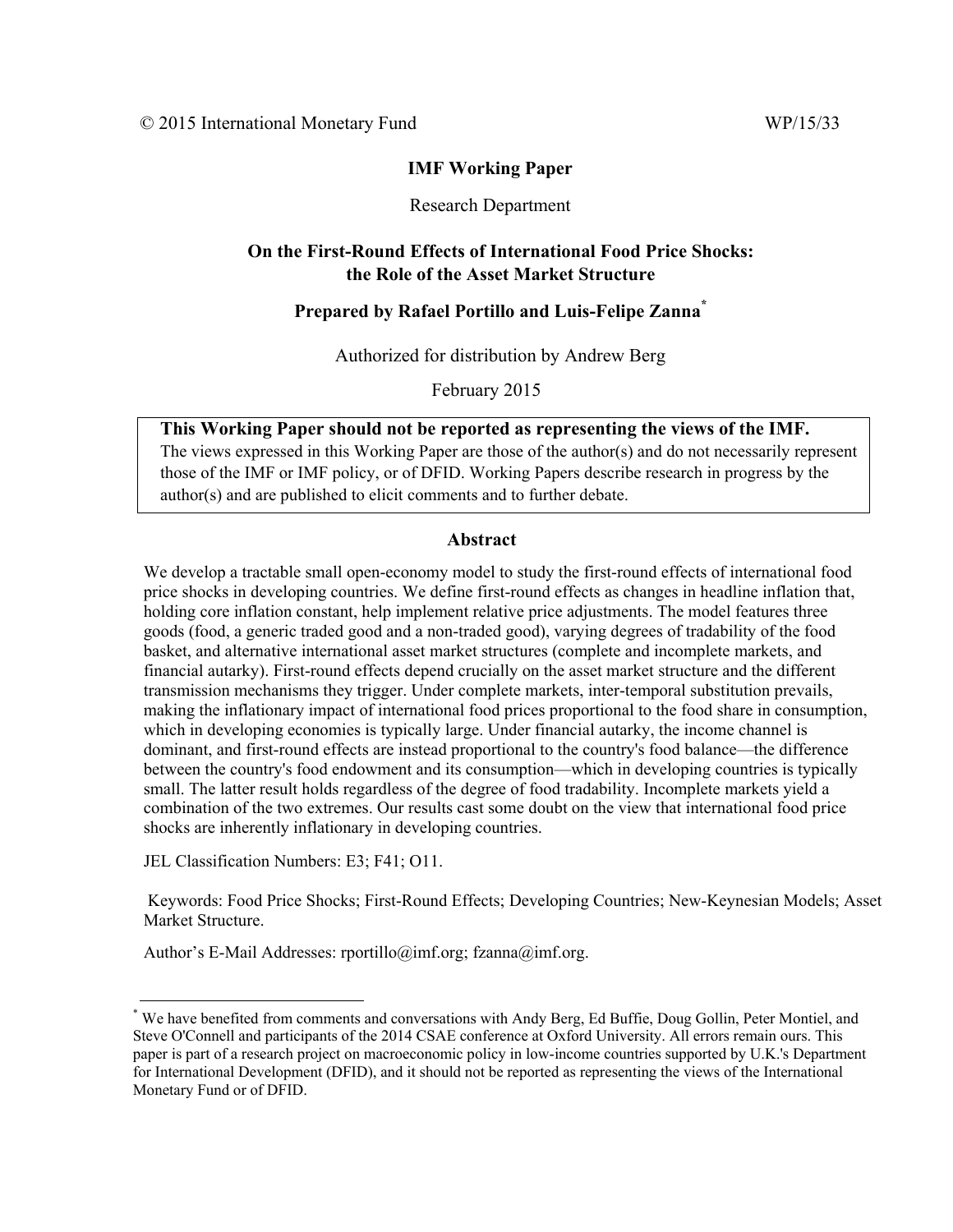| Page |
|------|
|      |

| F. Definition of the First-Round Effects Equilibrium and the Steady State 11             |  |
|------------------------------------------------------------------------------------------|--|
|                                                                                          |  |
|                                                                                          |  |
| A.1. The Link between Inflation, Relative Prices and First-Round Effects 14              |  |
|                                                                                          |  |
|                                                                                          |  |
|                                                                                          |  |
|                                                                                          |  |
|                                                                                          |  |
|                                                                                          |  |
|                                                                                          |  |
|                                                                                          |  |
|                                                                                          |  |
| <b>Tables</b>                                                                            |  |
|                                                                                          |  |
| <b>Figures</b>                                                                           |  |
| Figure 1. First-Round Effects: Financial Autarky, Complete and Incomplete Markets21      |  |
| Figure 2. First-Round Effects: Varying the Intra-temporal Elasticity of Substitution. 23 |  |
| Figure 3. First-Round Effects: Varying the Portfolio Adjustment Costs Parameter and the  |  |
|                                                                                          |  |
|                                                                                          |  |
| Appendix                                                                                 |  |
|                                                                                          |  |
|                                                                                          |  |
|                                                                                          |  |
|                                                                                          |  |
|                                                                                          |  |
|                                                                                          |  |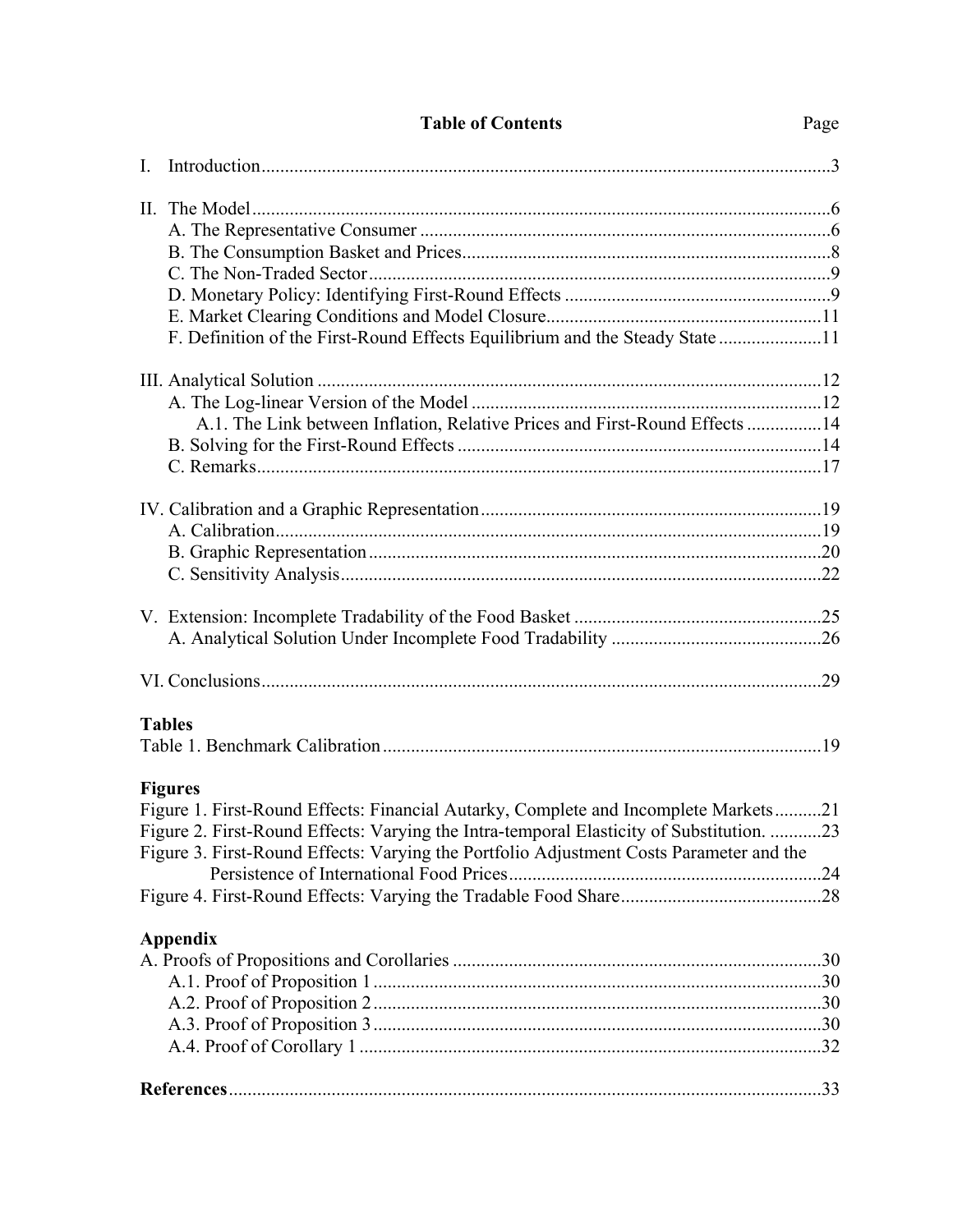# I. Introduction

Developing economies have faced large swings in international food prices in recent years. A common policy adage on the response to these shocks–and commodity prices in general–is that the central bank should accommodate "first-round" effects but respond to "second-round" effects.<sup>1</sup> What is meant by first-round effects is not always explicit, but they are usually assumed to capture the direct impact of food price shocks on the consumer price index (CPI) and, therefore, to depend on the weight of food in this index. These direct effects are usually contrasted with second-round effects, which involve spillovers from food prices to wage and core inflation. Implicit in the policy advice is the notion that an increase in commodity prices requires an adjustment in relative prices and macroeconomic aggregates. Since an increase in headline (CPI) inflation, as a result of food price shocks, can help implement these necessary adjustments, the first part of the adage is implemented in practice by excluding temporary food price movements from core inflation and using this inflation as the nominal anchor of monetary policy. Moreover, as theory suggests, the choice of this anchor is not innocuous.<sup>2</sup> Core inflation embodies the distortions resulting from nominal price rigidities. Therefore, stabilizing core–rather than headline inflation–is desirable from a welfare perspective and justifies the second part of the adage.<sup>3</sup>

Most of the academic literature on responding to first- and or second-round effects, or equivalently on stabilizing headline versus core inflation, has focused on whether the objective of core inflation stabilization is robust to various assumptions about the structure of the economy. Not surprisingly, various caveats have emerged. For instance, some increase in core inflation (second-round effects) may be desirable in the presence of nominal wage stickiness to help implement the necessary decrease in real wages, as discussed by Bodenstein et al. (2008). Moreover, with real wage rigidities, stabilizing core inflation may be too costly in terms of output stabilization, as argued by Blanchard and Galí (2007). Furthermore, when a country has some market power over its exports, a terms-of-trade externality arises, calling for greater exchange rate stability at the expense of stabilizing core inflation, as discussed by De Paoli (2009a). Present this export market power as well as perfect risk sharing in international markets, Catao and Chang (2010) show that targeting the CPI inflation welfare-dominates targeting core inflation; a result that may also hold under limited asset participation, as pointed out by Anand and Prasad (2010).

Nonetheless there has been little work in understanding first-round effects per se and how they depend on the structure of the economy. This is at odds with typical concerns of policy makers during food price shocks. Since food makes up a large share of consumption expenditure in developing economies, policy makers worry that the inflationary effects of food price shocks could be large as

 $1$ To our knowledge, this advice has its origins in policy decisions taken by the Bundesbank in the 1970s, which in the face of shocks to the international price of oil raised its one-year-ahead inflation objective to accommodate the inflation caused by the shock (see Bernanke et al., 1999). The standard advice likely became more clearly articulated with the adoption of inflation targeting regimes, as these helped focus the policy discussion on better understanding the sources of inflation and tailoring the policy response accordingly. From an academic perspective, although not explicitly stated, the advice can be traced back to the seminal work of Robert Gordon (1975).

 $2$ See Woodford (2003), among others.

 $3$ See Aoki (2001).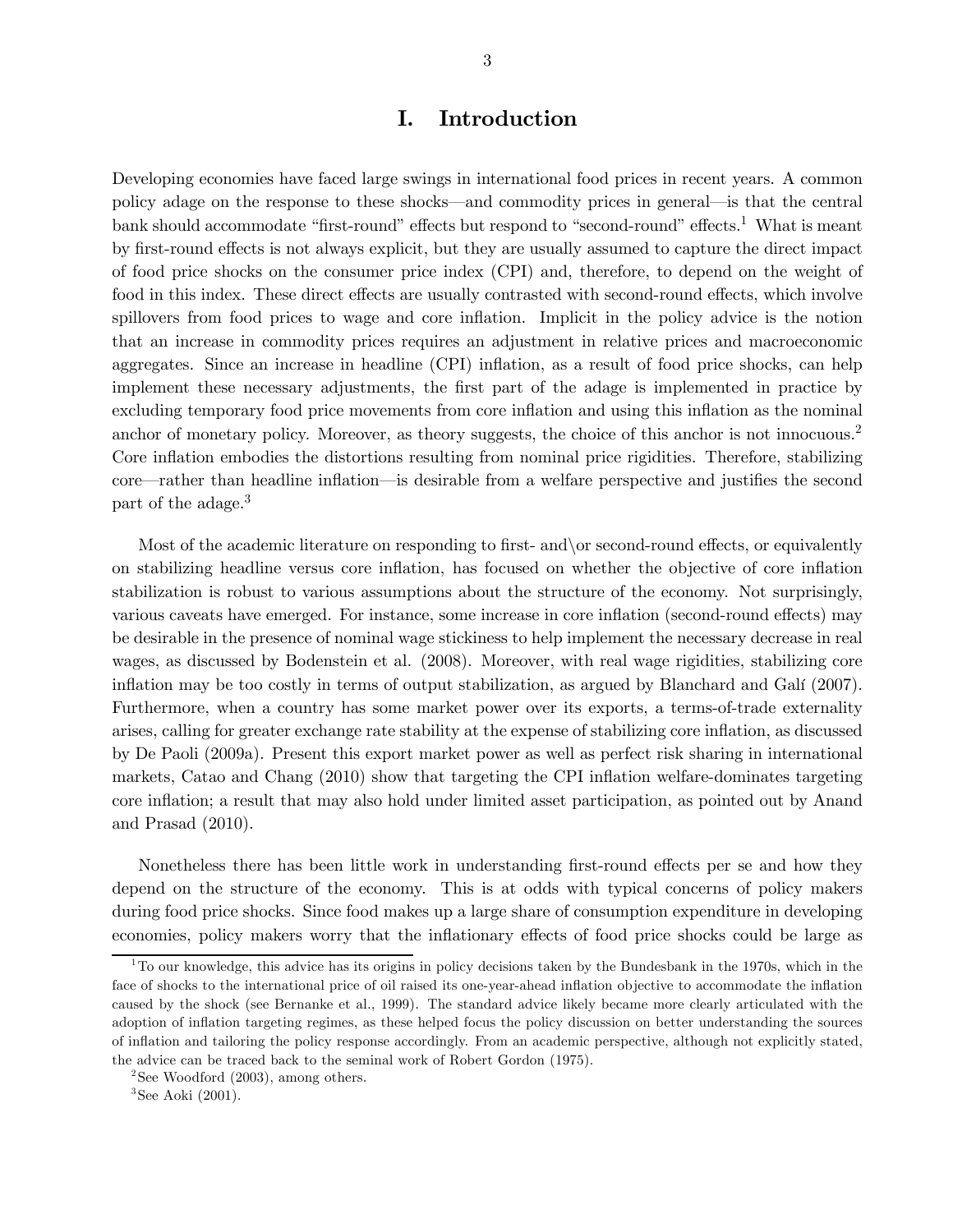captured by the following quote: "These movements in world commodity [food and oil] prices play a major role in driving headline inflation [...]. This is especially the case in emerging and developing economies where commodities are a sizable share of consumer price baskets."<sup>4</sup> But is it always the case that first-round effects depend positively on the share of food in consumption, so that countries with higher food shares should experience larger increases in inflation? Or are there other, possibly mitigating, factors? More generally, what determines the size of these first-round effects?

In this paper, we study the determinants of first-round effects in a tractable small open-economy model. The model has three goods: a sticky-price non-traded good, a flexible-price food, and a flexible-price generic traded good. It also features a domestic endowment of food, varying degrees of tradability of the food basket, and various specifications of the country's access to international financial markets—complete markets, financial autarky and incomplete markets.<sup>5</sup> The tractability of our model allows us to provide analytical solutions of various equilibria that represent the real adjustment to temporary shocks to international food prices. Key in our analysis is the assumption that the central bank has the technology to perfectly stabilize core (sticky-price non-traded goods) inflation. As such, we can abstract from nominal price rigidities and provide a clear definition of first-round effects.

We provide a model-based definition of first-round effects: increases in headline inflation that, holding core inflation perfectly stabilized, help implement the required relative-price and macroeconomic adjustment. In this case, inflation is simply given by (minus) changes in the relative price of non-traded goods. The larger the decline in the relative price of non-traded goods, the larger the first-round effects of food price shocks. Our model-based definition of first-round effects captures, even before spill-overs to core inflation are considered, the inherent inflationary pressures associated with commodity price shocks. In addition, it provides a consistent definition in the context of a new-Keynesian framework, which is the workhorse model for modern monetary policy analysis.

With the help of the model, we obtain the following results. First, except for very specific parametrizations of the model, we find that first-round effects rarely correspond to the *direct* effects of food price shocks on headline inflation, whose size coincides exactly with the weight of (traded) food in the CPI. Policy makers usually (mis)interpreted these direct effects as first-round effects. Holding the share of food in the CPI constant, the range of first-round effects of an international price shock is in principle large, depending on the share of non-traded goods, the elasticity of substitution between goods, the inter-temporal elasticity of substitution, and the labor supply elasticity.

Second, and more importantly, we show that first-round effects crucially depend on the international asset market structure and are not necessarily proportional to the food share in the CPI:

• Under complete markets–the preferred specification in open-economy new-Keynesian models

<sup>4</sup> "Managing Inflation in an Era of Commodity Price Volatility." Opening Remarks by the Deputy Managing Director, Mr Naoyuki Shinohara, at a Joint ADB-IMF-Reserve Bank of India Seminar, New Delhi, India May 3, 2013. Available at: https://www.imf.org/external/np/speeches/2013/050313.htm

 $5$ Our focus on asset markets is inspired by De Paoli (2009b), who shows the key role that the latter plays for the design of monetary policy in small open economy models. We make the related point that the asset structure also matters for first-round effects.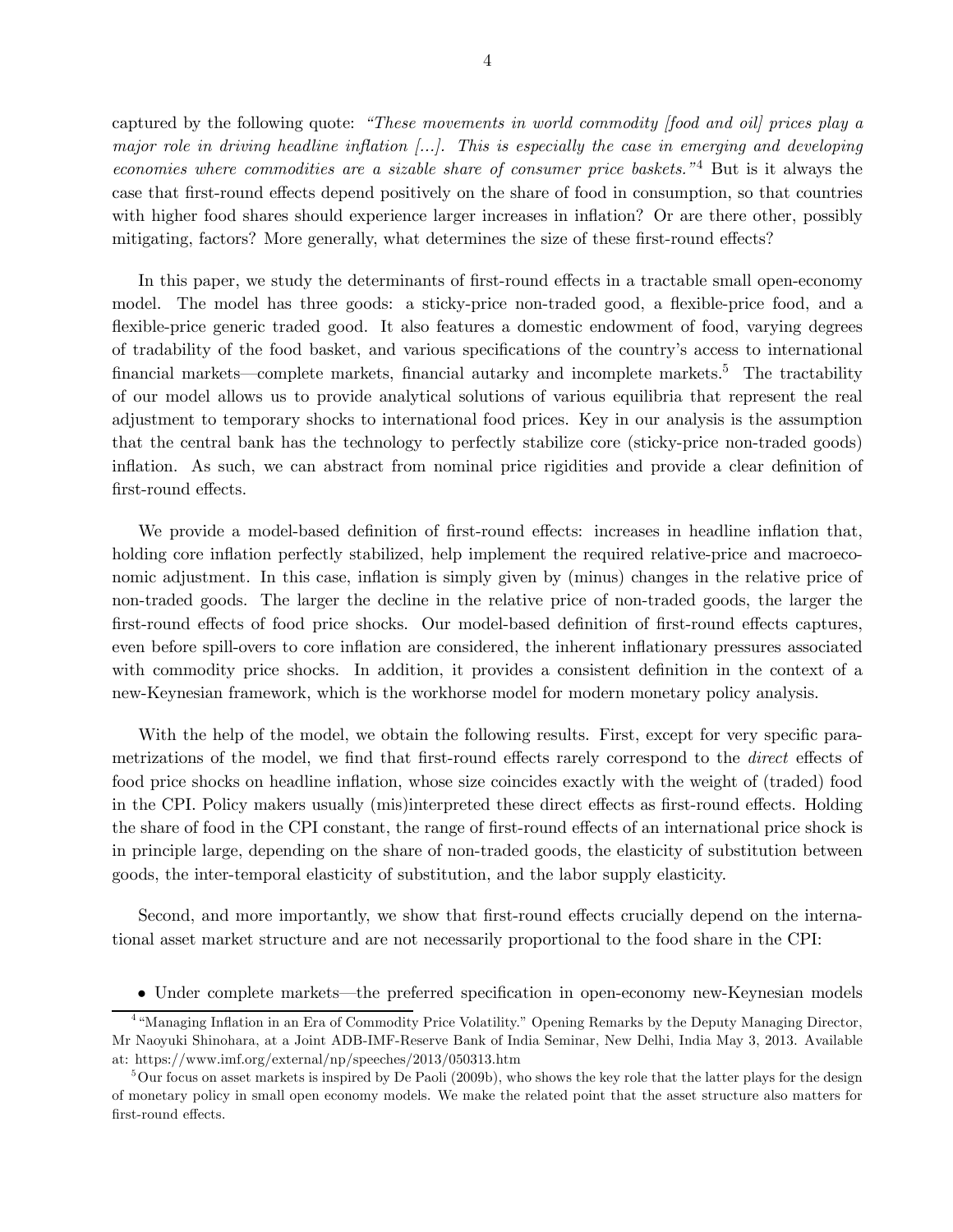but the one that is least likely to capture the state of affairs in developing economies–the inflationary impact of international food price shocks is proportional to the food share in the  $CPI<sup>6</sup>$  In this case, the real effects of international food shocks depend solely on the *inter-temporal* substitution effects they trigger, which themselves depend on the share of food in the CPI. The larger the food share, the larger the increase in the relative price of the domestic consumption basket, and the larger the incentive to temporarily reduce aggregate consumption. This larger decline in consumption is then associated with a larger decrease in the relative price of nontraded goods and therefore with larger first-round effects.<sup>7</sup> The overall effect also depends on the degree of tradability of the food basket: the lower the share of food that is traded, the smaller the inflationary effects. In addition, the domestic endowment of food does not play a role in the adjustment, and only serves to pin down the trade surplus/deficit that would follow the increase in international food prices. As developing countries have large food shares, complete markets then predict large first-round effects.

- Under financial autarky, the inflationary impact is instead proportional to the country's net food balance (the difference between the country's food endowment and its food consumption) rather than the food share in the CPI. The key mechanism stems from the impact of the shock on the country's external income (income effects). If the country is self-sufficient in food, there are no balance-of-payment pressures from increases in international food prices, no pressures for the relative price of non-traded goods to change, and hence no inflationary pressures. If the relative price of non-traded goods were to fall, the country would demand less traded goods overall and an incipient current account surplus would arise. This incipient surplus would appreciate the nominal exchange rate–and reduce the relative price of non-traded goods–up to the point where the balance of payment clears again. This striking result stems from the inability to run a current account surplus (or deficit) in response to the shock. In addition, for a given food balance, the degree of tradability of the food basket is irrelevant for the inflationary impact of the shock, since the food balance itself is all that matters for the effect of the shock on the balance of payments and, therefore, on inflation. As food balances in developing countries are, on average, small–about one or two percentage points of GDP–financial autarky then predicts tiny increases in inflation (or even deflation if the country is a net food exporter).
- Under incomplete markets, domestic agents can accumulate non-contingent bonds subject to portfolio adjustment costs and can, in principle, run current account surpluses or deficits in response to the shock. In this case, the first-round effects depend on both the share of food in consumption and on the country's overall food balance, and the solution is a weighted combination of the previously discussed two asset market specifications. While the weight of food in the CPI still captures the substitution effects associated with the shock, the food balance now captures its wealth effects; the more persistent the shock is, the larger the wealth effects and the more important the country's food balance becomes in conditioning the inflationary response. Larger portfolio adjustment costs push the equilibrium toward the financial autarky case.

 $6M$ ost New–Keynesian small open economy models follow the seminal work by Gali and Monacelli (2005), which assumes complete markets.

<sup>7</sup>Note that the presence of food in the basket drives a wedge between the real exchange rate and the inverse of the relative price of non-traded goods: the former can appreciate even though the relative price of non-traded goods decreases. This point has been emphasized by Catao and Chang (2010).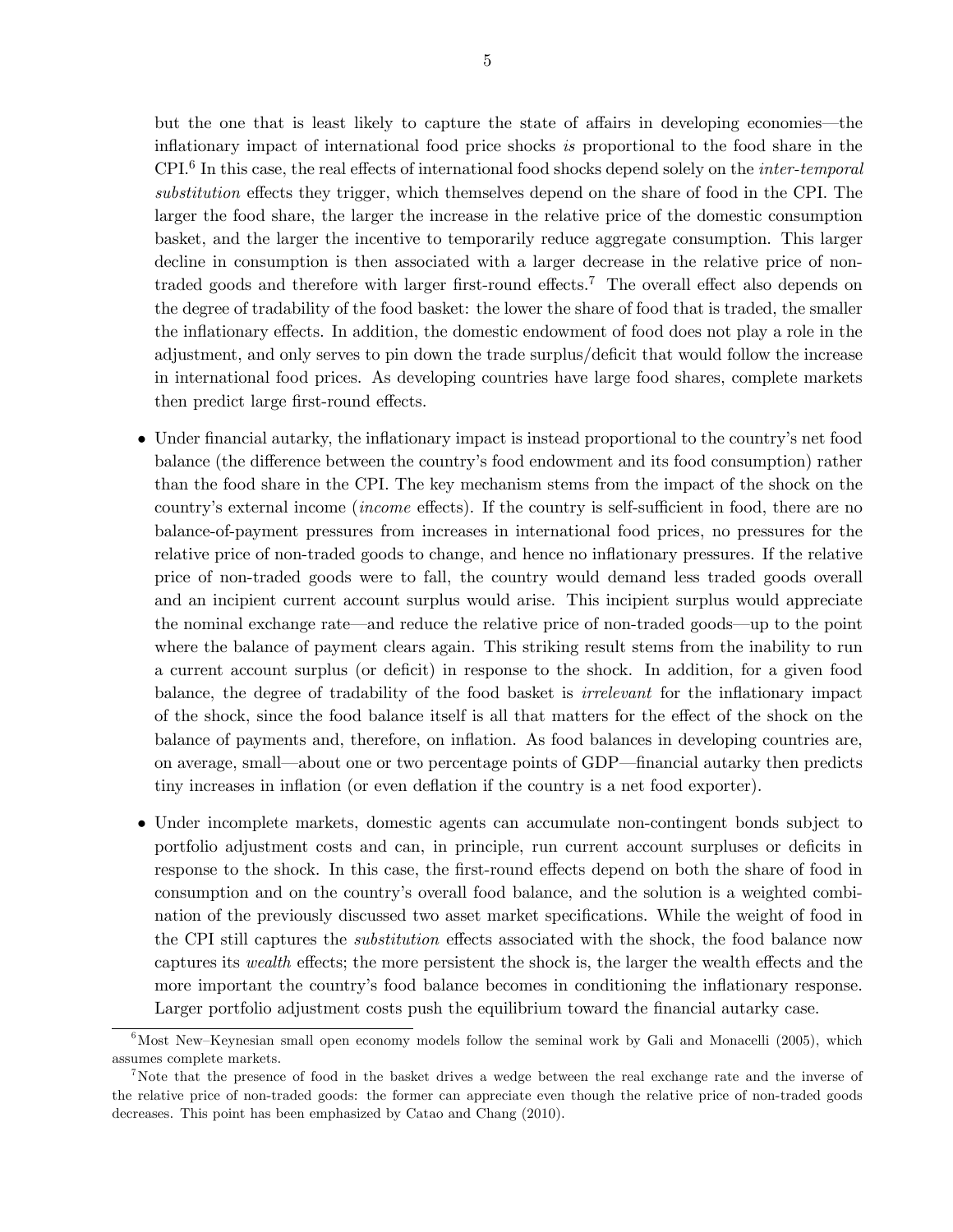Third, a calibration exercise suggests that it is far from obvious that first-round effects should be large in countries with relatively high food shares in consumption. In particular, we calibrate the model to a generic/median sub-Saharan African country, and alternative specifications yield very different inflationary pressures. Under complete markets a 1 percent increase in international food prices can result in an increase in first-round inflation of as much as 027 percent, if food is fully traded. This is large but considerably smaller than the direct effect of 05 percent, which corresponds to the median food share times the shock. Under financial autarky, the median increase in inflation is close to 0.01 percent, which is tiny. Under incomplete markets, the median increase in inflation falls somewhere in-between (009 percent if food is fully traded). In addition, while the inflationary effect varies, in all cases a nominal appreciation offsets either a large part or most of the direct effect of the shock. The wide range of estimates, both across asset market specifications and relative to the food share, underscores the challenges of quantifying first-round effects, including for policy purposes.

The remainder of this paper is organized as follows. Section II presents the model. Section III provides an analytical solution, while section IV discusses the model's calibration and provides a graphic representation of the solution and a sensitivity analysis. Section V extends the model to analyze the case of incomplete tradability of the food basket. Finally, section VI concludes.

# II. The model

## A. The Representative Consumer

The representative consumer chooses a stream of consumption baskets  $c_t$ , labor efforts  $n_t$  and holdings of nominal assets to maximize lifetime utility:

$$
E_0 \sum_{t=0}^{\infty} \beta^t \left( \frac{c_t^{1-\sigma}}{1-\sigma} - \iota \frac{n_t^{1+\psi}}{1+\psi} \right),\,
$$

where  $\beta \in (0,1)$  is the subjective discount factor,  $\sigma > 0$  is the inverse of the intertemporal elasticity of substitution, and  $\psi > 0$  is the inverse of the Frisch elasticity of labor supply.  $E_0$  denotes the expectations operator. Expectations are rational.

The representative consumer is also subject to the budget constraint:

$$
P_{t}c_{t} + B_{t} + \phi_{1}E_{t}\{Q_{t+1}D_{t+1}\} + \phi_{2}S_{t}[B_{t}^{*} + \mathcal{H}(B_{t}^{*})] =
$$
  

$$
W_{t}n_{t} + \Omega_{N,t} + P_{F,t}y_{F} + P_{T,t}y_{T} - T_{t} + R_{t-1}B_{t-1} + \phi_{1}D_{t} + \phi_{2}S_{t}R^{*}B_{t-1}^{*}.
$$
 (1)

 $P_t$  is the consumer price index (CPI),  $W_t$  is the nominal wage and  $\Omega_{N,t}$  are profits from the nontraded sector. We assume the agent is endowed with two types of traded goods: food  $y_F$  and a generic traded-good  $y_T$ , valued at prices  $P_{F,t}$  and  $P_{T,t}$ , respectively.  $T_t$  are government taxes and  $B_t$  denotes holdings of a non-contingent nominal domestic bond that pays gross interest  $R_t$  at time  $t + 1$ . The bond is not traded internationally.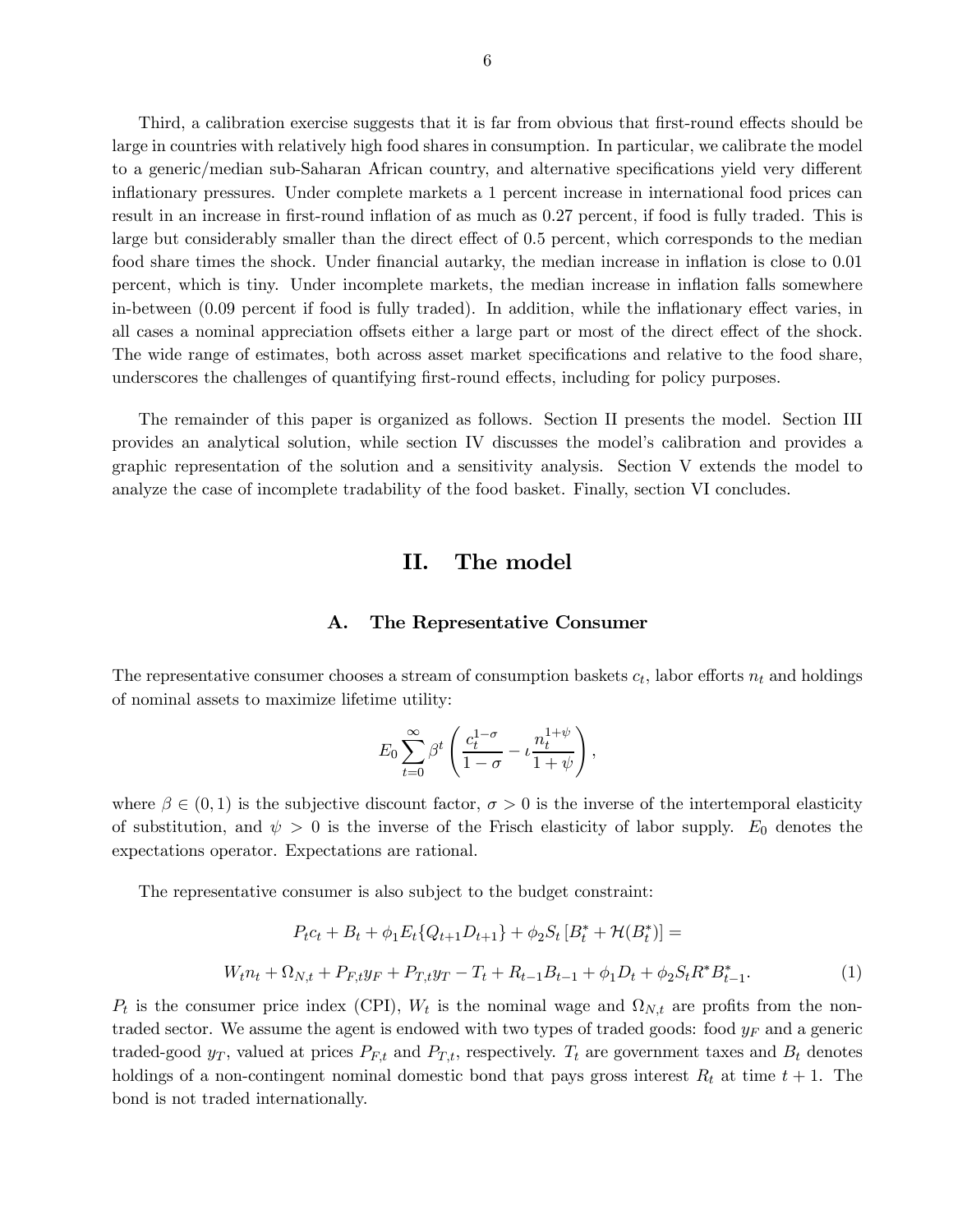We consider several international asset market structures: complete and incomplete markets, and financial autarky. The combination of the parameters  $\phi_1$  and  $\phi_2$ , in equation (1), captures these various options: the pair  $\{\phi_1 = 0, \phi_2 = 0\}$  implies financial autarky;  $\{\phi_1 = 1, \phi_2 = 0\}$  captures complete (contingent) markets; and  $\{\phi_1=0,\,\phi_2=1\}$  reflects incomplete markets.<sup>8</sup>

Under complete markets,  $D_{t,t+1}$  denotes time-t holdings of contingent claims, which pay one unit of currency if a specific state of nature is realized (in period  $t + 1$ ) and nothing otherwise, and  $Q_{t,t+1}$ is the one-period stochastic discount factor for that state of nature. With incomplete markets,  $B_t^*$ refers to a non-contingent bond, denominated in foreign currency  $(S_t$  is the nominal exchange rate), which pays a free-risk gross interest  $R^*$  and is subject to portfolio adjustment costs  $\mathcal{H}(B_t^*)$ , as in Schmitt-Grohé and Uribe (2003):

$$
\mathcal{H}(B_t^*) = \frac{v}{2}(B_t^*)^2.
$$

These costs ensure the stationarity of the country's net foreign asset position  $(B<sub>t</sub><sup>*</sup>)$  and allow us to model various degrees of international capital mobility depending on the value of  $v$ .

Intertemporal utility maximization leads to the following first-order conditions:

$$
c_t^{-\sigma} = \beta E_t \left\{ \frac{R_t}{\pi_{t+1}} c_{t+1}^{-\sigma} \right\},\tag{2}
$$

and

$$
\iota \frac{n_t^{\psi}}{c_t^{-\sigma}} = w_t,\tag{3}
$$

where  $\pi_t \equiv \frac{P_t}{P_{t-1}}$  is the gross inflation rate and  $w_t \equiv \frac{W_t}{P_t}$  is the real wage. These conditions– representing, respectively, the Euler equation related to domestic bonds  $B_t$  and the equation that equalizes the marginal rate of substitution between labor and consumption to the real wage–hold regardless of the international asset market structure. When  $(\phi_1 = 1)$ , the maximization problem results in a state-specific Euler equation related to the state-contingent bonds  $D_{t,t+1}$ :

$$
c_t^{-\sigma} = \frac{\beta}{Q_{t+1}\pi_{t+1}} c_{t+1}^{-\sigma},\tag{4}
$$

which holds across all states of nature; while for incomplete markets  $(\phi_1 = 0 \text{ and } \phi_2 = 1)$  the maximization problem yields a different Euler equation related to the non-contingent bond  $B_t^*$ :

$$
c_t^{-\sigma} = \beta R^* E_t \left\{ \left( \frac{s_{t+1}}{s_t} \right) \left( \frac{1}{1 + v b_t^*} \right) c_{t+1}^{-\sigma} \right\},\tag{5}
$$

where  $s_t \equiv \frac{S_t P^*}{P_t}$  is the CPI-based real exchange rate and  $b_t^* \equiv \frac{B_t^*}{P^*}$  with  $P^*$  denoting the foreign CPI which, for simplicity, is assumed to be constant and equal to one. Depending on the international market structure, corresponding transversality conditions hold.

<sup>&</sup>lt;sup>8</sup>Once  $\phi_1 = 1$ , the value of  $\phi_2$  does not matter: access to a complete set of contingent assets makes incomplete (non—contingent) assets redundant.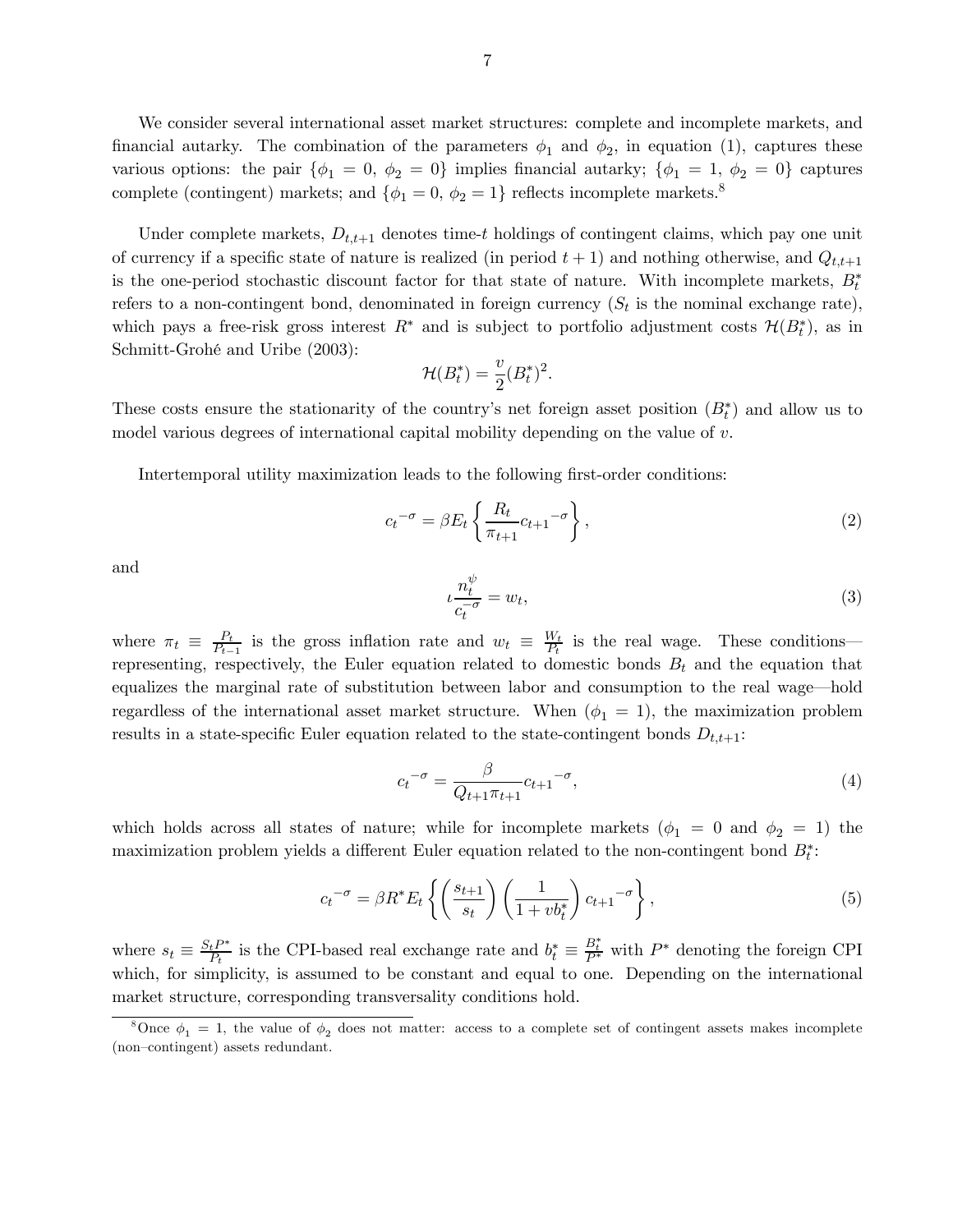### B. The Consumption Basket and Prices

The consumption basket is the following:

$$
c_t = \left[ \alpha_N^{\frac{1}{\eta}} \alpha_{N,t}^{\frac{\eta-1}{\eta}} + \alpha_F^{\frac{1}{\eta}} \alpha_{F,t}^{\frac{\eta-1}{\eta}} + (1 - \alpha_N - \alpha_F)^{\frac{1}{\eta}} \alpha_{T,t}^{\frac{\eta-1}{\eta}} \right]^{\frac{\eta}{\eta-1}}.
$$

The triplet  $(c_{N,t}, c_{F,t}, c_{T,t})$  denotes consumption of non-traded goods, food and the generic traded good, respectively;  $\alpha_N$  ( $\alpha_F$ ) is the share of non-traded goods (food) in consumption; and  $\eta$  is the elasticity of substitution. Cost minimization leads to the following demand functions:

$$
c_{N,t} = \alpha_N \left(\frac{P_{N,t}}{P_t}\right)^{-\eta} c_t = \alpha_N p_{N,t}^{-\eta} c_t,
$$
\n(6)

$$
c_{F,t} = \alpha_F \left(\frac{P_{F,t}}{P_t}\right)^{-\eta} c_t = \alpha_F p_{F,t}^{-\eta} c_t,\tag{7}
$$

and

$$
c_{T,t} = (1 - \alpha_N - \alpha_F) \left(\frac{P_{T,t}}{P_t}\right)^{-\eta} c_t = (1 - \alpha_N - \alpha_F) p_{T,t}^{-\eta} c_t.
$$
\n
$$
(8)
$$

 $P_{i,t}$  is the price of good *i* with  $i = N, F, T$ . The triplet  $(p_{N,t}, p_{F,t}, p_{T,t})$  denotes the price of each good relative to the CPI, which is given by:

$$
P_t = \left[ \alpha_N P_{N,t}^{1-\eta} + \alpha_F P_{F,t}^{1-\eta} + (1 - \alpha_N - \alpha_F) P_{T,t}^{1-\eta} \right]^{\frac{1}{1-\eta}}.
$$
\n(9)

In our baseline specification, we assume the domestic prices of food and the generic traded good are given by the law of one price:

$$
P_{F,t} = S_t P_{F,t}^* \quad \text{and} \quad P_{T,t} = S_t P^*, \tag{10}
$$

where  $P_{F,t}^*$  is the international nominal price of food. This assumption implies the following domestic relative prices:

$$
p_{F,t} = s_t p_{F,t}^*, \quad \text{and} \quad p_{T,t} = s_t. \tag{11}
$$

Lower case  $p_{F,t}^* \equiv$  $\frac{P_{F,t}^*}{P_*^*}$  is the international relative price of food, which we assume is exogenous and time-varying.

Using equations  $(9)-(11)$ , it is possible to write CPI (gross) inflation as:

$$
\pi_t = \left[ \alpha_N \left( p_{N,t-1} \pi_{N,t} \right)^{1-\eta} + \alpha_F \left( s_{t-1} p_{F,t-1}^* \pi_{F,t} \right)^{1-\eta} + \left( 1 - \alpha_N - \alpha_F \right) \left( s_{t-1} \pi_{T,t} \right)^{1-\eta} \right]^{\frac{1}{1-\eta}},\tag{12}
$$

where  $\pi_{i,t}$  denotes (gross) inflation of good *i* with  $i = N, F, T$ , satisfying the following:

$$
\pi_{N,t} = \left(\frac{p_{N,t}}{p_{N,t-1}}\right)\pi_t, \quad \pi_{F,t} = \left(\frac{s_t}{s_{t-1}}\right)\left(\frac{p_{F,t}^*}{p_{F,t-1}^*}\right)\pi_t, \quad \text{and} \quad \pi_{T,t} = \left(\frac{s_t}{s_{t-1}}\right)\pi_t.
$$
 (13)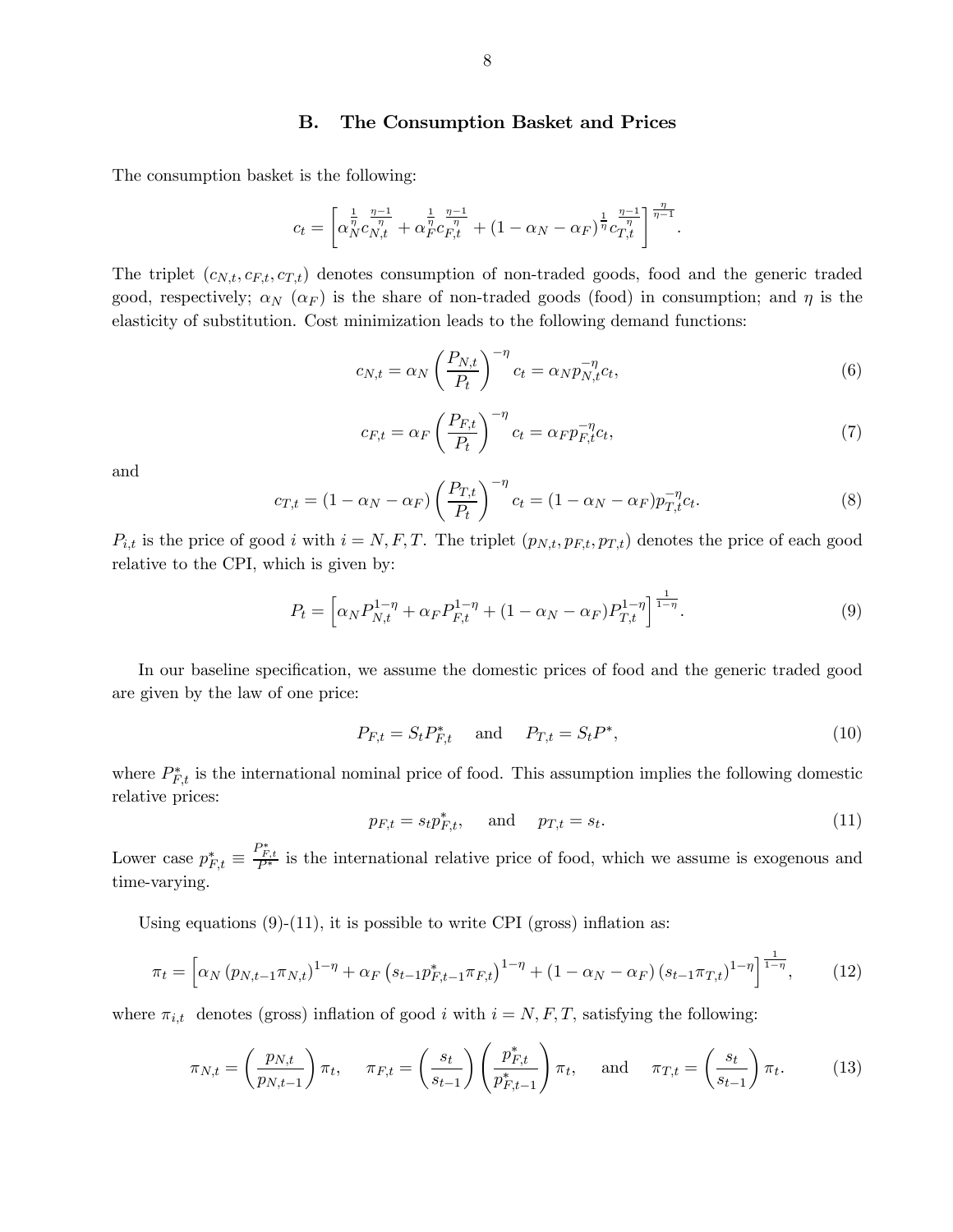#### C. The Non-Traded Sector

The non-traded sector is composed of a continuum of monopolistic competitors, each providing a variety  $y_{N,t}(i)$ , with  $i \in [0,1]$ , and facing the following Dixit-Stiglitz aggregate demand for variety i:

$$
y_{N,t}(i) = \left(\frac{P_{N,t}(i)}{P_{N,t}}\right)^{-\epsilon} y_{N,t},
$$

where  $\epsilon$  is elasticity of substitution between varieties,  $P_{N,t}(i)$  is the price charged by firm *i* and  $P_{N,t}$ is the price index for the entire sector:  $P_{N,t} = \left[\int P_{N,t}(i)^{1-\epsilon}\right]^{\frac{1}{1-\epsilon}}$ . Production of non-traded varieties is given by  $y_{N,t}(i) = n_t(i)$ .

Firms set prices for their varieties to maximize their profits. As in Calvo (1983), firms are not allowed to change their prices unless they receive a random signal. The probability that a given price can be re-optimized in any particular period is constant and equal to  $(1-\theta)$ . If firm *i* gets the random signal at time t, it chooses a reset price  $P_{N,t}(i)$  to maximize its discounted stream of expected profits:

$$
Max E_t \sum_{j=0}^{\infty} (\beta \theta)^j \lambda_{t+j} \left[ \left( \frac{\overline{P}_{N,t}(i)}{P_{N,t+j}} \right)^{-\epsilon} y_{N,t+j} \left( \overline{P}_{N,t}(i) - W_{t+j}(1-\delta) \right) \right],
$$

where  $\lambda_{t+j}$  is the stochastic discount factor, and  $\delta$  is an employment subsidy.

Profit maximization results in the following reset price:

$$
\overline{P}_{N,t} = \frac{\epsilon}{\epsilon - 1} (1 - \delta) \frac{E_t \sum_{j=0}^{\infty} (\beta \theta)^j \lambda_{t+j} \left[ \left( \frac{1}{P_{N,t+j}} \right)^{-\epsilon} y_{N,t+j} W_{t+j} \right]}{E_t \sum_{j=0}^{\infty} (\beta \theta)^j \lambda_{t+j} \left[ \left( \frac{1}{P_{N,t+j}} \right)^{-\epsilon} y_{N,t+j} \right]}.
$$
(14)

The aggregate price index in the non-traded sector  $P_{N,t}$  is the weighted sum of those prices  $\overline{P}_{N,t}$ that were reset (with mass  $1 - \theta$ ) and those prices that were not reset that can be approximated by yesterday's price index  $P_{N,t-1}$  (with mass  $\theta$ ):

$$
P_{N,t} = \left[ (1-\theta)\overline{P}_{N,t}^{1-\epsilon} + \theta P_{N,t-1}^{1-\epsilon} \right]^{\frac{1}{1-\epsilon}}.
$$

## D. Monetary Policy: Identifying First-Round Effects

There is an interesting parallel between the standard monetary policy advice in response to food and energy prices shocks and the results of the new-Keynesian literature on the inflation measure that central banks should target. The standard policy advice is to allow for the direct first-round effects on headline inflation, but not for the second-round effects that may be present in the response of wages and in turn core prices.<sup>9</sup> A related monetary policy issue, especially for inflation targeters, is to determine

<sup>&</sup>lt;sup>9</sup>See International Monetary Fund (2011), among others. The policy objective in this case is to avoid persistent effects on inflation. The first-round or direct effects–which also include the effects associated with the use of oil as an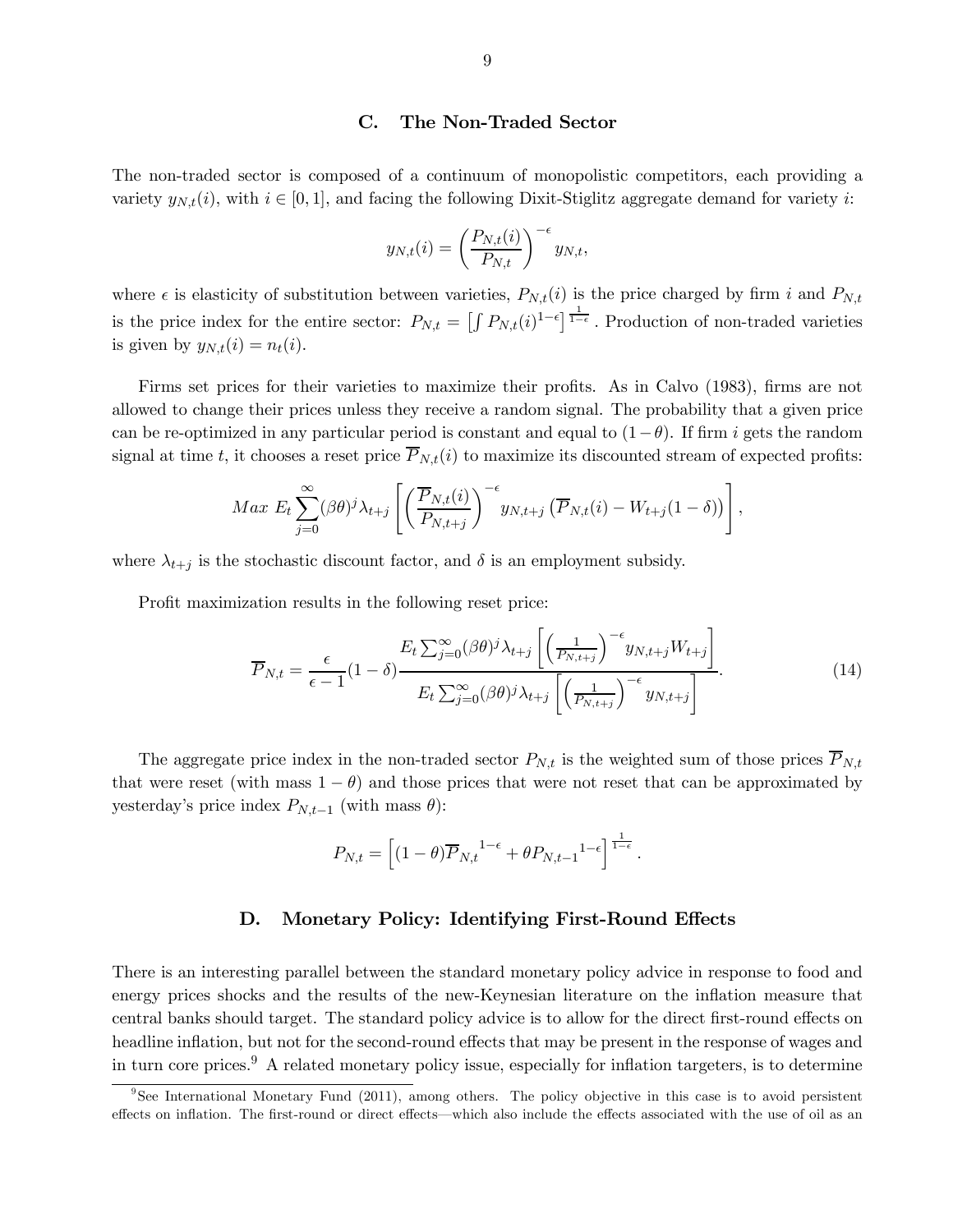the most appropriate inflation measure that should serve as the target that guides policy decisions by central banks. In general, the new-Keynesian literature advocates for targeting core inflation and not headline inflation.<sup>10</sup> But by targeting a core inflation measure—excluding flexible and volatile prices, such as those associated with food and energy–the monetary authority ends implementing, to a great extent, the standard advice of allowing for first-round effects while reacting to second-round effects.

We invoke this parallel to identify the first-round effects in our new-Keynesian model. Our approach consists in focusing on the flexible-price equilibrium that arises in a new-Keynesian model where the central bank has the monetary policy technology to perfectly stabilize core inflation–i.e., sticky-price non-traded goods inflation.<sup>11</sup> By doing this, we abstract in our model from nominal price-rigidity issues and, therefore, from second-round effects. As we will elaborate below, this means that the inflation dynamics will be determined by the (negative) changes in the relative price of non-traded goods, which are supposed to be non-persistent and associated with the first-round effects. This approach to isolate the first-round effects is not uncommon in the new-Keynesian literature. Woodford (2011), for instance, proposes to identify the size of the government expenditure multiplier "when monetary policy is unchanged," by assuming that the monetary authority is endowed with a technology that keeps the real interest rate constant.

Given our identification strategy, we can further simplify the equilibrium conditions that drive the dynamics of the economy. We focus then on a symmetric equilibrium where  $P_{N,t-1}(i) = P_{N,t-1} = P_{N,0}$ for all  $i \in [0,1]$  and

$$
y_{N,t} = n_t. \tag{15}
$$

We assume that, using its perfectly-stabilizing-inflation technology, the central bank sets core inflation equal to one—i.e.,  $\pi_{N,t} = 1$ , for  $t = 1, 2, ..., \infty$ . This implies that  $P_{N,t} = P_{N,t+1} = ... = P_{N,0}$  and that the reset price  $\overline{P}_{N,t}$  must also equal  $P_{N,0}$  in equation (14). For simplicity, but without loss of generality, we assume the employment subsidy corrects the monopolistic distortion—i.e.,  $\delta = 1/\epsilon$ . Then the Calvo pricing equation  $(14)$  holds if:<sup>12</sup>

$$
p_{N,t} = w_t,\tag{16}
$$

which reflects labor demand decisions and implies zero profits  $(\Omega_{N,t}=0)$ .

To complete the specification of policies in this model, we assume the government follows a passive fiscal policy by setting taxes  $(T_t)$  to satisfy its budget constraint at all times  $(B_t = R_{t-1}B_{t-1} + \delta w_t n_t -$ 

$$
1 = \frac{E_t \sum_{j=0}^{\infty} (\beta \theta)^j \lambda_{t+j} \left[ y_{N,t+j} \frac{W_{t+j}}{P_{N,t+j}} \right]}{E_t \sum_{j=0}^{\infty} (\beta \theta)^j \lambda_{t+j} \left[ y_{N,t+j} \right]},
$$

 $\frac{m_{t+j}}{P_{N,t+j}} = 1$  for  $j = 0, 1, ...$ 

which holds if:

$$
f_{\rm{max}}
$$

10

intermediate production input–capture changes in relative prices in the economy and therefore their impact on headline inflation should be short-lived. In contrast, the second-round effects involve increases in prices that are more persistent, including those that result from pressures to preserve real wage levels.

 $10$  See for instance Aoki (2001), among others, in the context of the New Keynesian literature.

 $11$ The exchange rate is assumed to be flexible.

<sup>&</sup>lt;sup>12</sup>To see this, use  $\overline{P}_{N,t} = P_{N,0}$  and set  $\delta = 1/\epsilon$  in equation (14) and divide both sides of this equation by  $P_{N,0}$  to obtain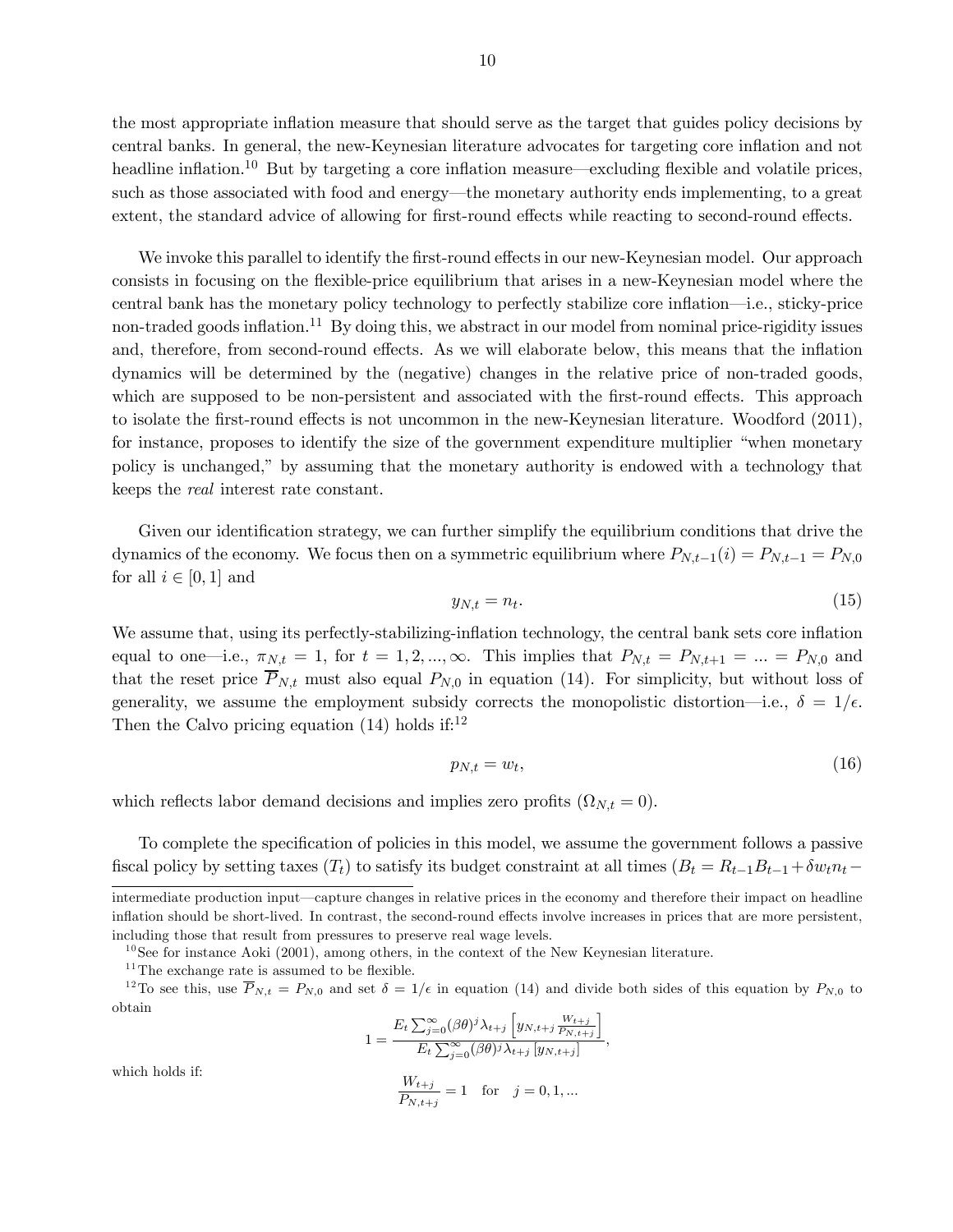$(T_t)$ . For simplicity we assume it does not have access to foreign bonds/claims.

# E. Market Clearing Conditions and Model Closure

The market clearing condition in the non-traded sector can be expressed as

$$
c_{N,t} = y_{N,t} = n_t. \tag{17}
$$

While combining the labor supply equation (3) with the labor demand equation (16) yields the market clearing condition of the labor market

$$
\iota \frac{n_t^{\psi}}{c_t^{-\sigma}} = w_t = p_{N,t}.\tag{18}
$$

We close the model using the various asset structures described earlier.

Under financial autarky ( $\phi_1 = 0$  and  $\phi_2 = 0$ ), the representative agent cannot buy or sell financial assets to foreigners. Total demand for traded goods must therefore equal the value of domestic endowments:

$$
s_t p_{F,t}^* c_{F,t} + s_t c_{T,t} = s_t p_{F,t}^* y_F + s_t y_T.
$$
\n(19)

Under complete markets ( $\phi_1 = 1$  and  $\phi_2 = 0$ ), we can combine equation (4) with a similar condition for foreign consumers and derive the following equilibrium condition:<sup>13</sup>

$$
c_t = \varphi s_t^{\frac{1}{\sigma}} c^*,\tag{20}
$$

where  $c^*$  is foreign consumption, which is assumed to be constant, and  $\varphi$  denotes initial conditions. Under complete markets,  $c_t$  will deviate from  $\varphi c_t^*$  only if the domestic basket becomes more or less expensive than the foreign one, i.e., only if the real exchange rate appreciates or depreciates.

Under incomplete markets ( $\phi_1 = 0$  and  $\phi_2 = 1$ ), the country's balance of payment now includes the accumulation of foreign assets, interest income from abroad and portfolio adjustment costs:

$$
s_t p_{F,t}^* c_{F,t} + s_t c_{T,t} + s_t [b_t^* + \mathcal{H}(b_t^*)] = s_t p_{F,t}^* y_F + s_t y_T + s_t R^* b_{t-1}^*.
$$
 (21)

For simplicity, we set  $P^* = 1$ , which implies  $\mathcal{H}(B_t^*) = \mathcal{H}(b_t^*)$ .

## F. Definition of the First-Round Effects Equilibrium and the Steady State

We now provide a definition of the first-round effects equilibrium for the case of autarky.

 $^{13}\mathrm{See}$  Backus and Smith (1992).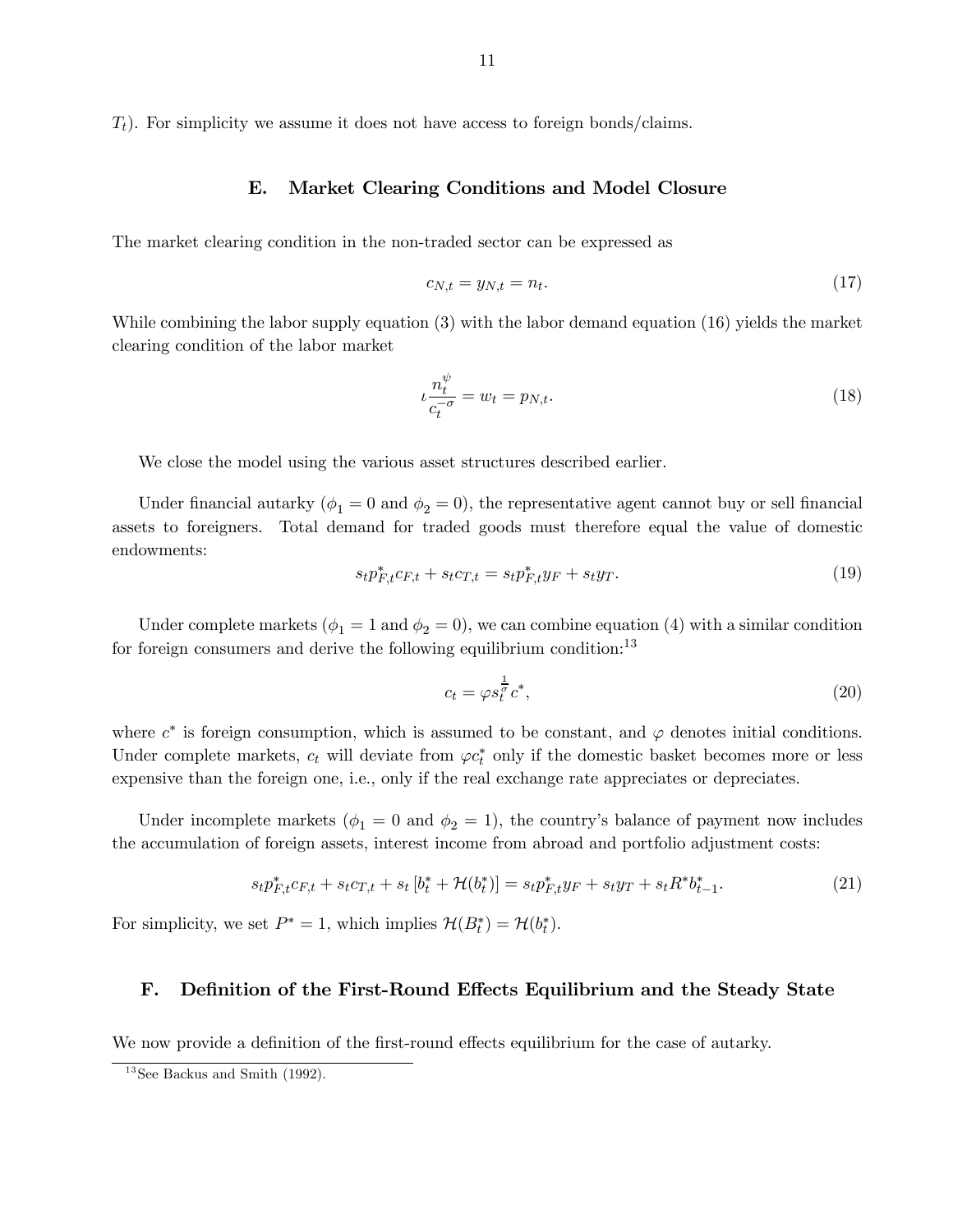12

**Definition 1** Given  $\{y_T, y_F\}$  and the stochastic process  $\{p_{F,t}^*\}_{t=0}^\infty$ , a first-round effects equilibrium under autarky is a set of stochastic processes {  $\pi_{N,t}, \pi_{F,t}, \pi_{T,t}\}_{t=0}^{\infty}$  satisfying (i) the optimal conditions (2) and (6)-(8); (ii) the definitions (11)-(13); (iii) the central bank's policy that perfectly stabilizes core inflation as  $\pi_{N,t} = 1$ ; (iv) the market clearing conditions (17) and (18); and (v) the closing condition (19).

Similar definitions could be provided for complete markets or incomplete markets. For the case of complete markets, the equilibrium definition would also consider the stochastic process  $\{Q_{t+1}\}_{t=0}^{\infty}$  and the Euler equation (4), while it would replace the closing condition (19) by (20). On the other hand, the equilibrium definition under incomplete markets would include the stochastic process  $\{b_t^*\}_{t=0}^{\infty}$  and the Euler equation (5), and it would replace the closing condition (19) by (21).

The steady state is the same across all international asset structure specifications. We impose the condition  $\beta R^* = 1$ , which in the case of incomplete market imposes  $b^* = 0$ . More generally, we set aggregate consumption, relative prices, and gross inflation to 1:

$$
c = s = p_N = p_F^* = w = \pi = 1.
$$

Steady-state values of  $(c_N, c_F, c_T)$  are given by  $(\alpha_N, \alpha_F, 1 - \alpha_N - \alpha_F)$ , respectively. Variables  $y_N$  and *n* also equal  $\alpha_N$ , which requires  $\iota = \alpha_N^{-\psi}$ . Finally, we set  $y_F = \kappa_F$ , which imposes  $y_T = 1 - \alpha_N - \kappa_F$ .

# III. Analytical Solution

## A. The Log-linear Version of the Model

We log-linearize the equations of the model around the non-stochastic steady state and present the equations that describe the dynamics of the economy, depending on the international asset market structure.

#### Financial Autarky (FA)

Under FA, the equations of the first-round effects equilibrium in Definition 1 can be reduced, after some algebra, to a system of two equations:

$$
\hat{c}_t = \frac{1 + \eta \psi}{\psi + \sigma} \hat{p}_{N,t},\tag{22}
$$

and

$$
\hat{c}_t = -\frac{\alpha_N \eta}{1 - \alpha_N} \hat{p}_{N,t} - \frac{\alpha_F - \kappa_F}{1 - \alpha_N} \hat{p}_{F,t}^*,
$$
\n(23)

where a hat^indicates percent deviations from steady state. Equation (22) describes internal balance: the relation between aggregate consumption  $(\hat{c}_t)$  and the relative price of non-traded goods  $(\hat{p}_{N,t})$  that ensures equilibrium in the non-traded goods sector and the labor market. The relation is straightforward: an increase in  $\hat{p}_{N,t}$  results in a decrease in the demand for non-traded goods and an increase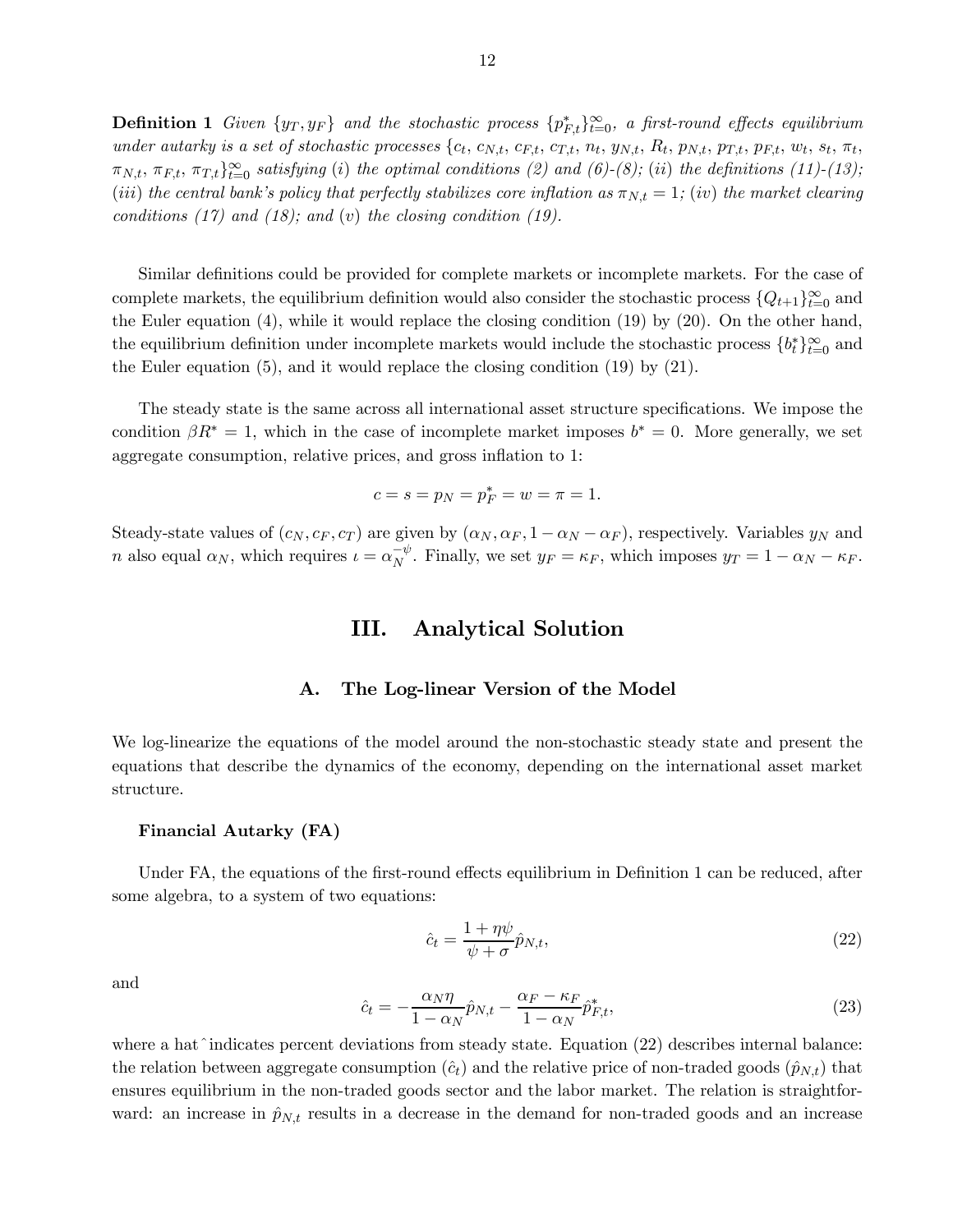in the supply of labor; an increase in overall consumption is therefore required to increase non-traded demand and reduce labor supply, through the Frisch labor supply curve (3). Equation (23) describes external balance—the clearing of the balance of payments (bop). In this case, an increase in  $\hat{p}_{N,t}$ results in an increase in traded goods demand; a decrease in  $\hat{c}_t$  is then required to clear the bop.  $\hat{p}_{F,t}^*$ operates as an exogenous shifter of the external balance curve.

### Complete Markets (CM)

Under CM, internal balance remains the same as in (22). We derive an alternative external balance condition, by combining the log-linear versions of equations (9) and (20):

$$
\hat{c}_t = -\frac{\alpha_N}{(1 - \alpha_N)\sigma} \hat{p}_{N,t} - \frac{\alpha_F}{(1 - \alpha_N)\sigma} \hat{p}_{F,t}^*.
$$
\n(24)

Note that, unlike equation (23), this alternative condition does not reflect the need to clear the balance of payments. Instead, it describes how changes in relative prices affect the representative agent's demand for current consumption, through their effect on the risk sharing condition (20). Because of this, external balance under complete markets does not depend on the economy's endowment of food. This will have important consequences for the inflationary effect of food shocks.

#### Incomplete Markets (IM)

Finally, under IM, the solution of the model can be reduced to a system of three equations. First, the internal balance equation, which is the same as (22). The second equation–which is derived from combining equations (7),(8),(9), (11), and (21)—is the relation between  $\hat{p}_{N,t}$ ,  $\hat{c}_t$  and  $\hat{b}_t^*$  that clears the balance of payments:14

$$
\hat{c}_t = -\frac{\alpha_N \eta}{1 - \alpha_N} \hat{p}_{N,t} - \frac{\alpha_F - \kappa_F}{1 - \alpha_N} \hat{p}_{F,t}^* - \frac{1}{1 - \alpha_N} \hat{b}_t^* + \frac{R^*}{1 - \alpha_N} \hat{b}_{t-1}^*.
$$
\n(25)

Unlike financial autarky, accumulation or decumulation of foreign assets now allow the representative agent to consume more or less traded goods than the value of his endowment.

The third equation is the relation between present and future values of  $(\hat{c}_t, \hat{p}_{N,t}, \hat{p}_F^*)$  and  $\hat{b}_t^*$  implied by combining the Euler equation (5) with equation (9):

$$
\hat{c}_t = E_t \hat{c}_{t+1} - \frac{\alpha_N}{(1 - \alpha_N)\sigma} \left( \hat{p}_{N,t} - E_t \hat{p}_{N,t+1} \right) - \frac{\alpha_F}{(1 - \alpha_N)\sigma} \left( \hat{p}_{F,t}^* - E_t \hat{p}_{F,t+1}^* \right) + \frac{v}{\sigma} \hat{b}_t^*.
$$
(26)

Consumption now depends on future values of domestic and foreign relative prices, while the portfolio adjustment cost encourages agents to increase consumption when they accumulate net foreign assets (as these lower their net return).

Because of the forward looking nature of the Euler equation, the solution of the model is no longer static. To characterize expectations of future variables, we need to specify stochastic processes for international relative prices:

$$
\hat{p}_{F,t}^* = \rho_{p_F^*} \hat{p}_{F,t-1}^* + \epsilon_{p_F^*,t},\tag{27}
$$

where  $\rho_{p_F^*} \in (0, 1)$  captures the persistence of the process and  $\epsilon_{p_F^*,t}$  is an *iid* shock.

<sup>&</sup>lt;sup>14</sup>Here  $\hat{b}_t^*$  indicates deviations of  $b_t^*$  from its steady-state value (0) in percent of steady state consumption.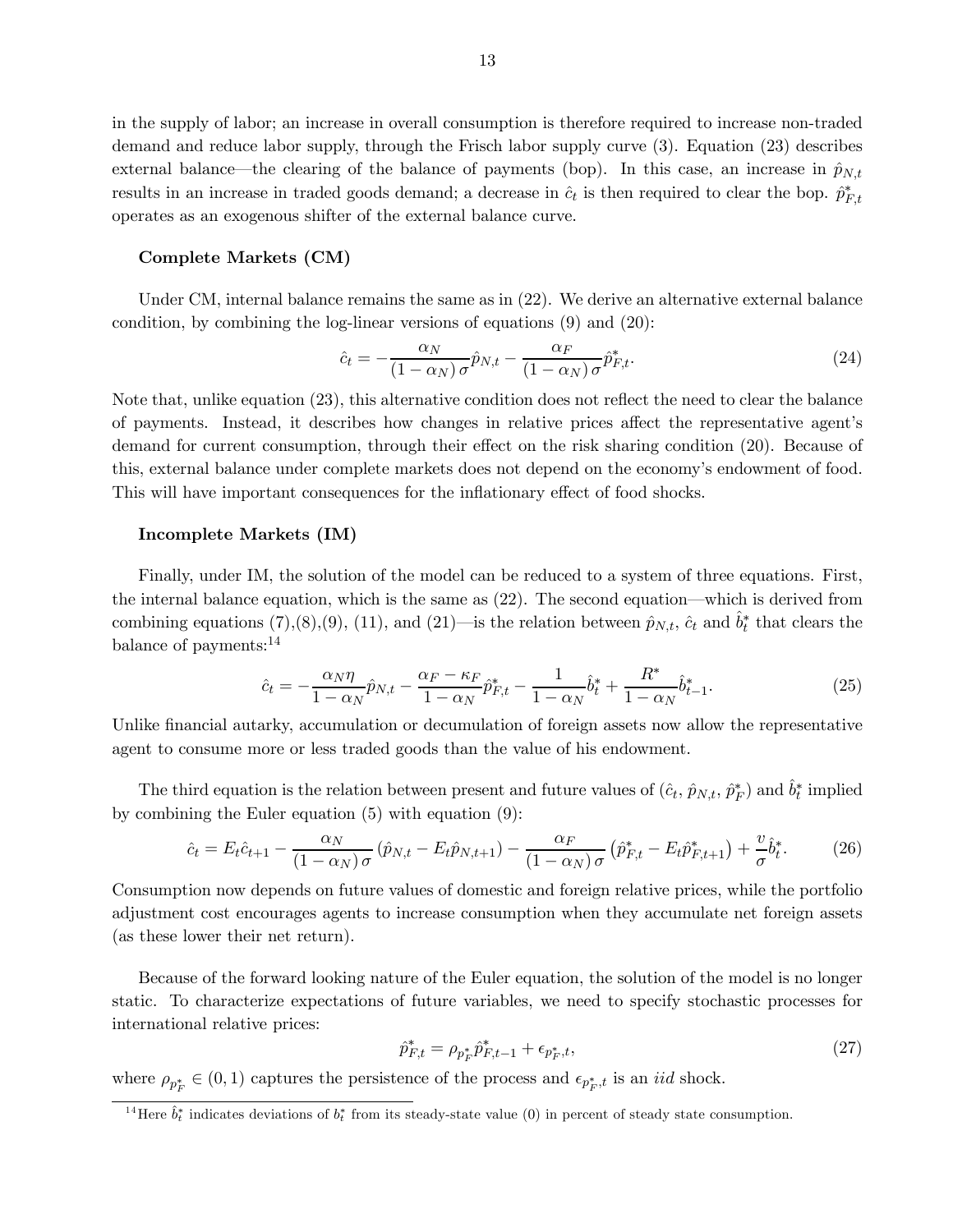#### A.1. The Link between Inflation, Relative Prices and First-Round Effects

Under the assumption that the monetary authority always stabilizes core inflation—i.e.,  $\hat{\pi}_{N,t} = 0$  equation (13) implies that headline inflation is given by (minus) changes in the relative price of non-traded goods:

$$
\Delta \hat{p}_{N,t} = \hat{p}_{N,t} - \hat{p}_{N,t-1} = \hat{\pi}_{N,t} - \hat{\pi}_t \leftrightarrow \hat{\pi}_t = -\Delta \hat{p}_{N,t}.
$$
\n(28)

As a result, first-round effects from international food price shocks will be determined by the impact of these shocks on the relative price of non-traded goods. To motivate and provide some preliminary insights of our analysis, it is helpful to use this expression and the direct effect of the commodity price shock on inflation—the effect  $\alpha_F \Delta \hat{p}_{F,t}^*$  holding all domestic nominal prices constant, except the nominal price of food, which in policy circles is often (mis)interpreted as the first-round effect–to obtain:

$$
\hat{\pi}_t - \alpha_F \Delta \hat{p}_{F,t}^* = - \left( \Delta \hat{p}_{N,t} + \alpha_F \Delta \hat{p}_{F,t}^* \right).
$$

From this, it is clear that unless the change in the relative price of non-traded goods  $\Delta \hat{p}_{N,t}$  fully offsets the direct effect  $\alpha_F \Delta \hat{p}_{F,t}^*$ , the first-round effect may not necessarily coincide with this direct effect, in which the share of food on the CPI  $\alpha_F$  plays such a crucial role. For instance, if the relative price of non-traded goods falls by less than the direct effect of the shock  $(\Delta \hat{p}_{N,t} > -\alpha_F \Delta \hat{p}_{F,t}^*)$  then inflation also increases by less than the direct effect.

Of further interest is that, given the assumption of full tradability of the food basket and the choice of the nominal anchor, differences between actual inflation and the direct effect must come from changes in the nominal exchange rate  $\Delta \hat{S}_t$ . To see this, use equations (9), (10) and  $\pi_{N,t} = 1$  to derive

$$
\hat{\pi}_t = (1 - \alpha_N) \Delta \hat{S}_t + \alpha_F \Delta \hat{p}_{F,t}^* \leftrightarrow \Delta \hat{S}_t = \frac{1}{1 - \alpha_N} (\hat{\pi}_t - \alpha_F \Delta \hat{p}_{F,t}^*) = -\frac{1}{1 - \alpha_N} (\Delta \hat{p}_{N,t} + \alpha_F \Delta \hat{p}_{F,t}^*) .
$$

In the case of  $\Delta \hat{p}_{F,t}^* = 0$ , any resulting increase in inflation would come from a nominal depreciation.

What determines  $\Delta p_{N,t}$ , and therefore the first-round effects, in our model? The answer depends on the international asset market structure. We proceed to demonstrate this point formally.

## B. Solving for the First-round Effects

We now provide analytical solutions for the impact of food shocks on inflation, under financial autarky, complete markets, and incomplete markets. In the first two cases, the solution is straightforward since the models are static. In the third case, we rely on the method of undetermined coefficients to find the policy rules that ensure non-explosive dynamics.

**Proposition 1** Under **financial autarky (FA)**, there exists a unique rational expectations equilibrium for inflation, which is given by:

$$
\hat{\pi}_t^{FA} = \Phi_{p_F^*}^{FA} \Delta \hat{p}_{F,t}^*,\tag{29}
$$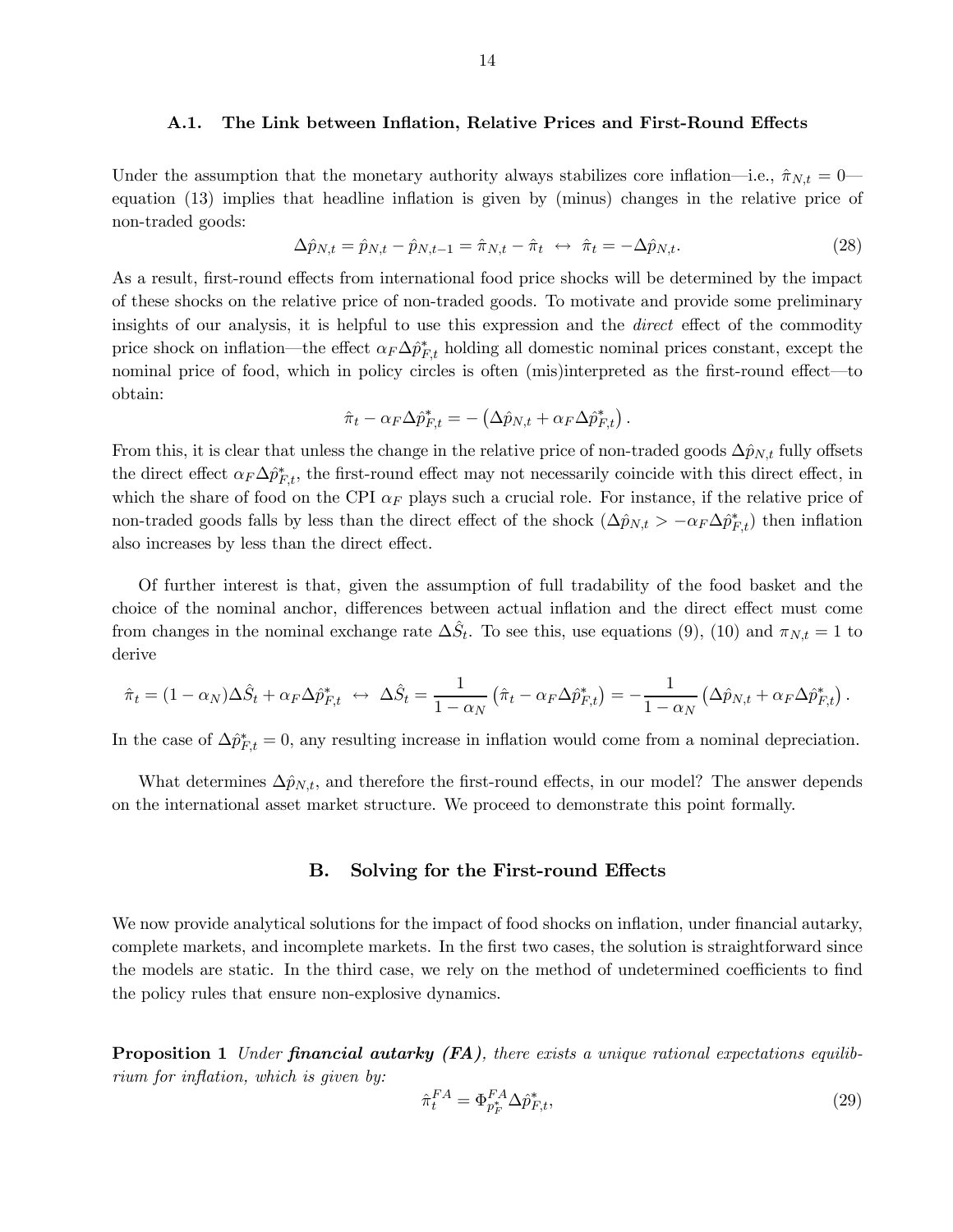with

$$
\Phi_{p_F^*}^{FA} = \left[ \frac{(\psi + \sigma)}{(1 + \eta \psi)(1 - \alpha_N) + \eta(\psi + \sigma)\alpha_N} \right] (\alpha_F - \kappa_F),
$$

and where the first-round effects, due to changes in international food prices, depend on  $\Phi_{p_F^*}^{FA}$ .

**Proof.** See the Appendix A.  $\blacksquare$ 

Proposition 1 reveals that, under FA, the impact of international food prices on inflation is proportional to the net food balance, since  $\Phi_{p_F^*}^{FA}$  depends directly on  $\alpha_F - \kappa_F$ . This result derives from the role of the balance of payment (bop) in the adjustment process. To see why, we begin by assuming that the increase in international food prices initially results in a decline of the relative price of non-traded goods (i.e., initially  $\Delta \hat{p}_{N,t} = -\alpha_F \Delta \hat{p}_{F,t}^*$ ), and consider three cases: zero initial food balance  $(\alpha_F = \kappa_F)$ , food deficit  $(\alpha_F > \kappa_F)$ , and food surplus  $(\alpha_F < \kappa_F)$ . If the country has a zero initial food balance, the higher food bill is exactly offset by the higher value of the food endowment. In this case, the initial drop in  $\hat{p}_{N,t}$  would result in an incipient trade surplus, as consumers would switch away from traded goods (in general) and toward non-traded goods. The excess net supply of traded goods would then require a nominal appreciation, undoing the original decrease in  $\Delta \hat{p}_{N,t}$  and helping rebalance trade. The bop would clear only when the nominal appreciation has completely offset the direct effect of the food price increase:  $\Delta \hat{S}_t = -\frac{\alpha_F}{(1-\alpha_N)} \Delta \hat{p}_{F,t}^*$ , which implies inflation would not change  $(\hat{\pi}_t^{FA} = \Delta \hat{p}_{N,t} = 0)^{15}$  If the country is a net food importer, then  $\hat{p}_{N,t}$  must decline—and inflation increase–to help reestablish external balance. However, the required adjustment depends on the initial bop pressure–again, holding expenditure on traded goods constant at first–which itself depends on the starting net food balance. If the country is a net food exporter, then  $\hat{p}_{N,t}$  must increase and inflation must decrease!

**Proposition 2** Under **complete markets (CM)**, there exists a unique rational expectations equilibrium for inflation, which is given by:

$$
\hat{\pi}_t^{CM} = \Phi_{p_F^*}^{CM} \Delta \hat{p}_{F,t}^*,\tag{30}
$$

with

$$
\Phi_{p_F^*}^{CM} = \left[ \frac{(\psi + \sigma)}{(1 + \eta \psi)\sigma (1 - \alpha_N) + (\psi + \sigma)\alpha_N} \right] \alpha_F,
$$

and where the first-round effects, due to changes in international food prices, depend on  $\Phi_{p_F^*}^{CM}$ .

**Proof.** See the Appendix A.  $\blacksquare$ 

The results of Proposition 2 for CM contrast sharply with those from Proposition 1 for FA. In particular note that under CM the food endowment  $\kappa_F$  has no impact on the coefficient  $\Phi_{p_F^*}^{CM}$ , which

 $15$  In this case, the CPI-based real exchange rate appreciates by the same magnitude as the nominal exchange rate:  $\Delta \hat{s}_t = \Delta \hat{S}_t$ . Note that while inflation does not change, the increase in international food prices has real effects, namely on the composition of trade. The real appreciation increases consumption of the generic traded good and a "generic" trade deficit opens up, and the opposite occurs for food. Overall trade remains balanced, however.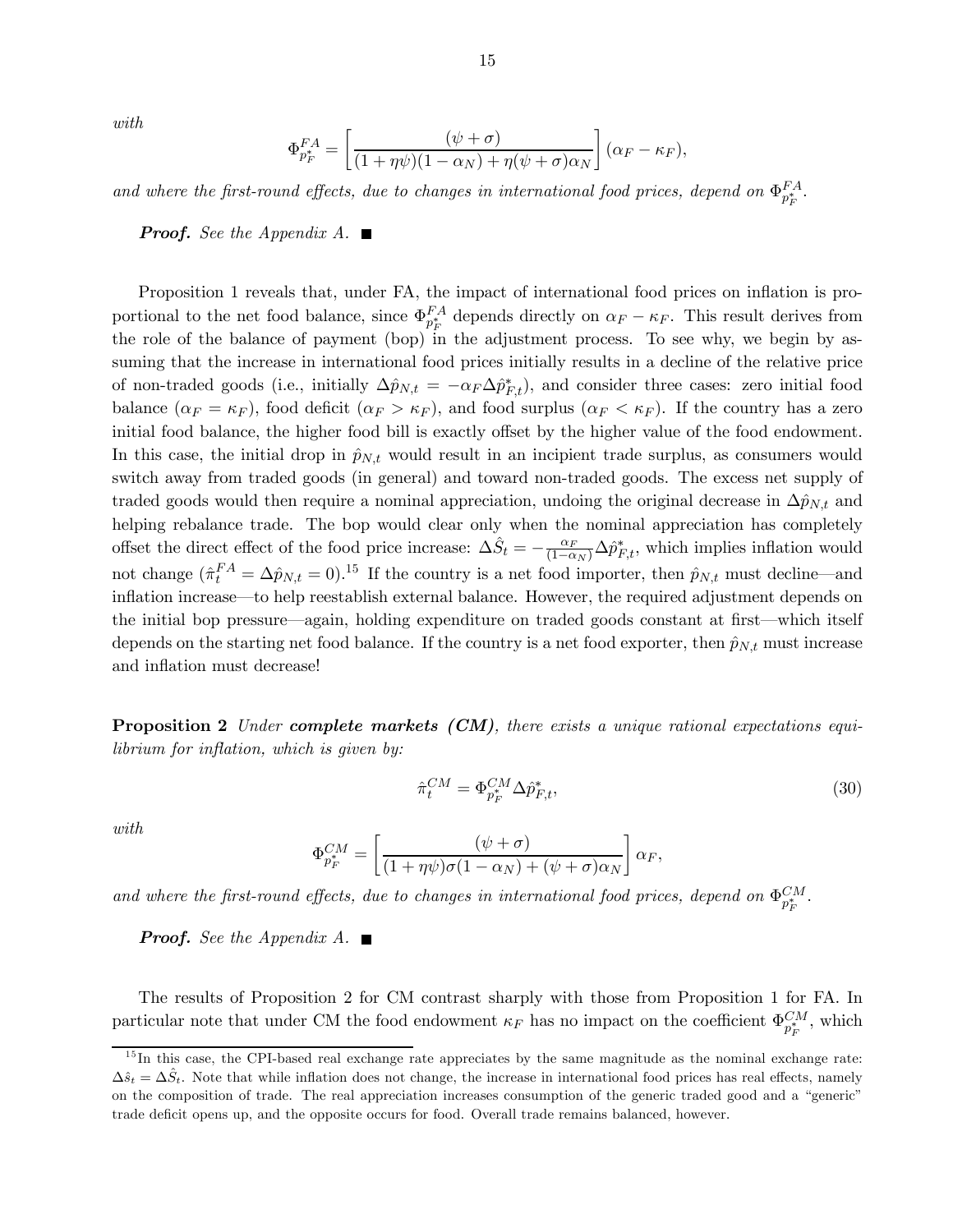determines the first-round impact of international food prices on inflation. In this case, changes in these prices have an effect on inflation only to the extent they affect the relative price of the domestic basket, and the representative consumer's demand for current consumption. This channel is proportional to the share of food on the consumption basket  $\alpha_F$ , and in this sense it may capture the policy concerns about inflationary pressures in developing economies that typically feature high shares of food.

Since FA and CM can be probably seen as two extreme market structures, we consider next the case of incomplete markets.

**Proposition 3** Under **incomplete markets (IM)**, there exists a unique rational expectations equilibrium for inflation, which is given by:

$$
\hat{\pi}_t^{IM} = \Phi_{p_F^*}^{IM} \Delta \hat{p}_{F,t}^* - \Phi_{b^*}^{IM} \Delta \hat{b}_t^*,
$$
\n(31)

with

$$
\Phi_{p_{F}^{*}}^{IM}=\omega_{p_{F}^{*}}\Phi_{p_{F}^{*}}^{CM}+(1-\omega_{p_{F}^{*}})\Phi_{p_{F}^{*}}^{FA},
$$

and

$$
\Phi_{b^*}^{IM} = \frac{(\psi + \sigma)}{(1 + \eta \psi)(1 - \alpha_N) + (\psi + \sigma)\alpha_N \eta} (\mathfrak{a} - R^*),
$$

where

$$
\mathfrak{a} = \frac{1}{2} \left\{ 1 + R^* + \gamma v (1 - \alpha_N) - \sqrt{[1 + R^* + \gamma v (1 - \alpha_N)]^2 - 4R^*} \right\} \in (-1, 1)
$$

and

$$
\gamma = \frac{(1 + \eta\psi)(1 - \alpha_N) + (\psi + \sigma)\alpha_N\eta}{(1 + \eta\psi)(1 - \alpha_N)\sigma + (\psi + \sigma)\alpha_N}.
$$

The first-round effects, due to changes in international food prices, depend on  $\Phi_{p_F^*}^{IM}$ , and the weight  $\omega_{p_{F}^{*}}$  is given by:

$$
\omega_{p_F^*} = \frac{1 - \rho_{p_F^*}}{1 - \rho_{p_F^*} + R^* + \gamma v (1 - \alpha_N) - \mathfrak{a}} \in [0, 1).
$$

**Proof.** See the Appendix A. ■

The IM solution in Proposition 3 shows that the first-round pass-through parameter  $\Phi_{p_F^*}^{IM}$  is a convex combination of the parameters for CM and FA, with the weight  $\omega_{p_F^*}$  pushing toward the CM case—i.e.,  $\Phi_{p_F^*}^{IM}$  is the weighted sum of the previous two pass-through parameters  $\Phi_{p_F^*}^{CM}$  and  $\Phi_{p_F^*}^{FA}$ . Note, however, that although the IM solution nests as a specific case the FA solution, it does not nest the CM solution—i.e.,  $\omega_{p_F^*} \in [0, 1)$ . This should be clear as one cannot replicate equilibrium allocations of complete markets under incomplete markets. Moreover, the combination of the two solutions reflects two separate channels that are present when markets are incomplete. The first channel captures the inter-temporal substitution effects associated with food shocks. This channel is proportional to the CM solution because it is the only channel present in that specification. The second channel captures the income or wealth effect of the shocks. Similarly, this channel is proportional to the FA solution because it is the only driving channel in that FA specification. And, in contrast to the previous two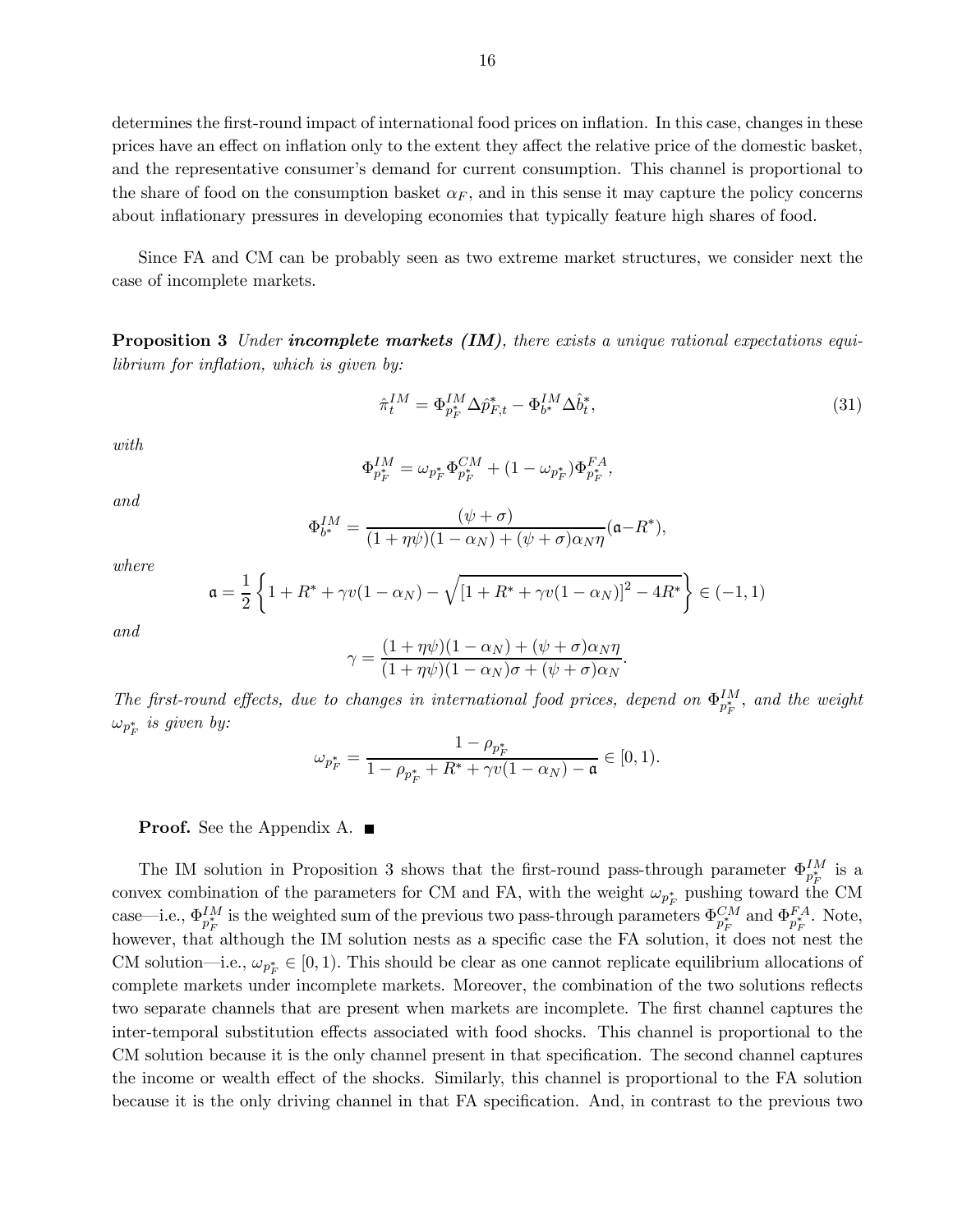solutions, when markets are incomplete the country's net foreign asset position affects equilibrium inflation, since  $\Phi_{b^*}^{IM} < 0$ .

Our analysis suggests that first-round effects are not necessarily proportional to the share of food in the CPI  $\alpha_F$ , except for CM. Of course, if the food endowment was equal to zero  $(\kappa_F = 0)$ , then the first-round effects would be proportional to this share even under FA or IM. These specific cases also raise the question of the conditions under which the first-round effects are exactly proportional to this share. More specifically, under which conditions are the first-round effects equal to the direct effect  $\alpha_F \Delta \hat{p}_{F,t}^*$ ? We provide the answer to this question in the following corollary of the previous propositions.

**Corollary 1** The first-round effects  $\Phi_{p_F^*}^j \Delta \hat{p}_{F,t}^*$  (for  $j = FA, CM, IM$ ) will be equal to the direct in- $\emph{flationary effect} ~ \alpha_F \Delta \hat{p}^*_{F,t} ~ when$ 

**a)** the steady-state food endowment equals a threshold value  $\kappa_F^{DE} = \left[1 - \frac{(1+\eta\psi)(1-\alpha_N)+\eta(\psi+\sigma)\alpha_N}{\psi+\sigma}\right]$  $\bigg|\, \alpha_F,$ under financial autarky (FA).

b)  $\eta = \frac{1}{\sigma}$ , under **complete markets** (**CM**).

c) conditions  $a)$  and  $b)$  are satisfied simultaneously, under **incomplete markets (IM).** 

**Proof.** See the Appendix A. ■

Corollary 1 implies several interesting results. Under FA, inflation would increase by the direct effect only when the steady-state food endowment  $\kappa_F$  equals the threshold  $\kappa_F^{DE}$ . Any value of  $\kappa_F$ above  $\kappa_F^{DE}$  implies the inflationary effect will be smaller than the direct effect  $(\hat{\pi}_t^{FA} < \alpha_F \Delta \hat{p}_{F,t}^*)$ . For a broad range of parameter values, unless the elasticity of substitution  $\eta$  is very small ( $\eta \ll 1$ , see discussion below), the threshold value  $\kappa_F^{DE}$  will be quite small (much lower than  $\alpha_F$ ). In other words, the food balance must be in substantial deficit before the inflationary effect is comparable to the direct effect. Under CM, first-round and direct effects will coincide as long as the intratemporal elasticity  $\eta$ equals the intertemporal elasticity of substitution  $1/\sigma$ . If the intertemporal elasticity is smaller than the intratemporal one  $(\eta > 1/\sigma)$ —i.e., the three consumption goods are Edgeworth substitutes<sup>16</sup> then the effect on inflation is smaller than the direct effect  $(\hat{\pi}_t^{CM} < \alpha_F \Delta \hat{p}_{F,t}^*)$ .<sup>17</sup> Finally, under IM, inflation will correspond to the direct effect when the two conditions above—namely  $\kappa_F = \kappa_F^{DE}$  and  $\eta = \frac{1}{\sigma}$ —hold.

# C. Remarks

We now provide a brief discussion of how other structural parameters affect the pass-through parameters  $|\Phi_{p_F^*}^{FA}|$ —the sign of which depends on the country's food balance—and  $\Phi_{p_F^*}^{CM}$ . We also discuss

 $16$ See Svensson and van Wijnbergen (1989).

<sup>&</sup>lt;sup>17</sup>Of course, the opposite holds if the intertemporal elasticity is bigger than the intratemporal one  $(1/\sigma > \eta)$ —i.e., the three consumption goods are Edgeworth complements.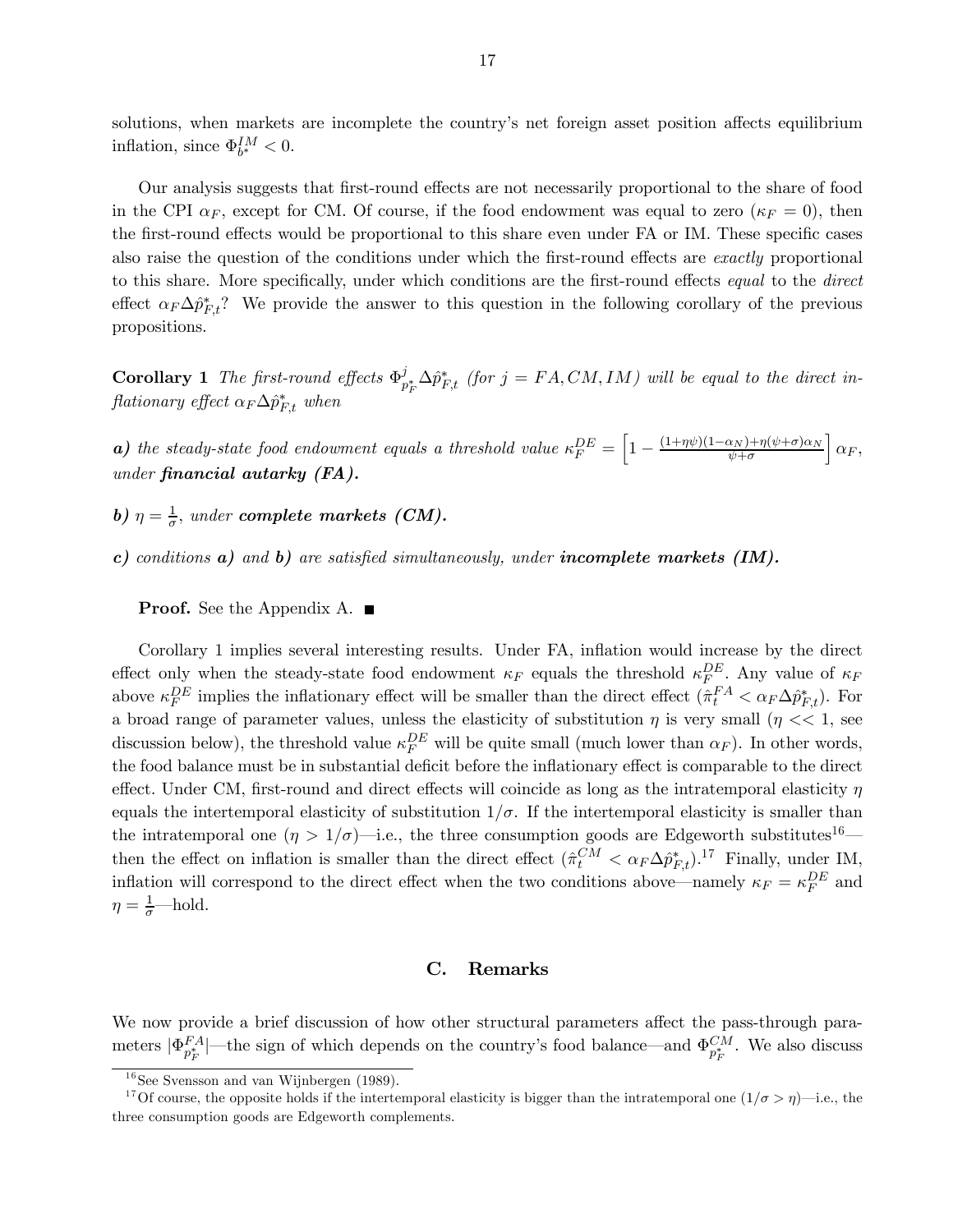how these structural parameters affect the weight  $\omega_{p_F^*}$  associated with the IM solution.

- The higher the elasticity of substitution between goods  $(\eta)$ , the easier it is for agents to switch expenditure. In this case, the relative price of non-traded goods  $\hat{p}_{N,t}$  needs to fall by less and therefore  $\partial |\Phi_{p_F^*}^{FA}|/\partial \eta < 0$  and  $\partial \Phi_{p_F^*}^{CM}/\partial \eta < 0$ . By reducing the impact of the shock on aggregate consumption under financial autarky, the higher elasticity of substitution also reduces the marginal value of accumulating net foreign assets. As a result, it brings the IM solution closer to financial autarky:  $\partial \omega_{p_F^*}/\partial \eta < 0$ .
- Under FA, the relative risk aversion coefficient  $\sigma$ —the inverse of the intertemporal elasticity of substitution—affects internal balance only. A higher  $\sigma$  makes labor supply more sensitive to a fall in consumption. For a given decline in consumption, say from an increase in international food prices  $\hat{p}_{F,t}^*$ , internal balance then requires a larger, offsetting, fall in wages  $\hat{w}_t$ . Since  $\hat{p}_{N,t} = \hat{w}_t$ inflation increases by more:  $\partial |\Phi_{p_F^*}^{FA}|/\partial \sigma > 0$ . Under CM,  $\sigma$  also affects external balance, as it reduces the consumer's willingness to reduce consumption  $\hat{c}_t$  temporarily in response to an increase in the price of the basket (since  $1/\sigma$  is the inter-temporal elasticity of substitution). The latter effect dominates, so  $\partial \Phi_{p_F^*}^{CM}/\partial \sigma < 0$ . A higher  $\sigma$  also increases the marginal value of accumulating net foreign assets an therefore brings the IM solution closer to the complete markets case. Then  $\partial \omega_{p_{F}^{*}}/\partial \sigma > 0$ .
- A higher  $\psi$ —the inverse of the Frisch elasticity—has two offsetting effects. On the one hand, it makes labor supply less sensitive to wages  $\hat{w}_t$ —which results in larger movements in real wages to clear the labor markets. On the other hand, it makes labor supply less sensitive to movements in consumption  $\hat{c}_t$ —which results in smaller offsetting movements in real wages when consumption falls. If  $\eta > 1/\sigma$ , the second channel dominates and a smaller decrease in real wages—and also in  $\hat{p}_{N,t}$  since  $\hat{p}_{N,t} = \hat{w}_t$ —is required. Inflation increases by less:  $\partial |\Phi_{p_F^*}^{FA}|/\partial \psi < 0$  and  $\partial \Phi_{p_F^*}^{CM}/\partial \psi < 0$ . Also when  $\eta > 1/\sigma$ , a higher  $\psi$  increases the effect of the shock on consumption (under FA), thus raising the marginal value of accumulating net foreign assets. As a result, the IM solution gets closer to the CM case, implying that  $\partial \omega_{p_F^*}/\partial \psi > 0.^{18}$
- A larger non-traded sector (higher  $\alpha_N$ ) has two offsetting effects on the bop. On the one hand, it increases total consumption's sensitivity to changes in the relative price of non-traded goods  $\hat{p}_{N,t}$ , to satisfy external balance, which reduces pressures on  $\hat{p}_{N,t}$ . On the other hand, it increases consumption's exposure to international food prices  $\hat{p}_{F,t}^*$ , which increases pressures on  $\hat{p}_{N,t}$  (also to satisfy external balance). Under FA, the first effect dominates when  $\eta > 1/\sigma$  implying that  $\hat{p}_{N,t}$  decreases by less, so  $\partial |\Phi_{p_F^*}^{FA}|/\partial \alpha_N < 0$ . The opposite holds under CM, i.e.,  $\partial \Phi_{p_F^*}^{CM}/\partial \alpha_N > 0$ . A larger  $\alpha_N$  brings the IM solution closer to the CM case and hence  $\partial \omega_{p_F^*}/\partial \alpha_N > 0$ . <sup>19</sup>
- A higher autocorrelation of international food price shocks  $\rho_{p_F^*}$  has no effect on  $\Phi_{p_F^*}^{FA}$  or  $\Phi_{p_F^*}^{CM}$ . However, by increasing the persistence of international food prices  $\hat{p}^*_{F,t}$ , it increases the wealth effect from changes in this variable, thus increasing the relative importance of the FA solution in the IM case:  $\partial \omega_{p_F^*}/\partial \rho_{p_F^*} < 0$ .

<sup>&</sup>lt;sup>18</sup> As before if instead  $1/\sigma > \eta$  then  $\partial |\Phi_{p_F^*}^{FA}|/\partial \psi > 0$ ,  $\partial \Phi_{p_F^*}^{CM}/\partial \psi > 0$  and  $\partial \omega_{p_F^*}/\partial \psi < 0$ .

<sup>&</sup>lt;sup>19</sup>If instead  $1/\sigma > \eta$  then  $\partial |\Phi_{p_F^*}^{FA}|/\partial \alpha_N > 0$  and  $\partial \Phi_{p_F^*}^{CM}/\partial \alpha_N < 0$ , but  $\partial \omega_{p_F^*}/\partial \psi \leqq 0$ .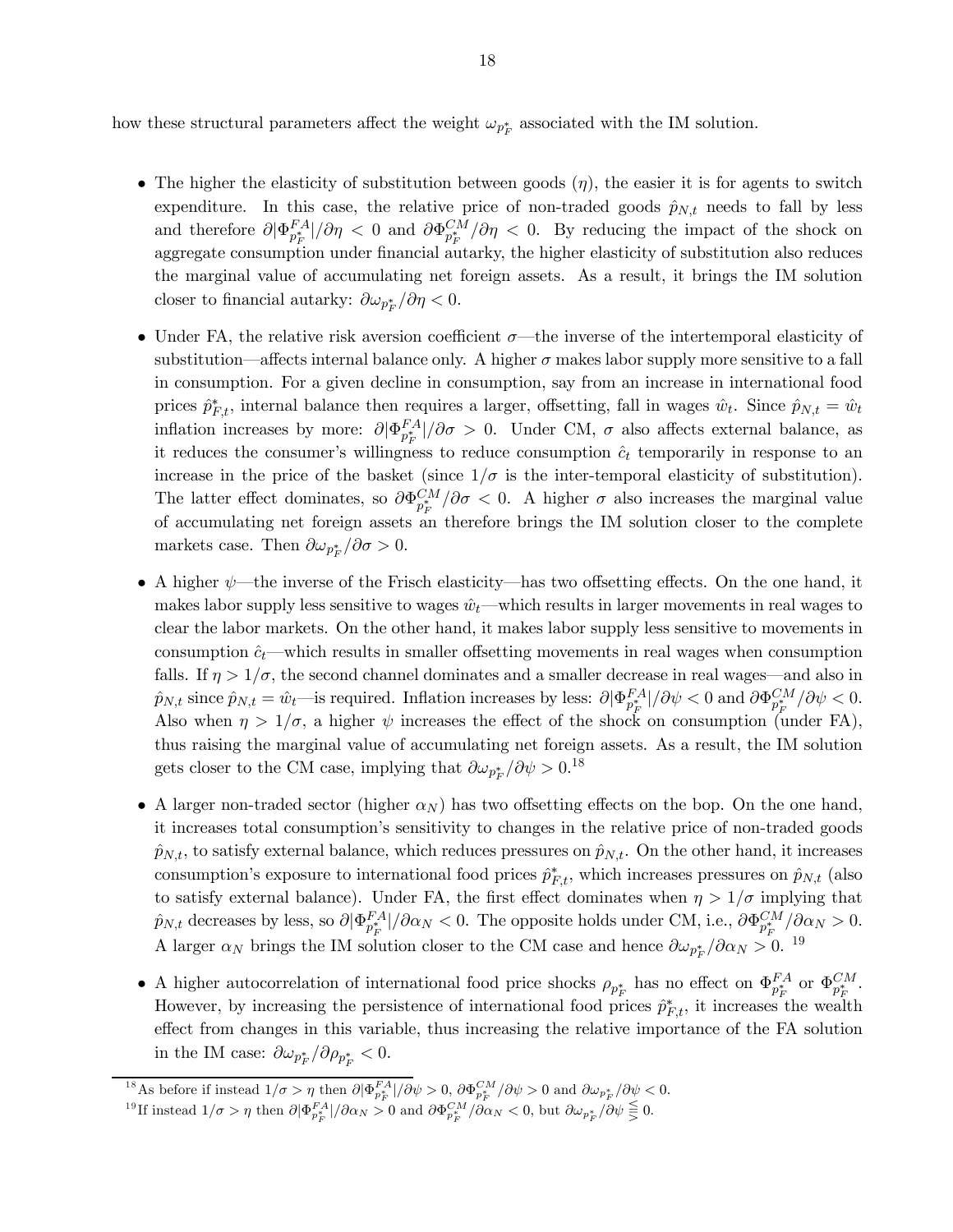- A higher portfolio adjustment cost v also has no effect on  $\Phi_{p_F^*}^{FA}$  or  $\Phi_{p_F^*}^{CM}$ . But by increasing the costs associated with inter-temporal smoothing, it reduces the relative importance of the CM solution in the IM case, so  $\partial \omega_{p_F^*}/\partial v < 0$ .
- A lower interest rate  $R^*$  reduces the annuity value from future income. It therefore lowers the wealth effects associated with a food shock, bringing the IM solution closer to complete markets. Then  $\partial \omega_{p_F^*}/\partial R^* < 0$ .

# IV. Calibration and a Graphic Representation

We now quantify the first-round effects of shocks to  $\hat{p}_{F,t}^*$  under various calibrations of the model. Throughout these simulations we keep all parameters constant, with the exception of the food endowment  $\kappa_F$ .

# A. Calibration

We do not calibrate the model to a specific country but draw instead on evidence from the universe of developing countries. Our choice of parameters is summarized in Table 1.

Table 1: Benchmark Calibration

|  |  |  | $\alpha_F \quad \alpha_N \quad \sigma \quad \eta \quad \psi \qquad \beta \qquad \quad v$ |  |
|--|--|--|------------------------------------------------------------------------------------------|--|
|  |  |  | 0.5 0.3 3 1 5 0.99 0.1875 0.87                                                           |  |

Our benchmark calibrations is justified as follows. The average share of food in the CPI in sub-Saharan African countries is 48.5 percent, so we pick  $\alpha_F = 0.5$ .<sup>20</sup> In a group of 3 African countries (Kenya, Ghana, Uganda) the share of non-traded goods and services (housing, health, education, recreation, transportation and communication) is 33 percent on average (we pick  $\alpha_N = 0.3$ ).<sup>21</sup> We calibrate  $\sigma$  from Ogaki, Ostry and Reinhart (1997), who estimate the inter-temporal elasticity of substitution for developing countries: their average estimate is 0.337, which implies  $\sigma \simeq 3$ . We infer  $\psi$ from Goldberg (2011), who estimates the wage elasticity in the day labor market in rural Malawi. She finds an elasticity of  $0.15-0.17$ . While her estimate is not directly applicable to our specification—she focuses on the extensive margin of labor supply—we set  $\psi = 5$ , which implies a Frisch elasticity of 0.2. The choice of the intertemporal discount rate is standard in the literature.

 $20$ See IMF (2011).

<sup>2 1</sup>On Uganda, see "Consumer Price Index April 2001," available at www.ubos.org. On Ghana see "Time Series P1," available at www.statsghana.gov.gh. On Kenya see "CPI December 2008," available at www.knbs.or.ke/consumerpriceindex.php.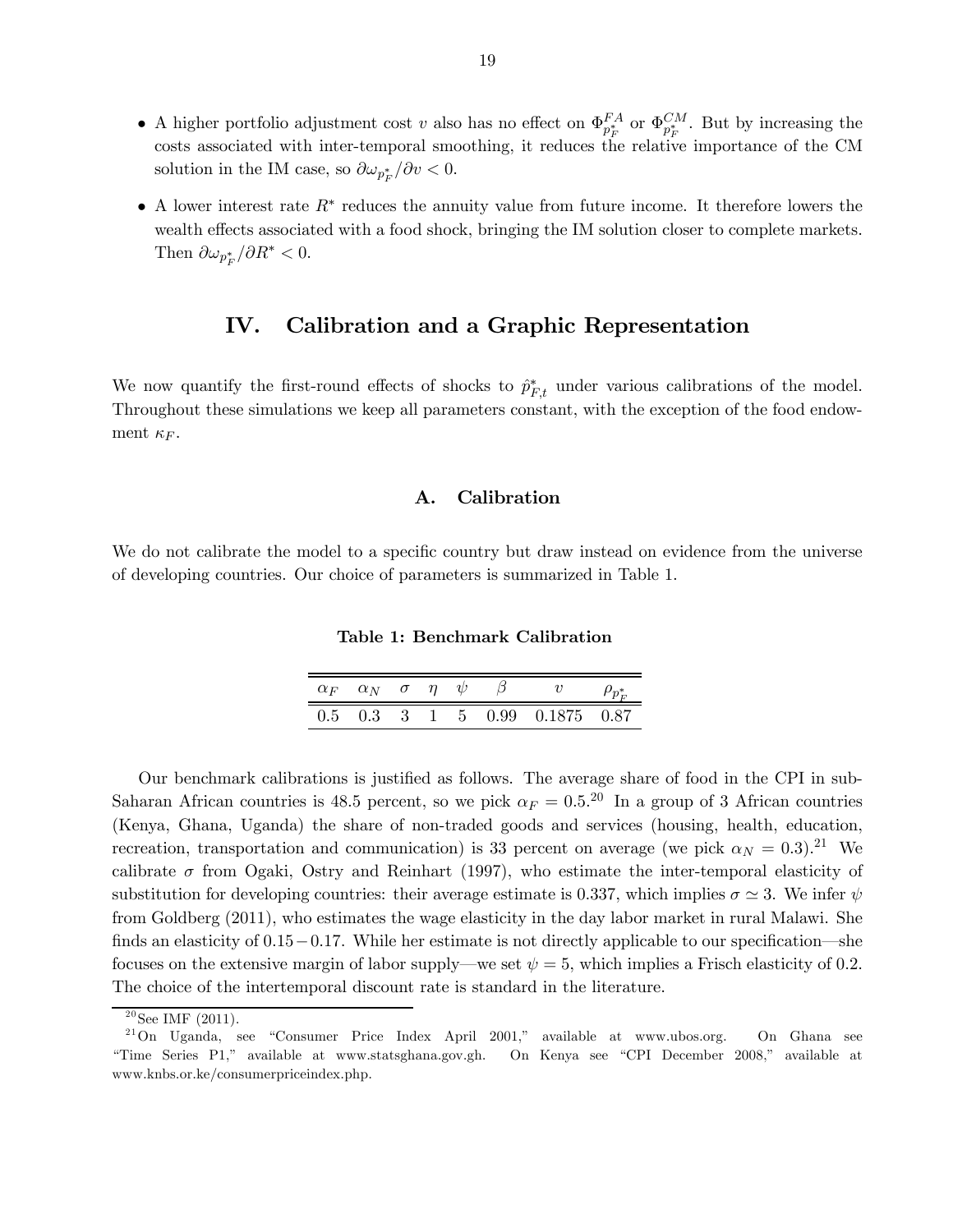Two parameter choices are worth discussing in some detail. First, we draw  $\eta$  from Seale et al. (2003), who estimate compensated own-price elasticity for food and beverages. Their average estimate for the 40 countries with the lowest income per capita in their sample is slightly lower than −05, which implies  $\eta \simeq 1$ . This value is higher than elasticities used in other studies (see Anand and Prasad, 2010) so we will consider alternative values below. Second, we draw on Akitoby and Stratmann (2008) to calibrate  $v$ . These authors regressed interest rate spreads in emerging markets on a number of various gross external assets and liabilities (and policy variables). When combined to form a net asset value, their estimates imply a relatively low value of  $v$  ( $v = 0.1875$ ). We believe their estimate provides a lower bound on the value of  $v$  in low income countries, which is likely to be much higher as many of these countries do not even have access to international capital markets (and would therefore be excluded from their sample of countries). However, we will use this value as a starting point and discuss alternative values later.

Finally, we pick  $\rho_{p_F^*}$  using data on an international food price index compiled at the IMF, deflated by the US CPI.22 We extract the business cycle component using a band pass filter, and find that the sample autocorrelation is  $0.87<sup>23</sup>$  We will also experiment with other parameter values below.

## B. Graphic Representation

The inflationary impact of a 1 percent increase in  $\Delta \hat{p}_F^*$  is represented in Figure 1. The figure plots the impact on inflation against the country's net food deficit  $(\alpha_F - \kappa_F)$ . The straight black line represents the inflationary impact under financial autarky  $\Phi_{p_F^*}^{FA}$ , the dashed-dotted line represents the inflationary impact under complete markets  $\Phi_{p_F^*}^{CM}$ , and the straight grey line represents the impact under incomplete markets  $\Phi_{p_F^*}^{IM}$ . The dashed line represents the direct effect  $\alpha_F$ .

As previously discussed, the inflationary impact under CM does not depend on  $\kappa_F$ . Under our calibration  $\eta > 1/\sigma$ , which implies this case generates an increase in inflation that is smaller than the direct effect ( $\Phi_{p_F^*}^{CM} = 0.27 < \alpha_F$ ). On the other hand, the impact under FA ranges from -0.24 percent when the country's endowment of food is 70 percent (the highest possible value for  $\kappa_F$ ) to 0.61 percent when  $\kappa_F = 0$ . The FA solution coincides with complete markets when  $\kappa_F = 0.28$  (point b in the figure). This is the value of  $\kappa_F$  for which the complete markets solution is associated with ex-post balanced (overall) trade. The FA solution coincides with the direct effect when  $\kappa_F = 0.0875$  $(point c)$ .

The IM solution is closer to the FA solution: under the current calibration, the weight on the CM case  $\omega_{p_F^*}$  is less than one third ( $\omega_{p_F^*} = 0.32$ ). By construction the IM solution matches both FA and  $CM$  at point  $b$ .

While the FA and IM solutions provide a range of possible first-round effects, we need to discipline the choice of  $\kappa_F$  to provide a quantitative estimate. We therefore draw on trade data from a sample of 28 sub-Saharan countries, for the period 2000-2006. The median food balance in this sample was a

<sup>&</sup>lt;sup>22</sup>The data is available at http://www.imf.org/external/np/res/commod/index.aspx.

 $23$ See Baxter and King (1999).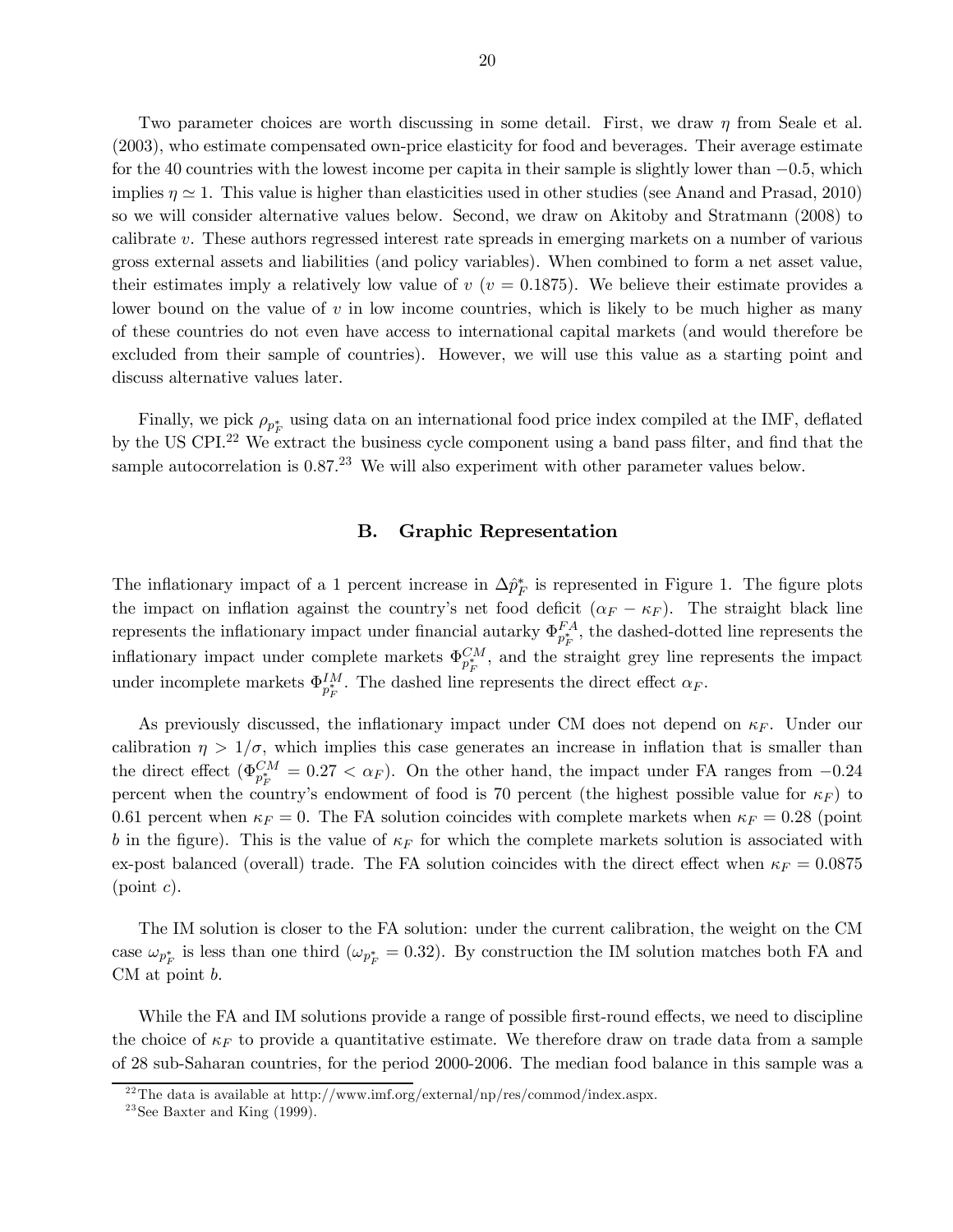

Figure 1: First-Round Effects: Financial Autarky (FA), Complete (CM) and Incomplete Markets (IM).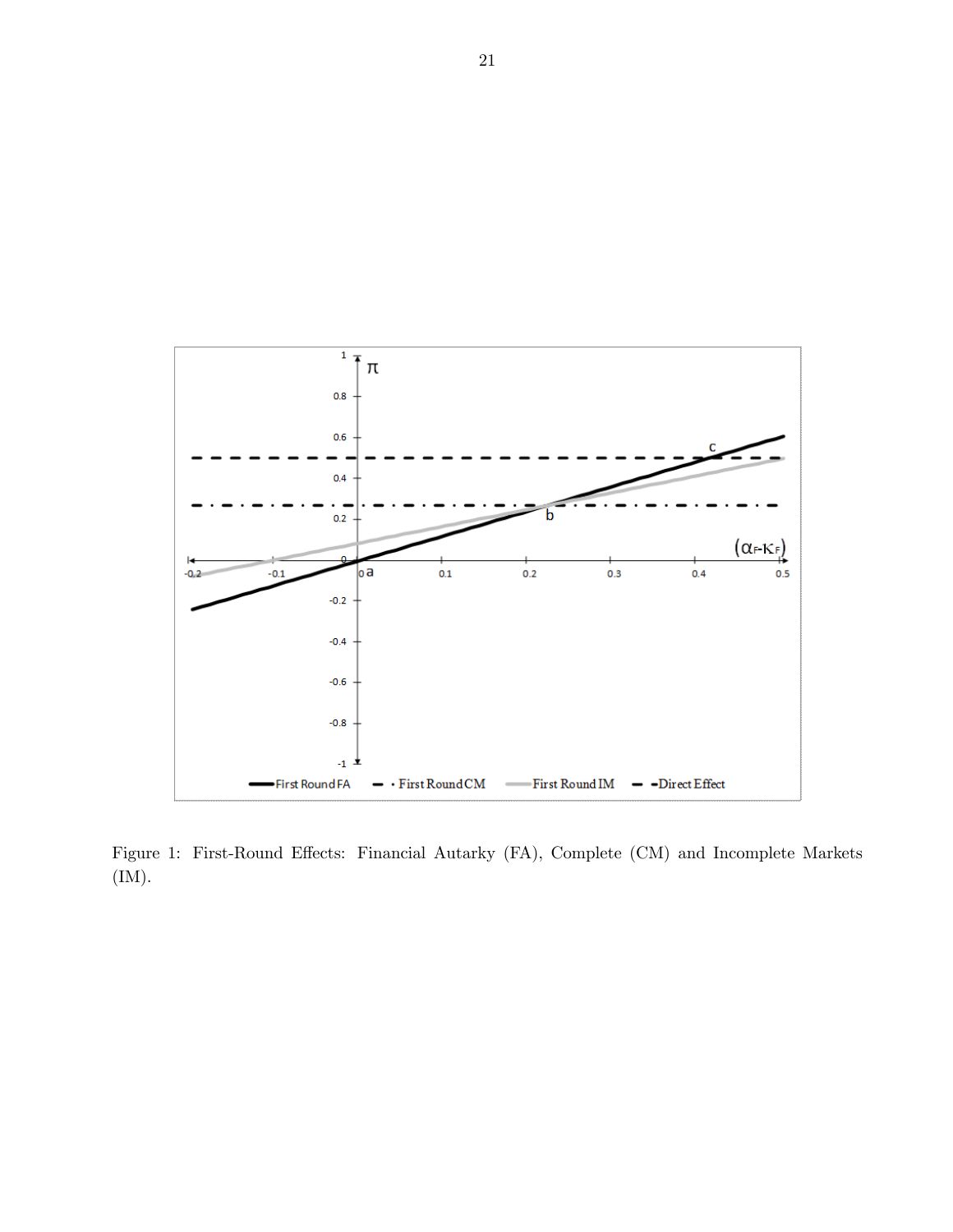deficit of 09 percent of GDP, with the highest food deficit being 1012 percent and the highest food surplus being 14.12 percent.<sup>24</sup> In our model this implies a median food endowment  $\kappa_F = 0.481$ , with a range of  $(0.389, 0.641)$ . In this case, the median inflationary effect predicted under FA is 0.01 percent, with a range of  $(-0.17, 0.12)$ . Under incomplete markets, the median is 0.09 percent, with a range of  $(-0.03, 0.17).$ 

# C. Sensitivity Analysis

#### Varying the Intra-temporal Elasticity of Substitution  $\eta$

While the baseline calibration has drawn on empirical work using data from developing countries, there is considerable uncertainty over possible parameter values, and other calibrations are also possible. In particular, it can be argued that the elasticity of substitution between food and non-food items is lower than one, reflecting the view that poor households may be severely limited in their ability to substitute away from food consumption. For this reason, we now explore how results change when  $\eta$ goes from  $1$  to  $0.1$ .

The inflationary first-effect impact from a 1 percent increase in  $\Delta \hat{p}^*_{F}$  is now represented in Figure 2. The impact under FA is represented with a black dotted line, the impact under CM is represented with a long dashed-dotted line, and the impact under IM is represented with a grey dotted line. We have also included the previous first-effect lines for  $\Phi_{p_F^*}^{FA}$ ,  $\Phi_{p_F^*}^{CM}$ , and  $\Phi_{p_F^*}^{IM}$  associated with  $\eta = 1$  (black straight, dashed-dotted, and grey straight lines, respectively).

When  $\eta$  falls below  $1/\sigma$ , which is the case here, the goods become Edgeworth-Pareto complements. In this case, the line for  $\Phi_{p_F^*}^{CM}$  shifts up, and the inflationary first-effect impact jumps above the direct effect:  $\Phi_{p_F^*}^{CM} = 0.72 > \alpha_F.$ 

Under FA, instead, the line for  $\Phi_{p_F^*}^{FA}$  rotates, becoming steeper. While a net food balance still implies zero inflation, food deficits now lead to larger inflationary pressures. The median food balance from the sample of African countries (09 percent of GDP) is now associated with an increase in inflation of 0055 percent. With the highest food deficit in the sample (1012 percent of GDP), the increase in inflation is now 062 percent, above the direct effect. The flip side is that food surpluses now result in larger deflations: the highest food surplus in the sample (1412 percent of GDP) is now associated with a deflation of  $-0.87$  percent!

With IM, the line for  $\Phi_{p_F^*}^{IM}$  shifts up and become steeper. The inflationary impact of food price increases is now greater over a large range of food balances, but it also becomes deflationary at a faster rate following some threshold food surplus. The median food balance in the sample is now associated with an increase in inflation of  $0.29$  percent, with a range  $(-0.24, 0.66)$ .

 $^{24}$ Data is available on http://wits.worldbank.org. We define food trade as consisting of the following categories: live animals except fish, meat and preparations, dairy products and eggs, fish/shellfish, cereals/cereal preparation, vegetables and fruit, sugar/sugar/honey, coffee/tea/cocoa/spices, animal feed, miscellaneous food products, beverages, tobacco/manufactures, oil seeds/oil fruits, crude animal/vegetable matters, animal/vegetable oil/fat/wax.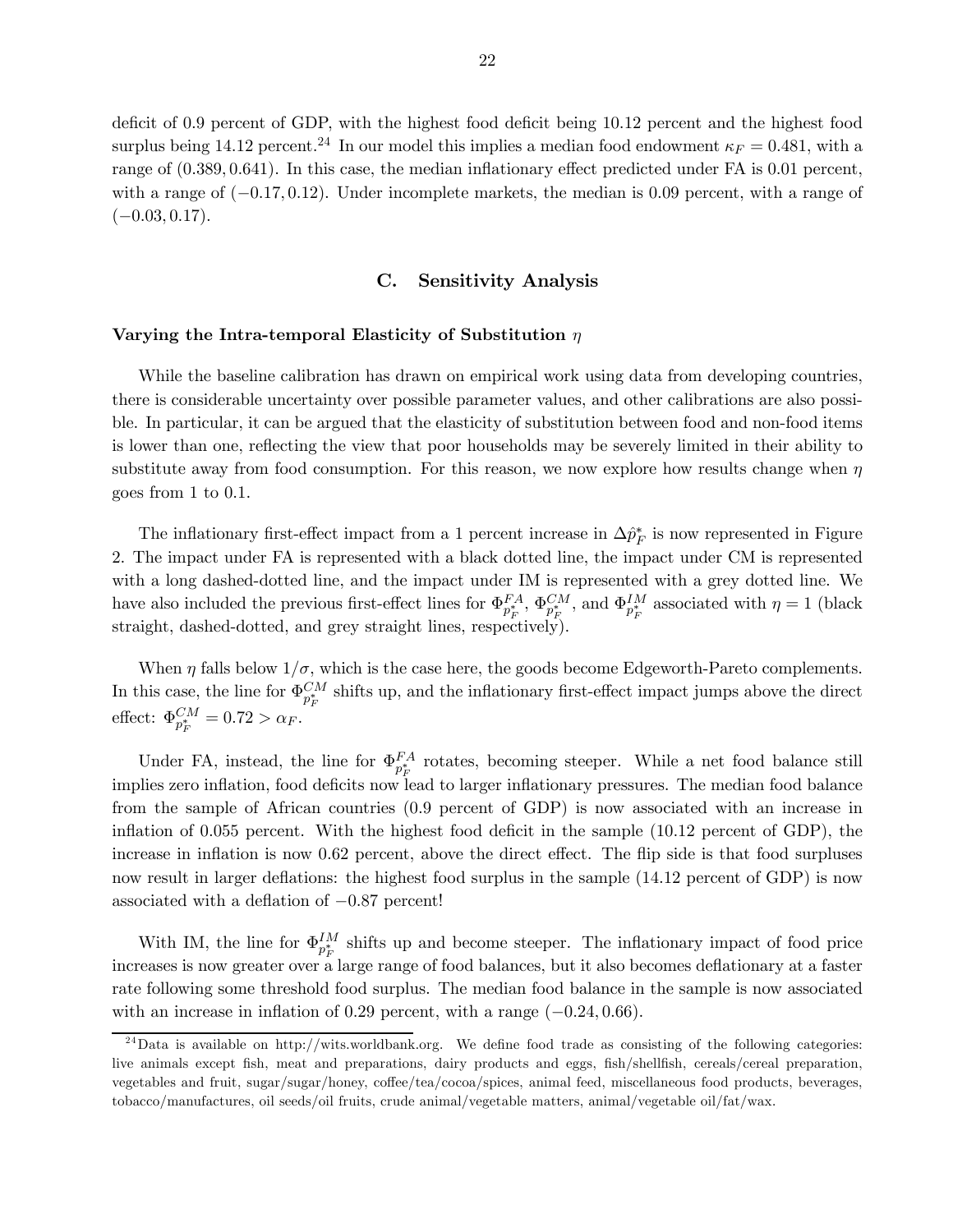

Figure 2: First-Round Effects: Varying the Intra-temporal Elasticity of Substitution ( $\eta = 1$  vs.  $\eta = 0.01$ ).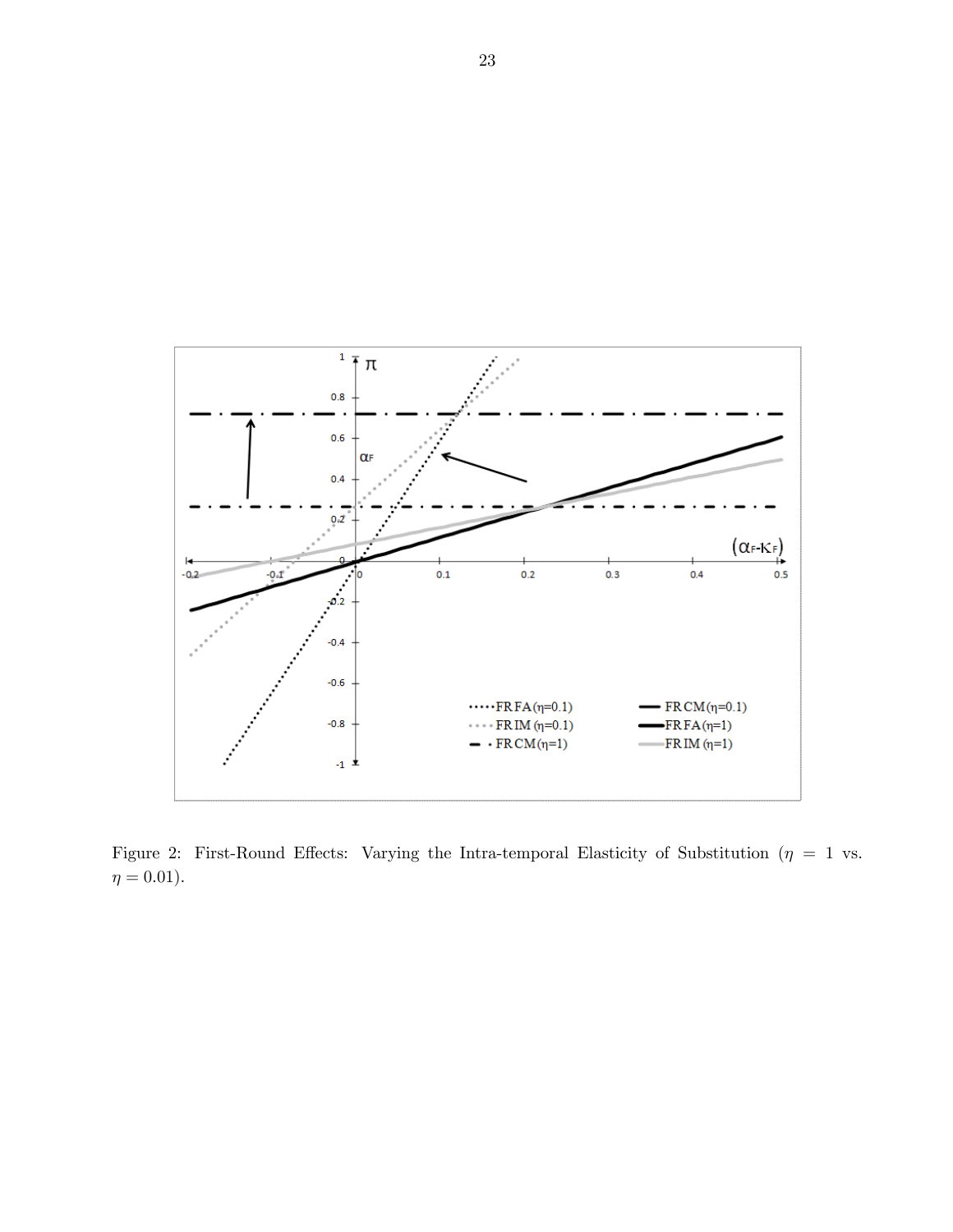

Figure 3: First-Round Effects: Varying the Portfolio Adjustment Costs Parameter  $v$  and the Persistence of International Food Prices  $\rho_{p_F^*}$ .

In sum, lower elasticities of substitution lead to higher first-effect inflation rates in a number of cases (complete markets, financial autarky when the food balance is in deficit, incomplete market under food deficits and a range of food surpluses). However, they also result in larger deflations in other cases (under FA when the country is a net food exporter, and under IM over a threshold food balance value).

#### Varying the Portfolio Adjustment Costs Parameter  $v$

We now explore what happens when portfolio adjustment costs v vary. Figure 3 displays  $\Phi_{p_F^*}^{CM}$ and  $\Phi_{p_F^*}^{FA}$  under the median food balance in the sample. It also displays values of  $\Phi_{p_F^*}^{IM}$  as the portfolio adjustment costs increases (using a log scale). As previously discussed, the IM solution approximates the FA solution as  $v$  increases. Concretely, a doubling of  $v$  from 0.1875 to 0.375, which is a relatively small adjustment, lowers  $\omega_{p_F^*}$  (the weight of the CM solution) from 0.32 to 0.24. A tripling of v lowers  $\omega_{p^*_F}$  to 0.20.

# Varying the Persistence of the International Food Prices  $\rho_{p_F^*}$

Figure 3 also displays values of  $\Phi_{p_F^*}^M$  as  $\rho_{p_F^*}$  increases. Note that, as  $\rho_{p_F^*}$  approaches one, small changes in this parameter bring the IM solution increasingly closer to the FA case. Concretely, raising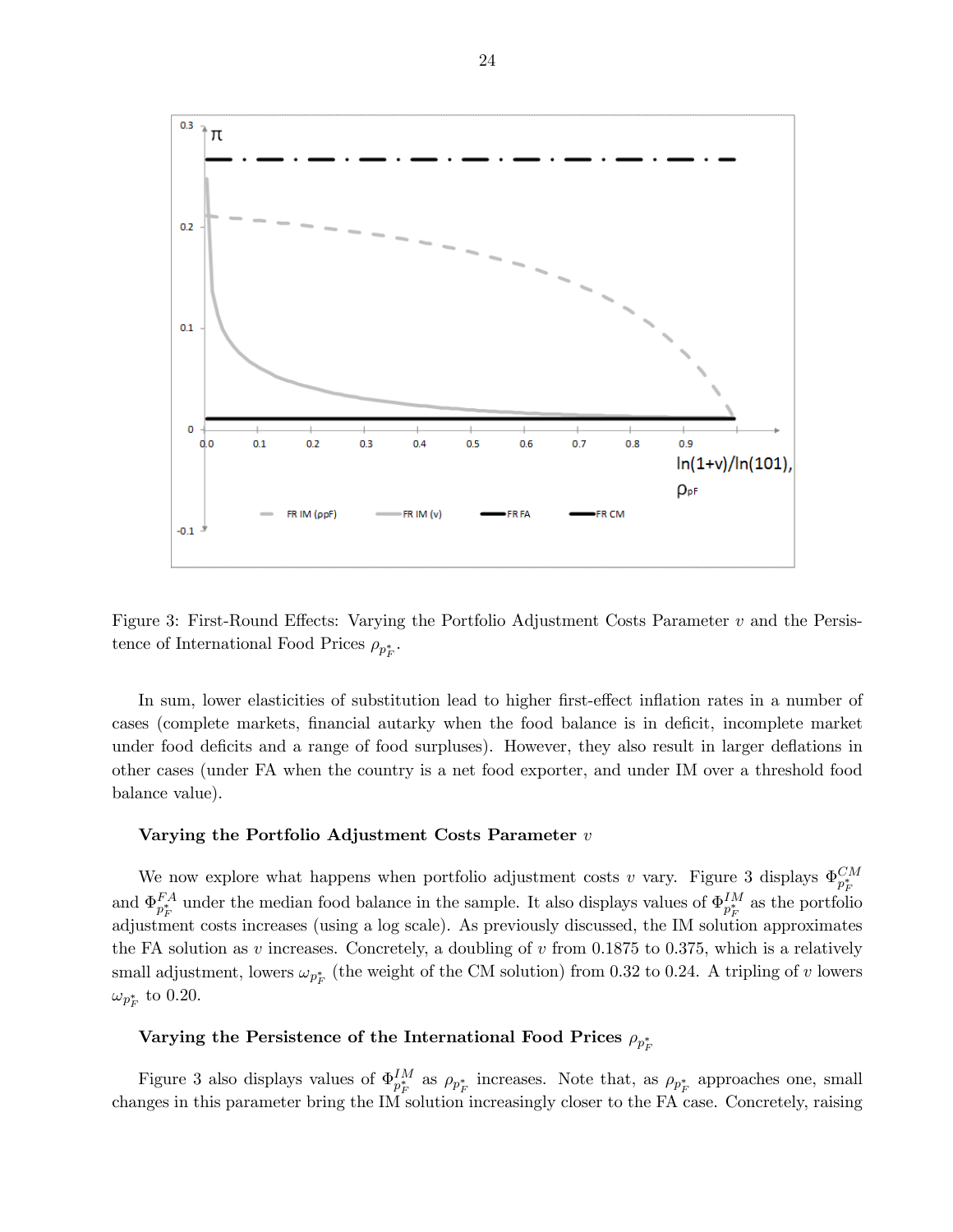$\rho_{p_F^*}$  from 0.87 to 0.9 lowers  $\omega_{p_F^*}$  from 0.32 to 0.24. Setting  $\rho_{p_F^*} = 0.95$  lowers  $\omega_{p_F^*}$  to 0.15.

# V. Extension: Incomplete Tradability of the Food Basket

So far, we have assumed the food basket is fully tradable. We now explore how our first-round-effect results change when the assumption of complete tradability is relaxed.25 We focus on the extreme cases of financial autarky and complete markets, for simplicity.

Food consumption is now a basket, with two items:

$$
c_{F,t} = \left[ \varsigma^{\frac{1}{\eta}} c_{FT,t}^{\frac{\eta-1}{\eta}} + (1-\varsigma)^{\frac{1}{\eta}} c_{FN,t}^{\frac{\eta-1}{\eta}} \right]^{\frac{\eta}{\eta-1}}.
$$

 $c_{FT,t}$  and  $c_{FN,t}$  are the consumption of traded and non-traded food, respectively, with nominal prices  $(P_{FT,t}, P_{FN,t})$ .  $\varsigma$  measures the share that is tradable. A unit value for  $\varsigma$  corresponds to the original version of the model, which we will refer to as the baseline. For simplicity the elasticity of substitution is assumed the same as that between food and non-food  $(\eta)$ . Utility maximization results in the standard demand equations:

$$
c_{FT,t} = \zeta \left(\frac{p_{FT,t}}{p_{F,t}}\right)^{-\eta} c_{FT,t} = \zeta \alpha_F p_{FT,t}^{-\eta} c_t,
$$
\n(32)

and

$$
c_{FN,t} = (1 - \varsigma) \left( \frac{p_{FN,t}}{p_{F,t}} \right)^{-\eta} c_{FT,t} = (1 - \varsigma) \alpha_F p_{FN,t}^{-\eta} c_t,
$$
\n(33)

where we have made use of equation (7). The terms  $p_{FT,t}$  and  $p_{FN,t}$  denote relative prices of traded and non-traded food, which are now combined to create a relative price index for food:

$$
p_{F,t} = \left[ \varsigma p_{FT,t}^{1-\eta} + (1-\varsigma) p_{FN,t}^{1-\eta} \right]^{\frac{1}{1-\eta}}.
$$
\n(34)

A similar equation holds for the nominal price of food  $(P_{F,t})$ .

The representative agent now has two food endowments:  $(y_{FT}, y_{FN})$ . In the non-traded case, consumption must equal the endowment:  $c_{FN,t} = y_{FN}$ , with the price  $p_{FN,t}$  adjusting to ensure equilibrium. In the traded case, instead, the price  $p_{FT,t}$  is given by the law of one price:  $p_{FT,t} = s_t p_{F,t}^*$ . The central bank is still assumed to have the technology to perfectly stabilize the inflation of stickyprice non-traded goods.

The steady state is similar to that in the baseline case, with  $p_{FN} = 1$  and  $y_{FT} + y_{FN} = \kappa_F$ . The non-traded food endowment must equal  $(1 - \varsigma)\alpha_F$ , which implies  $y_{FT} = \kappa_F - (1 - \varsigma)\alpha_F$ . This condition and the constraint that the endowment of traded food cannot be negative place a lower bound

<sup>&</sup>lt;sup>25</sup>Trade costs may render certain staples effectively non-tradable within a certain price band (see Bergin and Glick, 2009). Trade restrictions have similar effects. Non-tradability may be endogenous, with large changes in international prices increasing the tradability of certain food items. For simplicity, we treat tradability in food as exogenous.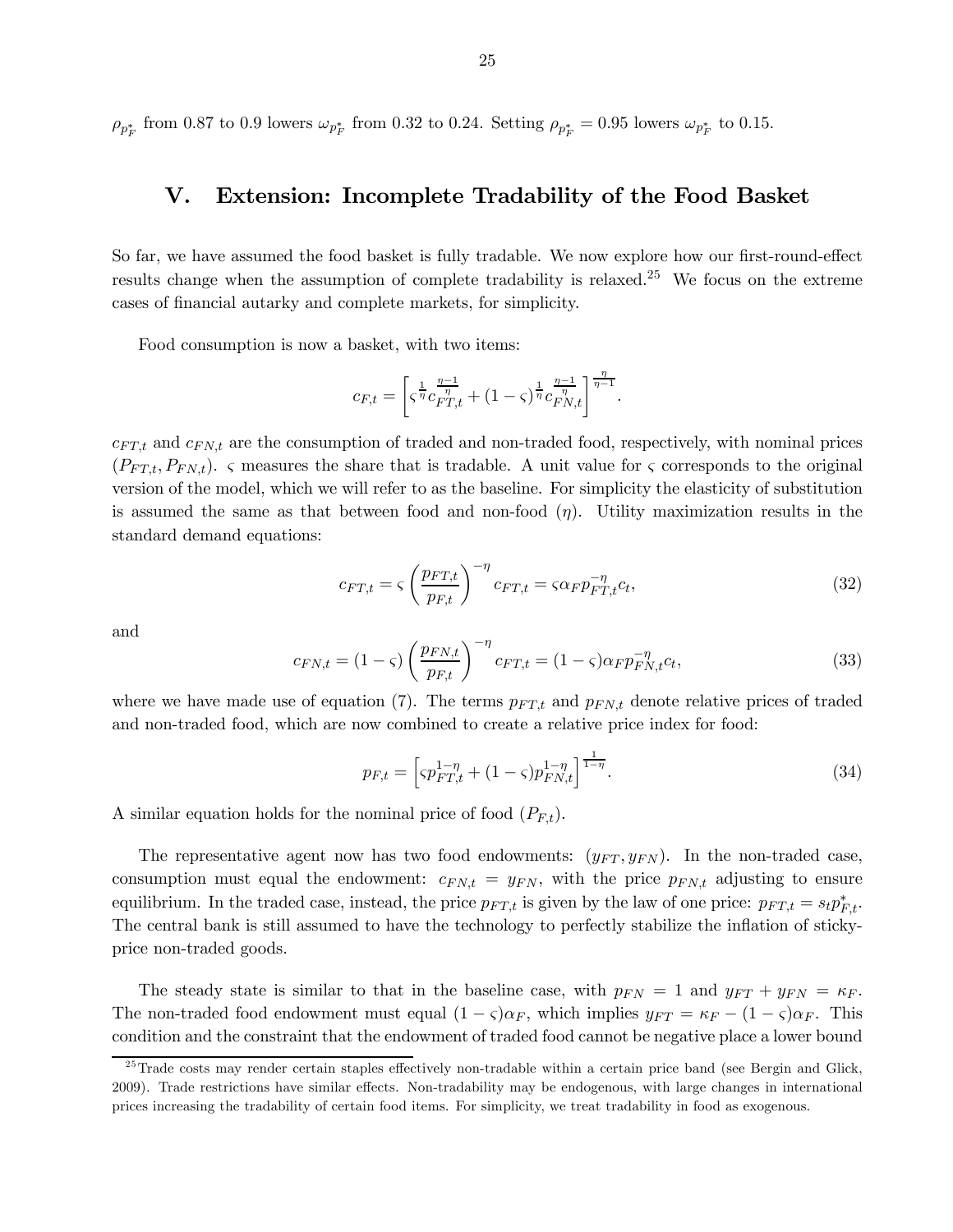on possible values of  $\varsigma$ . The larger the steady-state trade deficit in food  $(\alpha_F - \kappa_F)$ , the larger the lower bound on the share of traded food in consumption:  $\zeta \in (\bar{\zeta}, 1)$ , with  $\bar{\zeta} = max\{0, (\alpha_F - \kappa_F)/\alpha_F\}.$ Intuitively, a country that relies on imports to secure its food consumption must have a large share of traded food in its basket.

## A. Analytical Solution Under Incomplete Food Tradability

As before, we log-linearize the model around the steady state. As in the baseline case, we can reduce the model to two equations. The internal balance equation is the same as before–see equation (22)– since conditions in the non-traded goods market and the labor market–equations (3), (6), (15) and (16) have not changed. Then

$$
\hat{c}_t = \frac{1 + \eta \psi}{\psi + \sigma} \hat{p}_{N,t}.
$$

The second equation corresponds to a "revised" external balance condition, which now incorporates two equilibrium conditions and it varies depending on the international asset market structure.

### Financial Autarky (FA)

Under FA, the external balance equation can be derived by combining the clearing of the balance of payments with the equilibrium in the non-traded food market–this requires the log-linearized versions of equations  $(7)$ ,  $(8)$ ,  $(9)$ ,  $(11)$ ,  $(19)$ ,  $(32)$ ,  $(33)$ , and  $(34)$ . The new external balance condition is the same as before:  $26$ 

$$
\hat{c}_t = -\frac{\alpha_N \eta}{1 - \alpha_N} \hat{p}_{N,t} - \frac{\alpha_F - \kappa_F}{1 - \alpha_N} \hat{p}_{F,t}^*.
$$

Intuitively, the impact of international food prices on the balance of payments still depends on whether the country is a net food importer or exporter, independently of how large the share of traded food  $(\varsigma)$  is. While there is a link between possible values for  $\varsigma$  and the net food balance of the country (see above discussion), the balance contains all the necessary information about the structure of the food market to study the aggregate macroeconomic adjustment to food shocks.

With FA, since the equations that describe internal and external balance remain unchanged, the inflationary effect of the two shocks  $(\hat{p}_{F,t}^*, \hat{y}_{F,t})$  is the same as before when food was fully tradable. We state this result as a proposition without a proof.

**Proposition 4** Under **financial autarky (FA)** and incomplete food tradability, if the elasticities of substitution  $(\eta)$  between food types and between food and non-food are the same, then the equilibrium for inflation is the same as that when food is fully tradable, as described by equation  $(29)$ .

The proposition implies that, under FA and when food is partially tradable, the first-round effects are still proportional to the food balance  $(\alpha_F - \kappa_F)$ . However, an important difference concerns the

 $^{26}$ Relaxing the restriction that the elasticity of substitution between food and non-food is the same as the elasticity of substitution between different types of food does not change this result. The proof is available upon request.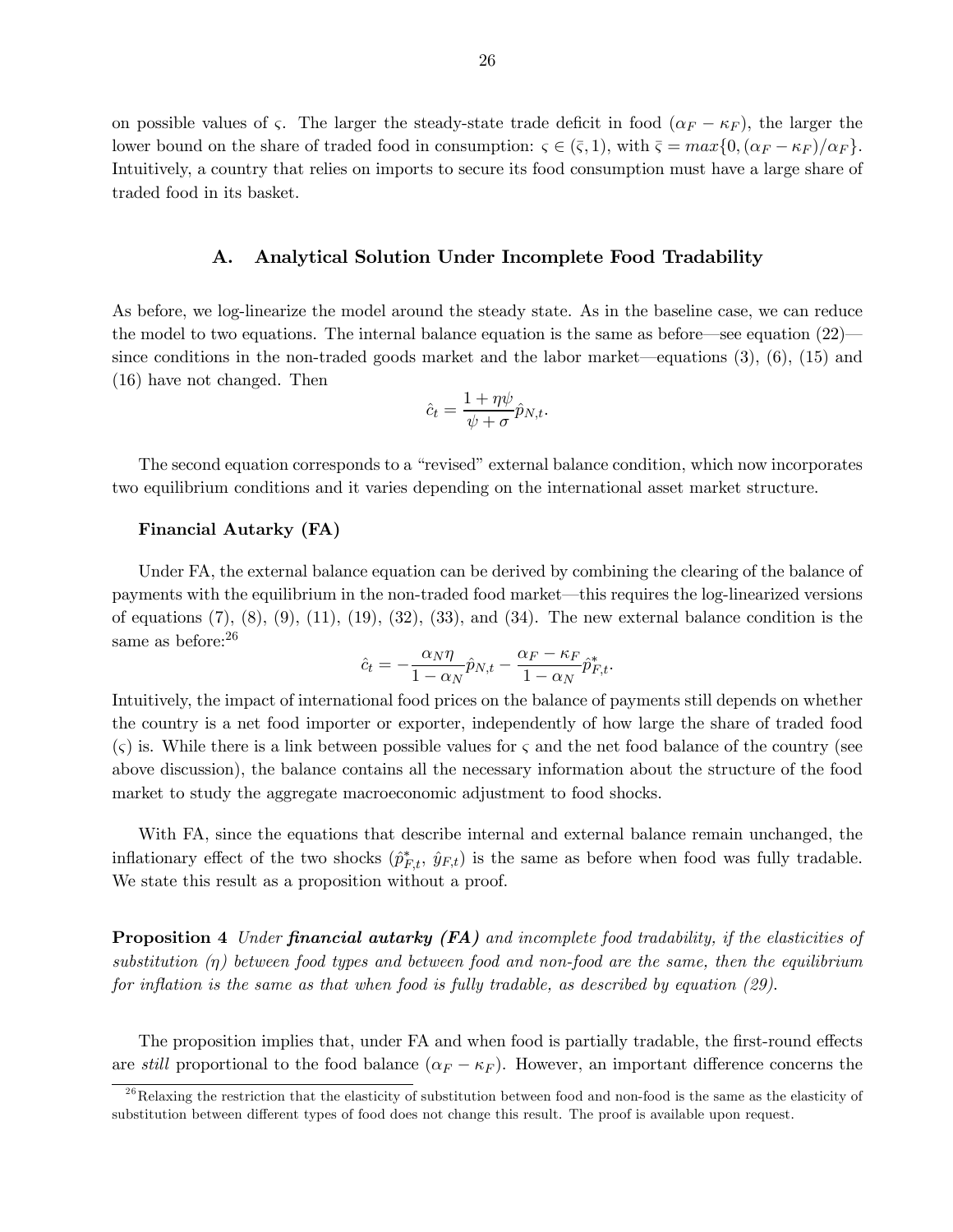nominal price that implements the required increase in inflation. In the baseline specification, only the nominal exchange rate  $\Delta \hat{S}_t$  adjusts. In the extension, we can combine equations (9), (10), and (34) to obtain the following relation:

$$
\hat{\pi}_t^{FA} = \alpha_F \varsigma \Delta \hat{p}_{F,t}^* + (1 - \alpha_N - \alpha_F (1 - \varsigma)) \Delta \hat{S}_t^{FA} + \alpha_F (1 - \varsigma) \hat{\pi}_{FN,t}^{FA},
$$

where  $\hat{\pi}_{FN,t}^{FA} = log(P_{FN,t}) - log(P_{FN,t-1})$ . For a given  $\Delta \hat{p}_{F,t}^*$ , equilibrium changes in inflation must therefore come from either  $\Delta \hat{S}_{t}^{FA}$  or  $\hat{\pi}_{FN,t}^{FA}$ , i.e., changes in the nominal price of non-traded food. To understand when and how each nominal price adjusts, we solve for the equilibrium changes in nontraded food inflation by combining equations (22), (29), (33) and the identity  $\hat{\pi}_{FN,t}^{FA} = \Delta \hat{p}_{FN,t}^{FA} + \hat{\pi}_t^{FA}$ . The solution for  $\hat{\pi}_{FN,t}^{FA}$  is the following:

$$
\hat{\pi}_{FN,t}^{FA}=\Gamma_{p_F^*}^{FA}\Delta \hat{p}_{F,t}^*,
$$

with

$$
\Gamma_{p_F^*}^{FA} = \frac{(\eta \sigma - 1)(\alpha_F - \kappa_F)}{\eta \left[ (1 + \eta \psi)(1 - \alpha_N) + \eta (\psi + \sigma) \alpha_N \right]}
$$

If  $\eta > 1/\sigma$ , the effect of  $\Delta \hat{p}_{F,t}^*$  on non-traded food inflation has the same sign as that of the food trade deficit  $(\alpha_F - \kappa_F)$ . As before, we can distinguish three cases. When food trade is balanced, non-traded food inflation does not change  $(\hat{\pi}_{FN,t}^{FA} = 0)$ , which implies the nominal exchange rate appreciation is solely responsible for keeping overall inflation constant:  $\Delta \hat{S}^{FA} = -\alpha_F \varsigma / [1 - \alpha_N - \alpha_F (1 - \varsigma)] \Delta \hat{p}_{F,t}^*$ . If the food trade is in deficit (surplus), then non-food traded inflation also increases (decreases) with changes in  $\Delta \hat{p}_{F,t}^*$ .

#### Complete Markets (CM)

Under CM, the revised external balance assumption now combines the risk sharing condition with the equilibrium in the non-traded food market—this requires all the equations  $(9)$ ,  $(20)$ ,  $(32)$ ,  $(33)$ , and (34). In this case, the external balance condition is the following:

$$
\hat{c}_t = -\vartheta_{p_N} \hat{p}_{N,t} - \vartheta_{p_{F^*}} \hat{p}_{F,t}^*,\tag{35}
$$

 $\ddot{\phantom{0}}$ 

with

$$
\vartheta_{p_N} = \frac{\alpha_N \eta}{\eta \sigma (1 - \alpha_N) - \alpha_F (1 - \varsigma) (\eta \sigma - 1)} \text{ and } \vartheta_{p_{F^*}} = \vartheta_{p_N} \frac{\alpha_F \varsigma}{\alpha_N}.
$$

This new condition merits two comments. First, it reduces to the previous external balance condition—see equation (24)—if food is fully tradable  $(\varsigma = 1)$ . Second, the impact of food prices  $\hat{p}_{F,t}^*$  on consumption  $\hat{c}_t$  is now proportional to the share of traded food in consumption  $(\alpha_F \varsigma)$ , rather than the total share of food  $(\alpha_F)$  as was the case before.

Combining (22) with (28) and (35) yields the equilibrium solution for inflation, from which we can infer the first-round effects. We can state our extended result as a proposition without a proof.

**Proposition 5** Under **complete markets (CM)** and incomplete food tradability, if the elasticities of substitution  $(\eta)$  between food types and between food and non-food are the same, then equilibrium inflation is given by:

$$
\hat{\pi}^{CM,FN}_{t} = \Phi^{CM,FN}_{p_F^*} \Delta \hat{p}^*_{F,t}
$$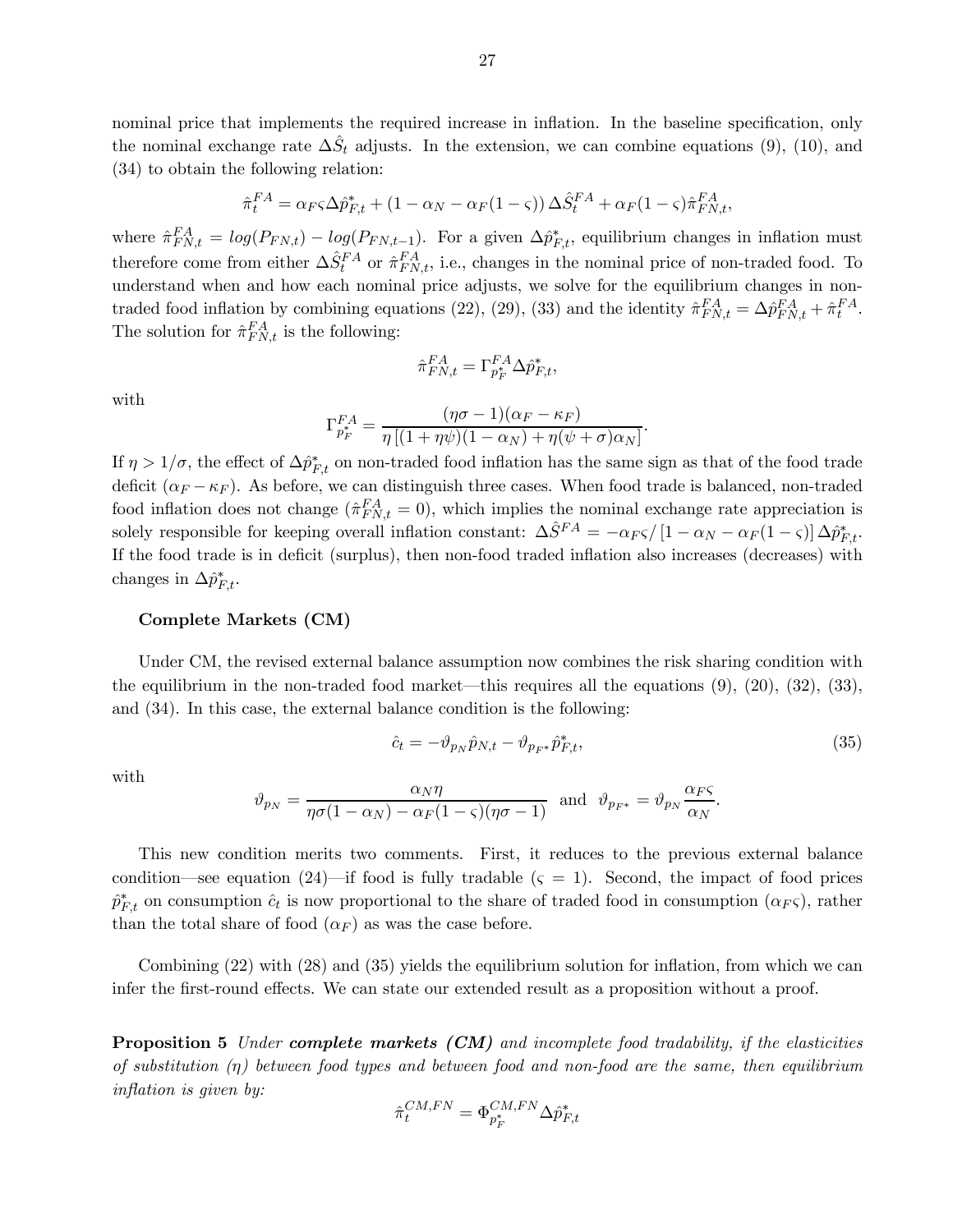

Figure 4: First-Round Effects: Varying the Tradable Food Share  $(\varsigma)$ .

with

$$
\Phi_{p_F^*}^{CM,FN} = \left[ \frac{(\psi + \sigma)\eta}{(1 + \eta \psi)(\eta \sigma (1 - \alpha_N) - \alpha_F (1 - \varsigma)(\eta \sigma - 1)) + (\psi + \sigma) \alpha_N \eta} \right] \alpha_F \varsigma,
$$
  
the first-round effects depend on  $\Phi_{n^*}^{CM,FN}$ .

and where the first-round effects depend on  $\Phi_{p_F^*}^{CM, FN}$ 

Under CM and incomplete food tradability, the new external balance condition implies that the inflationary effect of shocks to  $\hat{p}_{F,t}^*$  is proportional to the share of traded food  $(\alpha_F \varsigma)$ , rather than the full share  $(\alpha_F)$ . If  $\varsigma < 1$ , it is always the case that  $\Phi_{p_F^*}^{CM,FN} < \Phi_{p_F^*}^{CM}$ . In other words, changes in foreign food prices now have a smaller effect on inflation, relative to the case of complete food tradability. Figure 4 shows possible values for  $\Phi_{p_F^*}^{CM,NF}$ , for the range of admissible values of  $\zeta$  (the shaded area under the dash-dotted line). As the food deficit becomes positive and begins to increase, the range of possible values for  $\Phi_{p_F^*}^{CM,NF}$  becomes gradually smaller.

Overall, we can conclude that incomplete food tradability does not significantly affect our previous results on the first-round effects.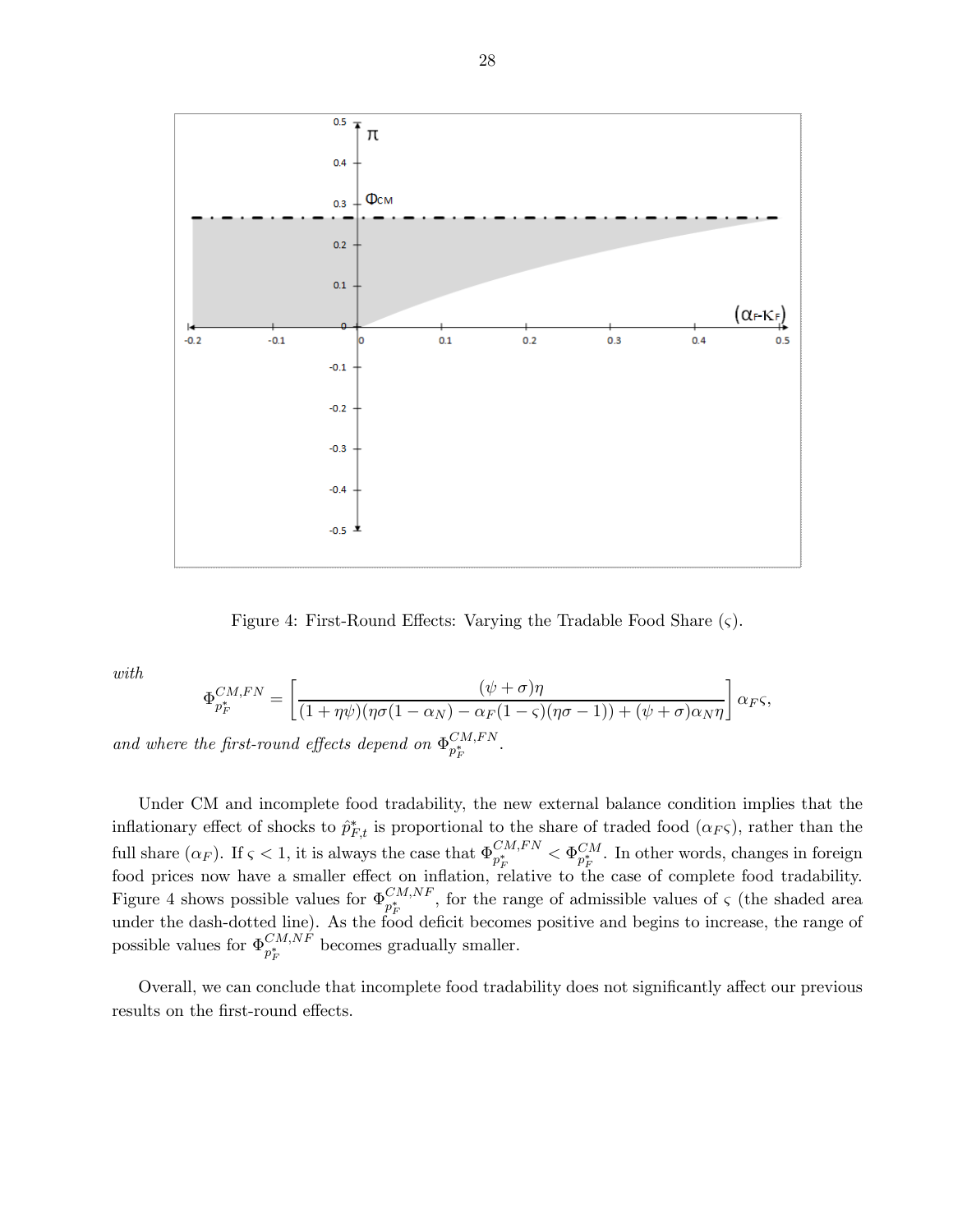# VI. Conclusions

We developed a tractable small open economy model to study the first-round effects of international food price shocks in developing countries. We have shown that first-round effects–changes in headline inflation that, holding core inflation constant, help implement relative price adjustments–depend crucially on the asset market structure. Under complete markets, these effects are proportional to the share of food in the CPI; under financial autarky, they are instead proportional to the country's food balance. In developing countries the former are large and the latter are small, which implies large variations in first-round effects across asset market structures. Incomplete markets yield a combination of these two extremes. Our results cast some doubt on the view that international food price shocks are inherently inflationary in developing countries, as it can be argued that these countries are closer to financial autarky than they are to complete markets.

We believe our model-based exercise has helped provide a clear definition of the concept of firstround effects. As the discussion in the paper makes clear, stating such definition is considerably more challenging in the absence of a clear analytical framework. Although the inflationary effect of international food price shocks is ultimately an empirical question, there are limits to what the data can reveal about first-round effects. This is because it is in practice very difficult to empirically disentangle first- and second-round effects and the monetary policy response. In fact, we are not aware of any robust empirical work that has disentangled and estimated these effects.27 In this regard, our approach might help inform and complement future work based on purely empirical approaches.

Two possible caveats emerge, however, in our analysis. First, we have assumed a homogeneous traded food category, which excludes the possibility of changes to the food terms of trade (the ratio of food export prices to food import prices). But this may not be the case; even if food balances are small on average, international food price shocks may lead to changes in the food terms of trade. Under financial autarky, the latter would then amplify the income effects associated with the shock, and its inflationary impact. Second, we have assumed a representative agent and an associated price index/consumer basket. In practice, there may be important differences between the urban and rural sector, which may be thought of as two separate and possibly segmented regions within a country. In this case, an international food price shock may have larger effects on relative food prices faced by urban households, even if the country's overall food balance is small. If consumer price indices in developing country tend to reflect urban prices, then this may lead to larger (measured) inflationary effects from these shocks. We leave the analysis of these alternative assumptions for future work.

 $27$ There are some works that, without disentangling these effects, have tried to relate the overall inflationary impact of commodity price shocks to a broad range of structural characteristics and policy frameworks, across countries. See for instance, Gelos and Ustyugova (2012).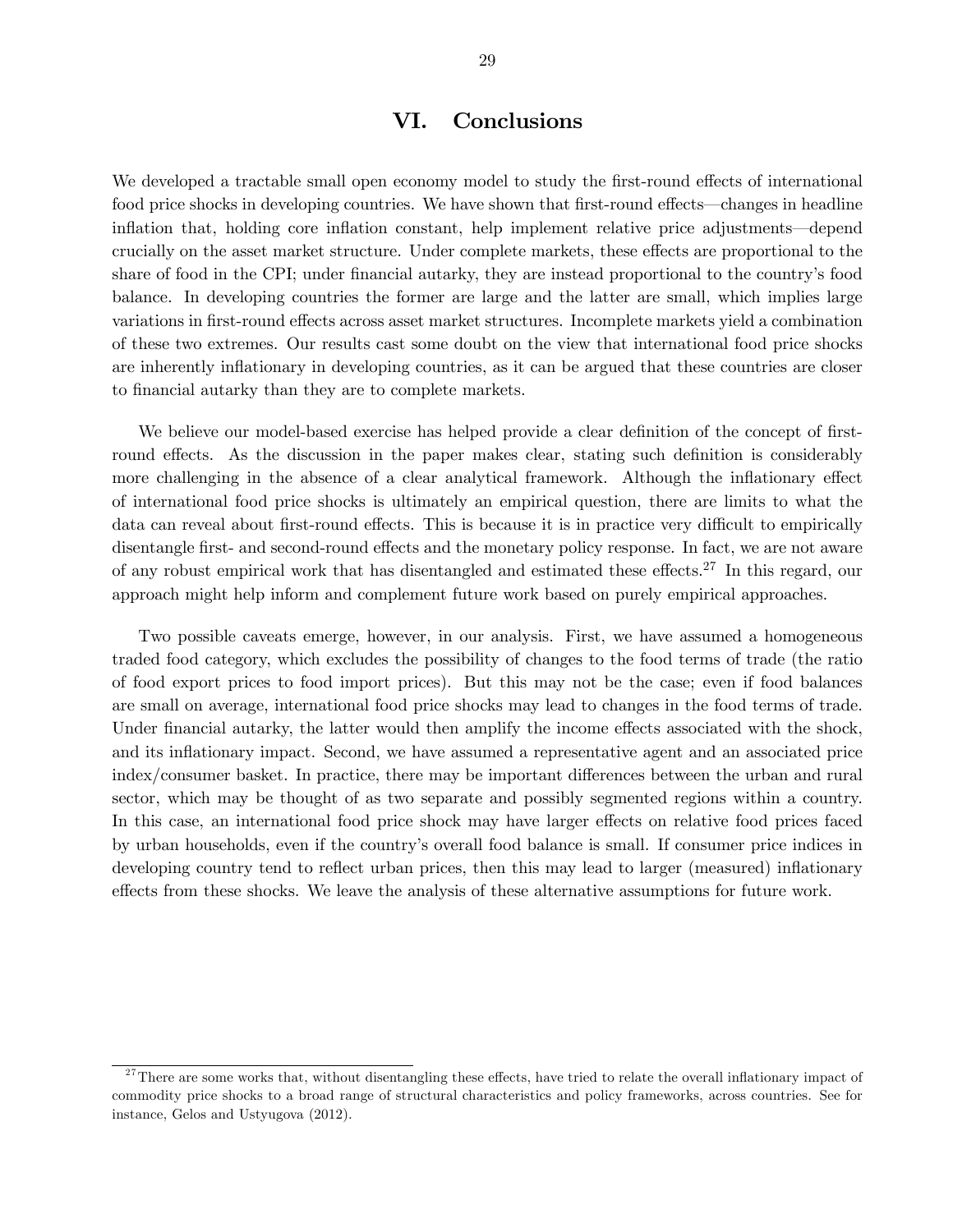# A Appendix

# A. Proofs of Propositions and Corollaries

## A.1. Proof of Proposition 1

**Proof.** Combine (22) and (23) to derive

$$
\hat{p}_{N,t} = -\left[\frac{(\psi + \sigma)(\alpha_F - \kappa_F)}{(1 + \eta\psi)(1 - \alpha_N) + \eta(\psi + \sigma)\alpha_N}\right] \hat{p}_{F,t}^*.
$$
\n(A.1)

Note that uniqueness follows from the facts that (22) and (23) are, respectively, strictly increasing and strictly decreasing in  $\hat{p}_{N,t}$ . Using (28) and (A.1), we can solve for  $\hat{\pi}_t^{FA}$  in terms of  $\Delta \hat{p}_{F,t}^*$  and obtain  $(29)$ .

## A.2. Proof of Proposition 2

Proof. Combine (22) and (24) to derive

$$
\hat{p}_{N,t} = -\left[\frac{(\psi + \sigma)\alpha_F}{(1 + \eta\psi)(1 - \alpha_N)\sigma + (\psi + \sigma)\alpha_N}\right] \hat{p}_{F,t}^*.
$$
\n(A.2)

Note that uniqueness follows from the facts that (22) and (24) are, respectively, strictly increasing and strictly decreasing in  $\hat{p}_{N,t}$ . Using (28) and (A.2), we can solve for  $\hat{\pi}_t^{CM}$  in terms of  $\Delta \hat{p}_{F,t}^*$  and obtain  $(30)$ .

## A.3. Proof of Proposition 3

**Proof.** The proof has two parts. First we prove the existence of a unique equilibrium (stability). Second we apply the method of undetermined coefficients to derive the analytical solution.

To prove equilibrium uniqueness, we rewrite equations (22), (25) and (26) as the system

$$
E_t \hat{x}_{t+1} = \Psi \hat{x}_t + \Upsilon \hat{p}_{F,t}^*, \tag{A.3}
$$

where  $\hat{x}_t = [\hat{p}_{N,t}, \hat{b}_{t-1}^*]'$ ,

$$
\Psi = \begin{bmatrix} 1 + \gamma v (1 - \alpha_N) & -\tau v (1 - \alpha_N) R^* \\ -\vartheta^{-1} & R^* \end{bmatrix},
$$

$$
\gamma \equiv \frac{\tau}{\vartheta}, \qquad \vartheta = \frac{(\psi + \sigma)}{(1 + \eta \psi)(1 - \alpha_N) + (\psi + \sigma) \alpha_N \eta}, \qquad \tau = \frac{(\psi + \sigma)}{(1 + \eta \psi)(1 - \alpha_N)\sigma + (\psi + \sigma) \alpha_N},
$$

and the form of  $\Upsilon$  is omitted since it is not required for the stability analysis. The characteristic polynomial associated with  $\Psi$  is given by

$$
\mathcal{P}(\mathfrak{a}) = \mathfrak{a}^2 - [1 + R^* + \gamma v(1 - \alpha_N)] \mathfrak{a} + R^* \tag{A.4}
$$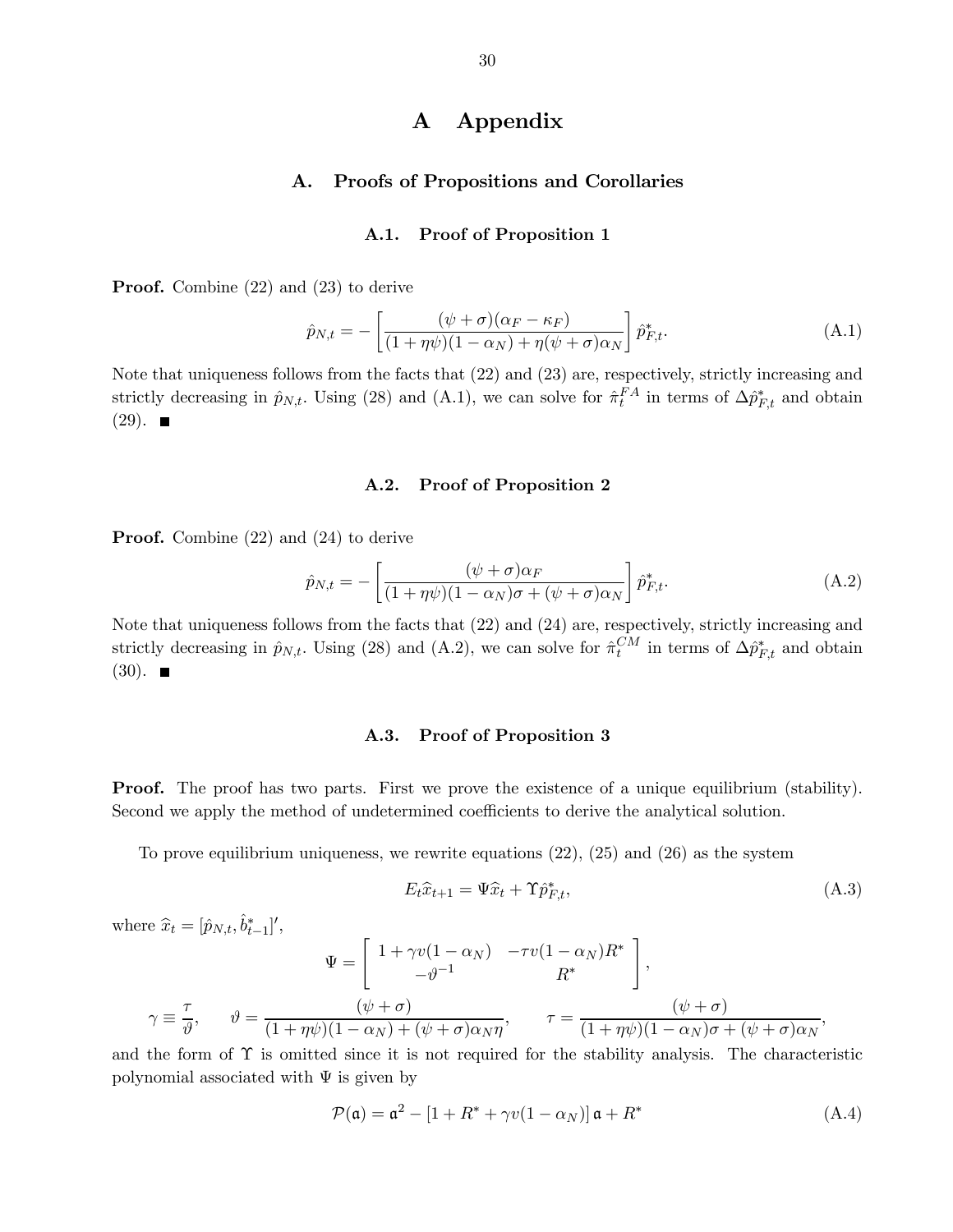satisfying

$$
\mathcal{P}(1) = -\gamma v(1 - \alpha_N) < 0 \qquad \text{and} \qquad \mathcal{P}(-1) = 2(1 + R^*) + \gamma v(1 - \alpha_N) > 0.
$$

Since  $\mathcal{P}(1) < 0$  and  $\mathcal{P}(-1) > 0$  then following Azariadis (1993) we can infer that both eigenvalues of  $\Psi$ , i.e.,  $\mathfrak{a}_1$  and  $\mathfrak{a}_2$ , are on the same side of  $-1$  and on different sides of 1. The only possibility is that one eigenvalue is in  $(-1, 1)$  and the other one in  $(1, \infty)$ . Thus the steady state is a saddle. Without loss of generality, assume that  $a_2$  is the explosive eigenvalue—i.e.,  $a_2 \in (1,\infty)$ —while  $a_1$  is non-explosive—i.e.,  $a_1 \in (-1, 1)$ . Then, since there is one non-predetermined variable,  $\hat{p}_{N,t}$ , and one predetermined variable  $\hat{b}_{t-1}^*$ , we can use the results by Blanchard and Kahn (1980) to conclude that there exists a unique rational expectations equilibrium for  $\{\hat{p}_{N,t}, \hat{b}_{t-1}^*\}$ . Using this and (28) we can also conclude that there is a unique equilibrium for  $\hat{\pi}_t$ .

To obtain the analytical solutions for  $\hat{\pi}_t$  we combine equations (22), (25), (26) and (27) and rewrite the model as the system

$$
\Theta \widehat{x}_t = \Omega E_t \widehat{x}_{t+1} + \Gamma \widehat{x}_{t-1} + \Pi \widehat{p}_{F,t}^*,
$$
\n(A.5)

where *now*  $\hat{x}_t = [\hat{p}_{N,t}, \hat{b}_t^*]'$ , while

$$
\Theta = \left[ \begin{array}{cc} 1 & -\tau v (1 - \alpha_N) \\ 1 & \vartheta \end{array} \right], \qquad \Omega = \left[ \begin{array}{cc} 1 & 0 \\ 0 & 0 \end{array} \right], \qquad \qquad \Gamma = \left[ \begin{array}{cc} 0 & 0 \\ 0 & \vartheta R^* \end{array} \right],
$$

and

$$
\Pi = \left[ \begin{array}{c} -\tau \alpha_F (1 - \rho_{p_F^*}) \\ -\vartheta(\alpha_F - \kappa_F) \end{array} \right].
$$

Following the undetermined coefficient methods (see Christiano, 2002), the Minimal State Variable (MSV) representation of the solution corresponds to

$$
\hat{p}_{N,t} = \mathfrak{d}\hat{b}_{t-1}^* + \mathfrak{e}\hat{p}_{F,t}^* \quad \text{and} \quad \hat{b}_{t-1}^* = \mathfrak{a}\hat{b}_{t-1}^* + \mathfrak{c}\hat{p}_{F,t}^*,
$$
\n(A.6)

and it can be written in a compact form as:

$$
\hat{x}_t = \mathcal{A}\hat{x}_{t-1} + \mathcal{B}\hat{p}_{F,t}^* \quad \text{and} \quad \hat{p}_{F,t}^* = \rho_{p_F^*}\hat{p}_{F,t-1}^* + \epsilon_{p_F^*,t},\tag{A.7}
$$

with

$$
\mathcal{A} = \left[ \begin{array}{cc} 0 & \mathfrak{d} \\ 0 & \mathfrak{a} \end{array} \right], \quad \text{and} \quad \mathcal{B} = \left[ \begin{array}{c} \mathfrak{e} \\ \mathfrak{c} \end{array} \right].
$$

Iterating forward the MSV (A.7) and using it to eliminate all the forecasts  $E_t\hat{x}_{t+1}$  as well as  $\hat{x}_t$  in the model (A.5), we obtain

$$
\left[\Omega \mathcal{A}^2 - \Theta \mathcal{A} + \Gamma\right] \hat{x}_{t-1} + \left[\Omega \mathcal{A} \mathcal{B} + \rho_{p_F^*} \Omega \mathcal{B} - \Theta \mathcal{B} + \Pi\right] \hat{p}_{F,t}^* = 0,
$$

which defines the following mappings:

$$
\Omega \mathcal{A}^2 - \Theta \mathcal{A} + \Gamma = 0 \quad \text{and} \quad \Omega \mathcal{A} \mathcal{B} + \rho_{p_F^*} \Omega \mathcal{B} - \Theta \mathcal{B} + \Pi = 0. \tag{A.8}
$$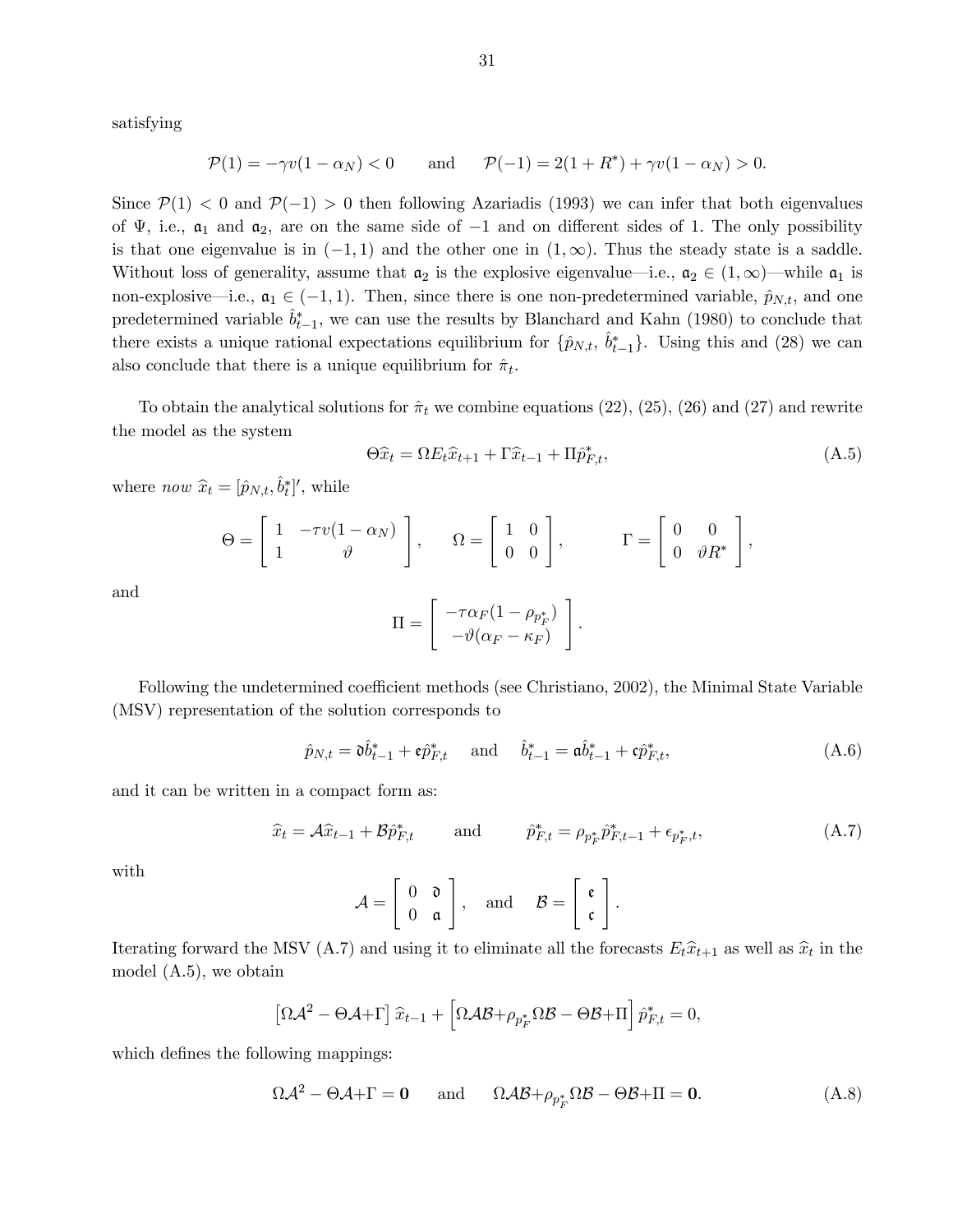These mappings define a set equations for the elements of the matrices  $\mathcal A$  and  $\mathcal B$ . In particular,  $\mathfrak a$  has to solve a quadratic equation  $\mathcal{P}(\mathfrak{a})=0$ , where  $\mathcal{P}(\mathfrak{a})$  is the same as the polynomial defined in (A.4). From our stability analysis we know that the steady state is a saddle, while from  $(A.6)$  we know that  $\mathfrak{a}$ is the coefficient of  $\hat{b}_{t-1}^*$ . Therefore, we choose the sable root of  $\mathcal{P}(\mathfrak{a})=0$ , i.e.,  $\mathfrak{a} = \mathfrak{a}_1 \in (-1,1)$ , where

$$
\mathfrak{a} = \frac{1}{2} \left\{ 1 + R^* + \gamma v (1 - \alpha_N) - \sqrt{[1 + R^* + \gamma v (1 - \alpha_N)]^2 - 4R^*} \right\}.
$$

Note that a is real since  $[1 + R^* + \gamma v(1 - \alpha_N)]^2 - 4R^* = (R^* - 1)^2 + 2(1 + R^*)\gamma v(1 - \alpha_N) +$  $[\gamma v(1 - \alpha_N)]^2 > 0$ . The mappings (A.8) also imply the following expressions for  $\mathfrak{d}$ , and  $\mathfrak{e}$ , in terms of a:

$$
\mathfrak{d}=-\vartheta(\mathfrak{a}-R^*),
$$

and

$$
\mathfrak{e} = \left[\frac{1-\rho_{p_F^*}}{1-\rho_{p_F^*}+R^*+\gamma v(1-\alpha_N)-\mathfrak{a}}\right](-\tau\alpha_F)+\left[1-\frac{1-\rho_{p_F^*}}{1-\rho_{p_F^*}+R^*+\gamma v(1-\alpha_N)-\mathfrak{a}}\right] [-\vartheta(\alpha_F-\kappa_F)],
$$

which together with (28), (A.6), and the definitions  $\Phi_{p_F^*}^{CM} = \tau \alpha_F$ , and  $\Phi_{p_F^*}^{FA} = \vartheta(\alpha_F - \kappa_F)$ , can be combined to obtain the analytical expression (31) for  $\hat{\pi}^{IM}_{t}$ . Finally,  $\omega_{p^*_{F}} \in [0,1)$ , follows from the facts that  $R^* + \gamma v(1 - \alpha_N) - \mathfrak{a} > 0$ —since  $\mathfrak{a} \in (-1, 1), \gamma > 0, 1 - \alpha_N > 0, R^* > 1$  and  $\lim_{v \to 0} \omega_{p_F^*} = 0$ .

## A.4. Proof of Corollary 1

**Proof.** The proof of this corollary follows from our results in Proposition 1, 2 and 3. Points a) and b) follow from setting  $\Phi_{p_F^*}^{FA} = \alpha_F$  and  $\Phi_{p_F^*}^{CM} = \alpha_F$ , while c) follows from a) and b) combined with the fact that the first-round effects under IM are just a convex combination of these effects under FA and  $CM.$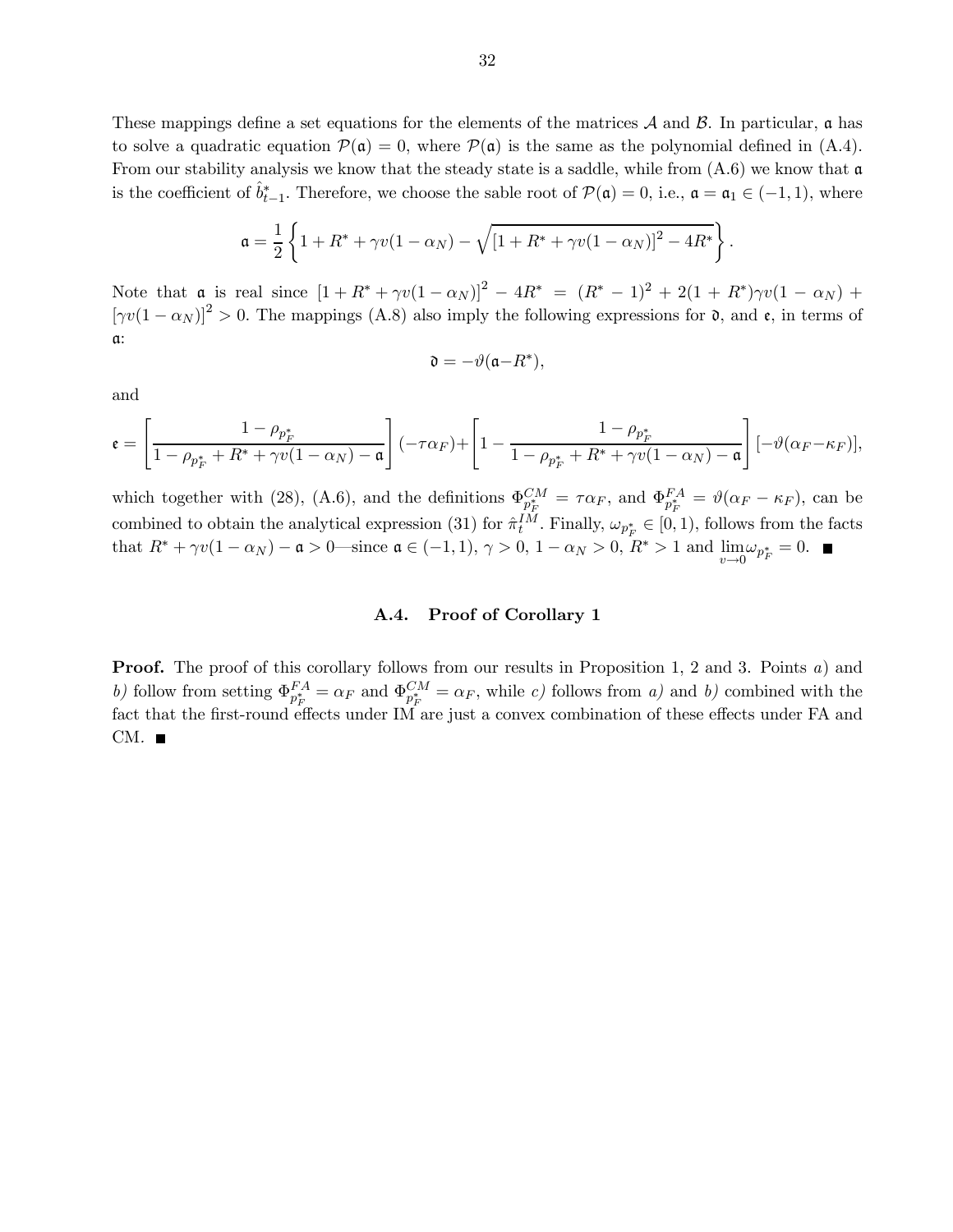# References

- Akitoby, B., and T. Stratmann, 2008, "Fiscal Policy and Financial Markets," Economic Journal, Vol. 118(533), pp. 1971-1985.
- Anand, R., and E. Prasad, 2010, "Optimal Price Indices for Targeting Inflation Under Incomplete Markets " IMF Working Papers 10/200, International Monetary Fund.
- Aoki, K., 2001, "Optimal Monetary Policy Responses to Relative-Price Changes," Journal of Monetary Economics, Vol. 48(1), pp. 55-80.
- Azariadis, C., 1993, Intertemporal Macroeconomics, Oxford: Blackwell Publishers.
- Backus, D., and G. Smith, 1993, "Consumption and real exchange rates in dynamic economies with non-traded goods," Journal of International Economics, Vol. 35(3-4), pp. 297-316.
- Baxter, M., and R., King, 1999, "Measuring Business Cycles: Approximate Band-Pass Filters For Economic Time Series," The Review of Economics and Statistics, Vol. 81(4), pp. 575-593.
- Bergin, P., and R., Glick, 2009, "Endogenous Tradability and Some Macroeconomic Implications," Journal of Monetary Economics, Vol. 56(8), pp. 1086-1095.
- Bernanke, B., T. Laubach, F. Mishkin, A. Posen, 1999, Inflation Targeting: Lessons from the International Experience, Princeton, Princeton University Press.
- Blanchard, O., and J. Gali, 2007, "Real Wage Rigidities and the New Keynesian Model," Journal of Money, Credit, and Banking, Vol. 39(1), pp. 35-66.
- Blanchard, O., and C. Kahn, 1980, "The Solution of Linear Difference Models under Rational Expectations," Econometrica, Vol. 48(5), pp. 1305-11.
- Bodenstein, M., C. Erceg, and L. Guerrieri, 2008, "Optimal Monetary Policy with Distinct Core and Headline Inflation Rates," Journal of Monetary Economics, Vol. 55, pp. 18-33.
- Calvo, G., 1983, "Staggered Prices in a Utility-Maximizing Framework," Journal of Monetary Economics, Vol. 12, pp. 983-998.
- Catao, L. and R. Chang, 2010, "World Food Price and Monetary Policy," IMF Working Paper 10/161.
- Christiano, L., 2002 "Solving Dynamic Equilibrium Models by a Method of Undetermined Coefficients," Computational Economics, Vol. 20(1), pp. 21-55.
- De Paoli, B., 2009a, "Monetary Policy and Welfare in a Small Open Economy," Journal of International Economics, Vol. 77(1), pp. 11-22.
- De Paoli, B., 2009b, "Monetary Policy under Alternative Asset Market Structures: The Case of a Small Open Economy," Journal of Money, Credit and Banking, Vol. 41(7), pp. 1301-1330.
- Gali, J., and T. Monacelli, 2005, "Monetary Policy and Exchange Rate Volatility in a Small Open Economy," Review of Economic Studies, Vol. 72(3), pp. 707-734.
- Gelos, G. and Y. Ustyugova, 2012, "Inflation Responses to Commodity Price Shocks—How and Why Do Countries Differ?" IMF Working Paper 12/225.
- Goldberg, J., 2011, "Kwacha Gonna Do? Experimental Evidence about Labor Supply in Rural Malawi" Unpublished Manuscript, University of Maryland.
- Gordon, R., 1975, "Alternative Responses of Policy to External Supply Shocks," Brookings Papers on Economic Activity, Vol. 1975(1), pp. 183-206.